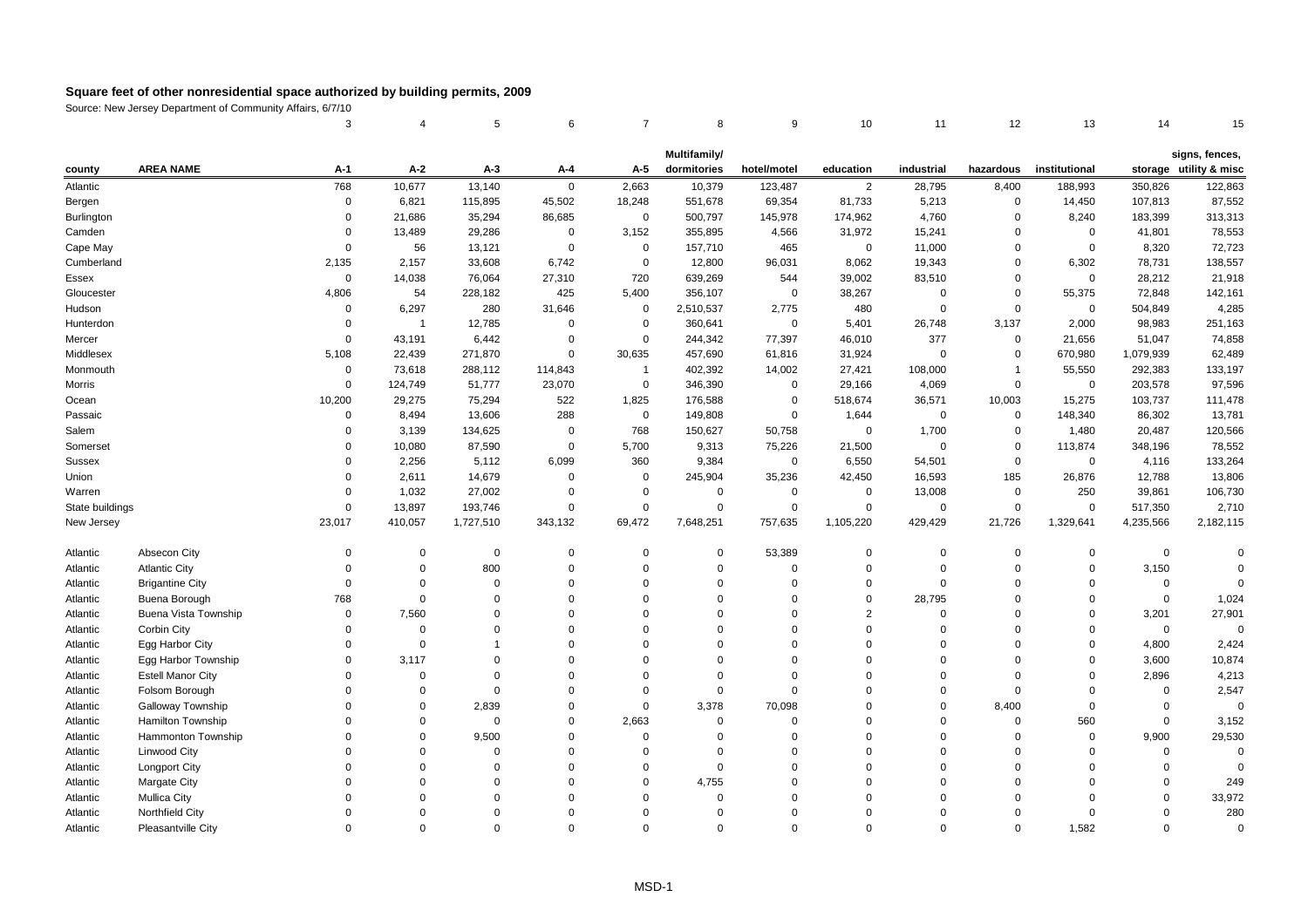|          |                                 | 3           |                | 5           | 6           | $\overline{7}$ | 8            | 9              | 10          | 11          | 12                  | 13            | 14          | 15                     |
|----------|---------------------------------|-------------|----------------|-------------|-------------|----------------|--------------|----------------|-------------|-------------|---------------------|---------------|-------------|------------------------|
|          |                                 |             |                |             |             |                | Multifamily/ |                |             |             |                     |               |             | signs, fences,         |
| county   | <b>AREA NAME</b>                | A-1         | A-2            | $A-3$       | A-4         | A-5            | dormitories  | hotel/motel    | education   | industrial  | hazardous           | institutional |             | storage utility & misc |
| Atlantic | Port Republic City              | $\mathsf 0$ | $\mathbf 0$    | $\mathbf 0$ | $\Omega$    | $\mathbf 0$    | $\mathbf 0$  | $\mathbf 0$    | $\mathsf 0$ | 0           | $\mathsf{O}\xspace$ | $\mathbf 0$   | $\mathbf 0$ | $\mathbf 0$            |
| Atlantic | Somers Point City               | $\mathbf 0$ | $\mathsf 0$    | $\mathbf 0$ | $\mathbf 0$ | $\mathsf 0$    | 2,246        | $\mathbf 0$    | $\mathbf 0$ | 0           | $\mathbf 0$         | 186,851       | 322,436     | 1,904                  |
| Atlantic | Ventnor City                    | $\Omega$    | $\mathbf 0$    | $\Omega$    | $\Omega$    | $\mathbf 0$    | $\Omega$     | $\mathbf 0$    | $\Omega$    | $\mathbf 0$ | $\mathbf 0$         | $\mathbf 0$   | 0           | $\Omega$               |
| Atlantic | Weymouth Township               | $\Omega$    | $\Omega$       | $\Omega$    | $\Omega$    | $\mathbf 0$    | $\Omega$     | $\mathbf 0$    | $\Omega$    | $\Omega$    | $\Omega$            | $\mathbf 0$   | 843         | 4,793                  |
| Bergen   | Allendale Borough               | $\Omega$    | $\Omega$       | $\Omega$    | $\Omega$    | $\mathbf 0$    | 27,191       | $\mathbf 0$    | $\Omega$    | $\mathbf 0$ | $\Omega$            | $\Omega$      | $\mathsf 0$ | 1,480                  |
| Bergen   | Alpine Borough                  | $\Omega$    | $\Omega$       | $\Omega$    | $\Omega$    | $\mathbf 0$    | $\mathbf 0$  | $\mathbf 0$    | $\Omega$    | $\mathbf 0$ | $\Omega$            | $\Omega$      | $\mathbf 0$ | 297                    |
| Bergen   | Bergenfield Borough             | $\Omega$    | $\Omega$       | $\Omega$    | $\Omega$    | $\mathbf 0$    | 22,906       | $\mathbf 0$    | $\Omega$    | $\Omega$    | $\Omega$            | $\Omega$      | $\Omega$    | $\mathbf 0$            |
| Bergen   | Bogota Borough                  | $\Omega$    | $\Omega$       | $\Omega$    | $\Omega$    | $\Omega$       | $\mathbf 0$  | $\mathbf 0$    | $\Omega$    | $\Omega$    | $\Omega$            | $\Omega$      | $\mathbf 0$ | 392                    |
| Bergen   | Carlstadt Borough               | $\Omega$    | $\Omega$       | $\Omega$    | $\Omega$    | $\mathbf 0$    | $\Omega$     | $\Omega$       | $\Omega$    | $\Omega$    | $\Omega$            | $\Omega$      | 373         | $\mathbf 0$            |
| Bergen   | Cliffside Park Borough          | $\Omega$    | $\Omega$       | $\Omega$    | $\Omega$    | $\mathbf 0$    | 41,524       | $\Omega$       | $\Omega$    | $\Omega$    | $\Omega$            | $\Omega$      | $\mathbf 0$ | $\mathbf 0$            |
| Bergen   | Closter Borough                 | $\Omega$    | $\Omega$       | $\mathbf 0$ | $\Omega$    | $\Omega$       | $\Omega$     | $\mathbf 0$    | $\Omega$    | $\Omega$    | $\Omega$            | $\Omega$      | $\mathbf 0$ | 400                    |
| Bergen   | Cresskill Borough               | $\Omega$    | $\mathbf 0$    | 1,265       | $\Omega$    | $\Omega$       | $\Omega$     | $\mathbf 0$    | $\Omega$    | $\Omega$    | $\Omega$            | $\Omega$      | $\mathbf 0$ | 640                    |
| Bergen   | Demarest Borough                | $\Omega$    | $\Omega$       | $\Omega$    | $\Omega$    | $\Omega$       | $\Omega$     | $\mathbf 0$    | $\Omega$    | $\Omega$    | $\Omega$            | $\Omega$      | $\Omega$    | 361                    |
| Bergen   | Dumont Borough                  | $\Omega$    | $\Omega$       | $\Omega$    | $\Omega$    | $\Omega$       | 9,953        | $\mathbf 0$    | $\Omega$    | $\Omega$    | $\Omega$            | $\Omega$      | $\mathbf 0$ | $\mathbf 0$            |
| Bergen   | Elmwood Park Borough            | $\Omega$    | $\Omega$       | $\Omega$    | $\Omega$    | $\mathbf 0$    | $\Omega$     | $\mathbf 0$    | $\Omega$    | $\Omega$    | $\Omega$            | $\Omega$      | $\mathbf 0$ | 1,442                  |
| Bergen   | East Rutherford Borough         | $\Omega$    | $\Omega$       | $\Omega$    | $\Omega$    | $\mathbf 0$    | $\Omega$     | $\mathbf 0$    | $\Omega$    | $\Omega$    | $\Omega$            | $\Omega$      | 12,943      | 270                    |
| Bergen   | <b>Edgewater Borough</b>        | $\Omega$    | $\Omega$       | $\Omega$    | $\Omega$    | $\mathbf 0$    | 137,764      | $\mathbf 0$    | $\Omega$    | $\Omega$    | $\overline{0}$      | 0             | $\mathsf 0$ | 308                    |
| Bergen   | Emerson Borough                 | $\Omega$    | $\Omega$       | $\mathbf 0$ | $\Omega$    | $\Omega$       | $\mathbf 0$  | $\mathbf 0$    | $\Omega$    | $\mathbf 0$ | $\overline{0}$      | 1,950         | $\mathbf 0$ | 2,400                  |
| Bergen   | <b>Englewood City</b>           | $\Omega$    | $\Omega$       | 6,000       | 45,502      | $\Omega$       | 70           | $\mathbf 0$    | $\Omega$    | $\Omega$    | $\Omega$            | $\Omega$      | $\Omega$    | 1,159                  |
| Bergen   | <b>Englewood Cliffs Borough</b> | $\Omega$    | $\Omega$       | $\Omega$    | $\Omega$    | $\Omega$       | $\Omega$     | $\Omega$       | $\Omega$    | $\Omega$    | $\Omega$            | $\Omega$      | $\Omega$    | $\mathbf 0$            |
| Bergen   | Fair Lawn Borough               | $\Omega$    | $\Omega$       | $\mathbf 0$ | $\Omega$    | $\mathbf 0$    | $\Omega$     | $\mathbf 0$    | $\Omega$    | $\Omega$    | $\Omega$            | $\Omega$      | $\mathbf 0$ | 2,731                  |
| Bergen   | Fairview Borough                | $\Omega$    | $\Omega$       | $\mathbf 0$ | $\Omega$    | $\mathbf 0$    | 33,562       | $\mathbf 0$    | $\mathbf 0$ | $\mathbf 0$ | $\Omega$            | $\Omega$      | $\mathbf 0$ | $\mathbf 0$            |
| Bergen   | Fort Lee Borough                | $\Omega$    | $\Omega$       | $\Omega$    | $\Omega$    | $\mathbf 0$    | 9,753        | $\mathbf 0$    | 1,000       | $\mathbf 0$ | $\Omega$            | $\Omega$      | $\mathbf 0$ | $\Omega$               |
| Bergen   | Franklin Lakes Borough          | $\Omega$    | $\Omega$       | $\Omega$    | $\Omega$    | $\Omega$       | $\Omega$     | $\mathbf 0$    | $\mathbf 0$ | $\Omega$    | $\Omega$            | $\mathbf 0$   | $\mathsf 0$ | 2,418                  |
| Bergen   | Garfield City                   | $\Omega$    | $\Omega$       | $\Omega$    | $\Omega$    | $\Omega$       | $\Omega$     | $\mathbf 0$    | $\mathbf 0$ | $\Omega$    | $\Omega$            | $\Omega$      | 5,020       | 1,376                  |
| Bergen   | Glen Rock Borough               | $\Omega$    | $\Omega$       | $\Omega$    | $\Omega$    | $\mathbf 0$    | $\Omega$     | $\mathbf 0$    | 40,745      | $\Omega$    | $\Omega$            | $\Omega$      | $\mathbf 0$ | $\Omega$               |
| Bergen   | <b>Hackensack City</b>          | $\Omega$    | $\Omega$       | $\Omega$    | $\Omega$    | $\mathbf 0$    | 108,369      | $\mathbf 0$    | $\Omega$    | $\mathbf 0$ | $\mathbf 0$         | 12,500        | $\mathbf 0$ | 7,400                  |
| Bergen   | Harrington Park Borough         | $\Omega$    | $\Omega$       | $\Omega$    | $\Omega$    | $\Omega$       | $\mathbf 0$  | $\mathbf 0$    | $\Omega$    | $\mathbf 0$ | $\overline{0}$      | $\mathbf 0$   | $\mathbf 0$ | 484                    |
| Bergen   | Hasbrouck Heights Borough       | $\Omega$    | $\mathbf 0$    | 240         | $\Omega$    | $\Omega$       | $\Omega$     | $\mathbf 0$    | $\mathbf 0$ | $\Omega$    | $\overline{0}$      | $\Omega$      | $\mathbf 0$ | 680                    |
| Bergen   | Haworth Borough                 | $\Omega$    | $\overline{4}$ | $\Omega$    | $\Omega$    | $\Omega$       | $\Omega$     | $\mathbf 0$    | $\Omega$    | $\Omega$    | $\Omega$            | $\Omega$      | $\Omega$    | 200                    |
| Bergen   | Hillsdale Borough               | $\Omega$    | $\Omega$       | $\Omega$    | $\Omega$    | $\Omega$       | $\mathbf 0$  | $\mathbf 0$    | $\Omega$    | $\Omega$    | $\Omega$            | $\Omega$      | $\Omega$    | $\mathbf 0$            |
| Bergen   | Ho-Ho-Kus Borough               | $\Omega$    | $\Omega$       | $\Omega$    | $\Omega$    | $\mathsf 0$    | 154          | $\mathbf 0$    | $\Omega$    | $\mathbf 0$ | $\Omega$            | $\Omega$      | $\mathbf 0$ | 1,768                  |
| Bergen   | Leonia Borough                  | $\Omega$    | $\Omega$       | $\Omega$    | $\Omega$    | 6,200          | $\Omega$     | $\mathbf 0$    | $\Omega$    | $\mathbf 0$ | $\Omega$            | $\Omega$      | $\mathbf 0$ | 2,408                  |
| Bergen   | Little Ferry Borough            | $\Omega$    | $\overline{1}$ | $\Omega$    | $\Omega$    | $\mathbf 0$    | $\Omega$     | $\mathbf 0$    | $\Omega$    | $\mathbf 0$ | $\Omega$            | $\Omega$      | 72          | $\overline{1}$         |
| Bergen   | Lodi Borough                    | $\Omega$    | 5,200          | $\Omega$    | $\Omega$    | $\Omega$       | $\Omega$     | $\mathbf 0$    | $\Omega$    | $\mathbf 0$ | $\Omega$            | $\Omega$      | $\mathsf 0$ | 1,424                  |
| Bergen   | Lyndhurst Township              | $\Omega$    | 1,141          | $\Omega$    | $\Omega$    | $\Omega$       | $\Omega$     | $\mathbf 0$    | $\Omega$    | 5,213       | $\Omega$            | $\Omega$      | $\mathbf 0$ | 2,230                  |
| Bergen   | Mahwah Township                 | $\Omega$    | $\Omega$       | $\Omega$    | $\Omega$    | $\Omega$       | $\Omega$     | 69,354         | $\Omega$    | $\mathbf 0$ | $\Omega$            | $\mathbf 0$   | 17,022      | 8,910                  |
| Bergen   | Maywood Borough                 | $\mathbf 0$ | $\Omega$       | $\Omega$    | $\Omega$    | $\Omega$       | $\Omega$     | $\mathbf 0$    | $\Omega$    | $\mathbf 0$ | $\Omega$            | $\mathbf 0$   | $\mathsf 0$ | $\mathbf 0$            |
| Bergen   | Midland Park Borough            | $\mathbf 0$ | $\mathbf 0$    | $\Omega$    | $\Omega$    | $\Omega$       | $\Omega$     | $\overline{0}$ | $\Omega$    | 0           | $\Omega$            | $\mathbf 0$   | $\mathsf 0$ | 2,330                  |
| Bergen   | Montvale Borough                | $\Omega$    | $\Omega$       | $\Omega$    | $\Omega$    | $\Omega$       | $\Omega$     | $\mathbf 0$    | $\Omega$    | $\mathbf 0$ | $\Omega$            | $\Omega$      | 7,200       | 1,110                  |
| Bergen   | Moonachie Borough               | $\Omega$    | $\Omega$       | $\Omega$    | $\Omega$    | $\Omega$       | $\Omega$     | $\mathbf 0$    | $\Omega$    | $\Omega$    | $\Omega$            | $\Omega$      | 37,836      | $\mathbf 0$            |
| Bergen   | New Milford Borough             | $\Omega$    | $\Omega$       | $\Omega$    | $\Omega$    | $\Omega$       | $\Omega$     | $\mathbf 0$    | $\Omega$    | $\Omega$    | $\Omega$            | $\Omega$      | $\mathsf 0$ | $\mathbf 0$            |
| Bergen   | North Arlington Borough         | $\Omega$    | $\Omega$       | $\Omega$    | $\Omega$    | $\Omega$       | $\Omega$     | $\Omega$       | $\Omega$    | $\Omega$    | $\Omega$            | $\Omega$      | 355         | $\Omega$               |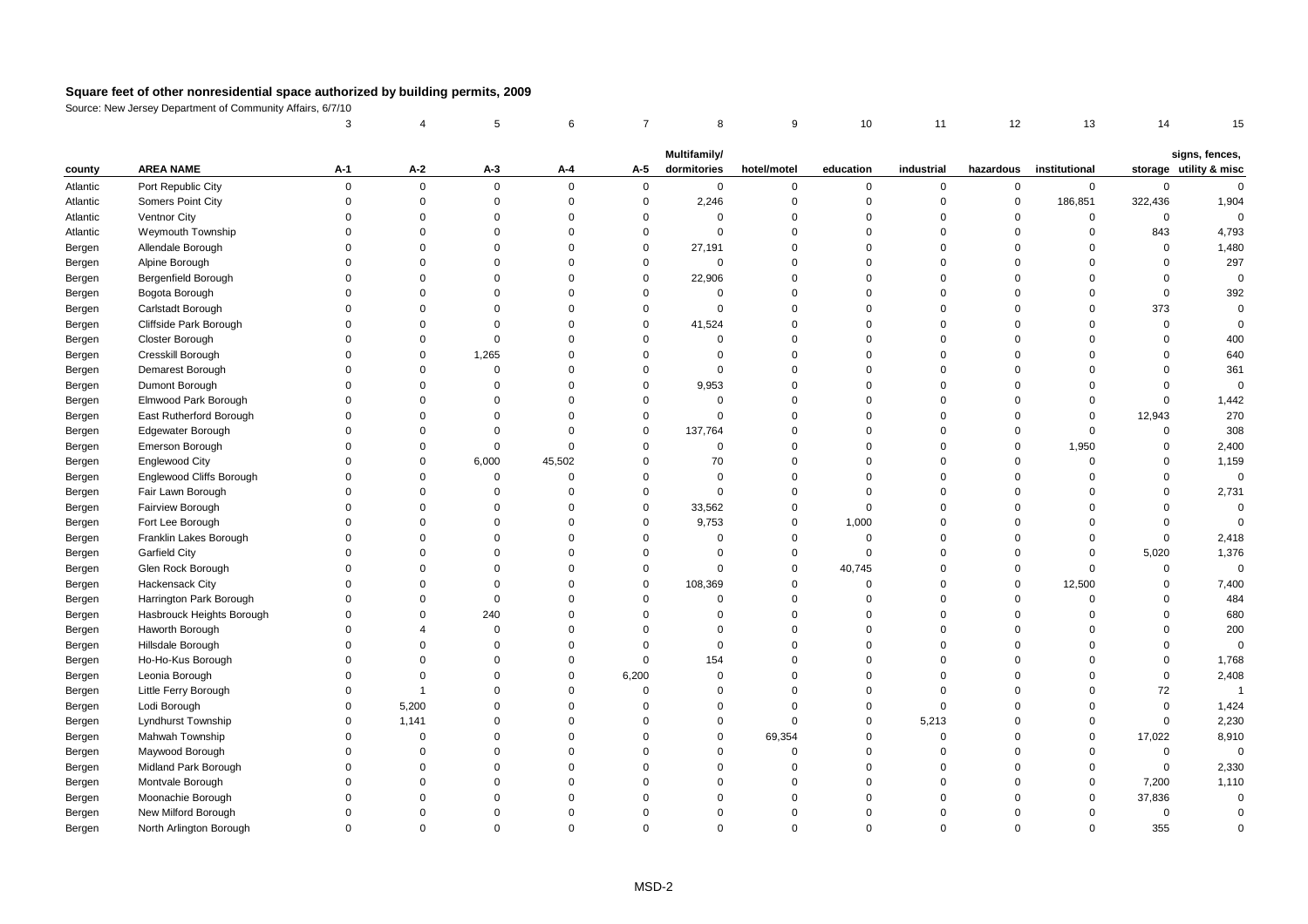|                   |                                | 3           |             | 5           | 6        | $\overline{7}$ | 8            | 9           | 10          | 11          | 12             | 13            | 14          | 15                     |
|-------------------|--------------------------------|-------------|-------------|-------------|----------|----------------|--------------|-------------|-------------|-------------|----------------|---------------|-------------|------------------------|
|                   |                                |             |             |             |          |                | Multifamily/ |             |             |             |                |               |             | signs, fences,         |
| county            | <b>AREA NAME</b>               | A-1         | A-2         | A-3         | A-4      | A-5            | dormitories  | hotel/motel | education   | industrial  | hazardous      | institutional |             | storage utility & misc |
| Bergen            | Northvale Borough              | $\mathbf 0$ | $\mathbf 0$ | $\mathbf 0$ | $\Omega$ | $\mathbf{0}$   | 0            | $\mathbf 0$ | 0           | 0           | $\mathsf 0$    | $\mathbf 0$   | 0           | $\Omega$               |
| Bergen            | Norwood Borough                | $\mathbf 0$ | $\mathbf 0$ | $\mathbf 0$ | $\Omega$ | $\mathsf 0$    | $\mathbf 0$  | $\mathbf 0$ | $\mathbf 0$ | $\mathbf 0$ | $\overline{0}$ | $\mathsf 0$   | $\mathsf 0$ | 357                    |
| Bergen            | Oakland Borough                | $\Omega$    | $\mathbf 0$ | 32,815      | $\Omega$ | $\Omega$       | $\Omega$     | $\mathbf 0$ | $\Omega$    | $\mathbf 0$ | $\Omega$       | $\mathbf 0$   | 10,800      | 456                    |
| Bergen            | Old Tappan Borough             | $\Omega$    | $\mathbf 0$ | 10,000      | $\Omega$ | $\Omega$       | $\Omega$     | $\mathbf 0$ | $\Omega$    | $\Omega$    | $\Omega$       | $\Omega$      | $\Omega$    | $\mathbf 0$            |
| Bergen            | Oradell Borough                | $\Omega$    | $\mathbf 0$ | $\mathbf 0$ | $\Omega$ | $\mathbf 0$    | $\Omega$     | $\mathbf 0$ | 2,438       | $\mathbf 0$ | $\Omega$       | $\Omega$      | $\mathbf 0$ | 649                    |
| Bergen            | Palisades Park Borough         | $\Omega$    | $\Omega$    | $\mathbf 0$ | $\Omega$ | $\mathbf 0$    | 7,038        | $\mathbf 0$ | $\mathbf 0$ | $\Omega$    | $\Omega$       | $\Omega$      | $\mathbf 0$ | $\Omega$               |
| Bergen            | Paramus Borough                | $\Omega$    | $\Omega$    | $\Omega$    | $\Omega$ | $\Omega$       | $\Omega$     | $\mathbf 0$ | $\Omega$    | $\Omega$    | $\Omega$       | $\Omega$      | $\Omega$    | $\Omega$               |
| Bergen            | Park Ridge Borough             | $\Omega$    | $\Omega$    | $\Omega$    | $\Omega$ | $\Omega$       | $\Omega$     | $\mathbf 0$ | $\Omega$    | $\Omega$    | $\Omega$       | $\Omega$      | $\Omega$    | $\Omega$               |
| Bergen            | Ramsey Borough                 | $\Omega$    | $\Omega$    | $\Omega$    | $\Omega$ | $\Omega$       | $\Omega$     | $\mathbf 0$ | $\Omega$    | $\Omega$    | $\Omega$       | $\Omega$      | $\Omega$    | 4,218                  |
| Bergen            | Ridgefield Borough             | $\Omega$    | $\Omega$    | $\Omega$    | $\Omega$ | $\Omega$       | $\Omega$     | $\mathbf 0$ | $\Omega$    | $\Omega$    | $\Omega$       | $\Omega$      | $\mathsf 0$ | 0                      |
| Bergen            | Ridgefield Park Village        | $\Omega$    | $\mathbf 0$ | $\Omega$    | $\Omega$ | 12,048         | 704          | $\mathbf 0$ | $\Omega$    | $\mathbf 0$ | $\Omega$       | $\Omega$      | 8,000       | $\Omega$               |
| Bergen            | Ridgewood Village              | $\Omega$    | 175         | $\Omega$    | $\Omega$ | $\mathbf 0$    | $\mathbf 0$  | $\mathbf 0$ | $\mathbf 0$ | $\Omega$    | $\Omega$       | $\Omega$      | 0           | 7,292                  |
| Bergen            | River Edge Borough             | $\Omega$    | $\mathbf 0$ | $\Omega$    | $\Omega$ | $\Omega$       | $\Omega$     | $\mathbf 0$ | 29,212      | $\Omega$    | $\Omega$       | $\Omega$      | $\mathsf 0$ | $\Omega$               |
| Bergen            | <b>River Vale Township</b>     | $\Omega$    | $\mathbf 0$ | $\Omega$    | $\Omega$ | $\Omega$       | $\Omega$     | $\mathbf 0$ | $\Omega$    | $\Omega$    | $\Omega$       | $\Omega$      | $\mathbf 0$ | 1,050                  |
| Bergen            | Rochelle Park Township         | $\Omega$    | 300         | $\Omega$    | $\Omega$ | $\Omega$       | $\Omega$     | $\mathbf 0$ | $\Omega$    | $\Omega$    | $\Omega$       | $\Omega$      | 4,992       | $\overline{2}$         |
| Bergen            | Rockleigh Borough              | $\Omega$    | $\mathbf 0$ | $\mathbf 0$ | $\Omega$ | $\Omega$       | $\Omega$     | $\mathbf 0$ | $\Omega$    | $\mathbf 0$ | $\overline{0}$ | $\Omega$      | $\mathsf 0$ | $\Omega$               |
| Bergen            | <b>Rutherford Borough</b>      | $\Omega$    | $\Omega$    | $\Omega$    | $\Omega$ | $\mathbf 0$    | 5,186        | $\mathbf 0$ | $\mathbf 0$ | 0           | $\overline{0}$ | $\Omega$      | $\mathbf 0$ | 5,238                  |
| Bergen            | Saddle Brook Township          | $\Omega$    | $\Omega$    | $\Omega$    | $\Omega$ | $\Omega$       | $\Omega$     | $\mathbf 0$ | $\Omega$    | $\Omega$    | $\Omega$       | $\Omega$      | $\mathbf 0$ | 380                    |
| Bergen            | Saddle River Borough           | $\Omega$    | $\Omega$    | $\Omega$    | $\Omega$ | $\Omega$       | $\Omega$     | $\mathbf 0$ | $\Omega$    | $\Omega$    | $\Omega$       | $\mathbf 0$   | $\mathbf 0$ | 680                    |
| Bergen            | South Hackensack Twp           | $\Omega$    | $\Omega$    | $\Omega$    | $\Omega$ | $\Omega$       | $\Omega$     | $\mathbf 0$ | $\Omega$    | $\Omega$    | $\Omega$       | $\Omega$      | 3,200       | $\mathbf 0$            |
| Bergen            | <b>Teaneck Township</b>        | $\Omega$    | $\Omega$    | 16,482      | $\Omega$ | $\mathbf 0$    | $\Omega$     | $\mathbf 0$ | $\Omega$    | $\Omega$    | $\Omega$       | $\Omega$      | $\mathbf 0$ | 1,098                  |
| Bergen            | <b>Tenafly Borough</b>         | $\Omega$    | $\mathbf 0$ | 48,768      | $\Omega$ | $\Omega$       | 125,920      | $\mathbf 0$ | $\Omega$    | $\Omega$    | $\Omega$       | $\Omega$      | $\mathsf 0$ | 2,945                  |
| Bergen            | Teterboro Borough              | $\Omega$    | $\Omega$    | $\mathbf 0$ | $\Omega$ | 0              | 0            | $\mathbf 0$ | $\Omega$    | $\mathbf 0$ | $\Omega$       | $\Omega$      | $\mathbf 0$ | $\mathbf 0$            |
| Bergen            | Upper Saddle River Borough     | $\Omega$    | $\Omega$    | $\mathbf 0$ | $\Omega$ | $\Omega$       | $\Omega$     | $\mathbf 0$ | $\Omega$    | $\Omega$    | $\Omega$       | $\Omega$      | $\mathbf 0$ | 1,250                  |
| Bergen            | <b>Waldwick Borough</b>        | $\Omega$    | $\Omega$    | $\Omega$    | $\Omega$ | $\mathbf 0$    | $\Omega$     | $\Omega$    | $\Omega$    | $\Omega$    | $\Omega$       | $\Omega$      | $\Omega$    | 528                    |
| Bergen            | <b>Wallington Borough</b>      | $\Omega$    | $\Omega$    | $\Omega$    | $\Omega$ | $\mathbf 0$    | 17,500       | $\mathbf 0$ | $\Omega$    | $\Omega$    | $\Omega$       | $\Omega$      | $\Omega$    | $\Omega$               |
| Bergen            | <b>Washington Township</b>     | $\Omega$    | $\Omega$    | $\Omega$    | $\Omega$ | $\mathbf 0$    | $\mathbf 0$  | $\mathbf 0$ | $\mathbf 0$ | $\mathbf 0$ | $\Omega$       | $\Omega$      | $\Omega$    | $\mathbf 0$            |
| Bergen            | Westwood Borough               | $\Omega$    | $\Omega$    | $\Omega$    | $\Omega$ | $\mathbf 0$    | 4,084        | $\mathbf 0$ | 8,338       | $\Omega$    | $\Omega$       | $\Omega$      | $\Omega$    | 10,136                 |
| Bergen            | Woodcliff Lake Borough         | $\Omega$    | $\Omega$    | $\Omega$    | $\Omega$ | $\Omega$       | $\Omega$     | $\mathbf 0$ | $\mathbf 0$ | $\Omega$    | $\Omega$       | $\Omega$      | $\Omega$    | $\mathbf 0$            |
| Bergen            | Wood-Ridge Borough             | $\Omega$    | $\Omega$    | $\Omega$    | $\Omega$ | $\Omega$       | $\Omega$     | $\mathbf 0$ | $\Omega$    | $\Omega$    | $\Omega$       | $\Omega$      | $\Omega$    | 1,705                  |
| Bergen            | Wyckoff Township               | $\Omega$    | $\mathbf 0$ | 325         | $\Omega$ | $\Omega$       | $\mathbf 0$  | $\mathbf 0$ | $\Omega$    | 0           | $\Omega$       | $\Omega$      | $\mathbf 0$ | 4,949                  |
| Burlington        | <b>Bass River Township</b>     | $\Omega$    | $\Omega$    | $\mathbf 0$ | $\Omega$ | $\Omega$       | $\Omega$     | $\mathbf 0$ | $\Omega$    | $\Omega$    | $\Omega$       | $\Omega$      | $\mathbf 0$ | 1,751                  |
| Burlington        | <b>Beverly City</b>            | $\Omega$    | $\Omega$    | $\Omega$    | $\Omega$ | $\Omega$       | $\Omega$     | $\mathbf 0$ | $\Omega$    | $\mathbf 0$ | $\Omega$       | $\Omega$      | $\mathbf 0$ | $\mathbf 0$            |
| Burlington        | Bordentown City                | $\Omega$    | $\mathbf 0$ | $\mathbf 0$ | $\Omega$ | $\Omega$       | $\Omega$     | $\mathbf 0$ | $\Omega$    | $\Omega$    | $\Omega$       | $\mathbf 0$   | 25,796      | 2,341                  |
| Burlington        | Bordentown Township            | $\Omega$    | 3,450       | 1,366       | $\Omega$ | $\Omega$       | $\Omega$     | $\mathbf 0$ | $\Omega$    | $\Omega$    | $\Omega$       | $\Omega$      | $\mathsf 0$ | $\Omega$               |
| <b>Burlington</b> | <b>Burlington City</b>         | $\Omega$    | $\mathbf 0$ | $\Omega$    | $\Omega$ | $\mathbf 0$    | 14,796       | $\mathbf 0$ | $\Omega$    | $\Omega$    | $\Omega$       | $\Omega$      | 0           | 4,593                  |
| Burlington        | <b>Burlington Township</b>     | $\Omega$    | $\mathbf 0$ | $\mathbf 0$ | $\Omega$ | $\mathbf 0$    | $\Omega$     | $\mathbf 0$ | $\Omega$    | $\mathbf 0$ | $\Omega$       | $\mathbf 0$   | $\mathsf 0$ | 3,829                  |
| Burlington        | <b>Chesterfield Township</b>   | $\Omega$    | $\Omega$    | 526         | $\Omega$ | $\Omega$       | $\mathbf 0$  | $\mathbf 0$ | 115,910     | $\mathbf 0$ | $\Omega$       | $\mathbf 0$   | 18,800      | 15,867                 |
| Burlington        | Cinnaminson Township           | $\Omega$    | $\Omega$    | $\Omega$    | $\Omega$ | $\mathbf 0$    | $\Omega$     | $\mathbf 0$ | $\Omega$    | $\Omega$    | $\Omega$       | $\Omega$      | 21,216      | 4,424                  |
| <b>Burlington</b> | Delanco Township               | $\Omega$    | $\Omega$    | $\Omega$    | $\Omega$ | $\mathbf 0$    | 111,452      | $\mathbf 0$ | $\Omega$    | $\mathbf 0$ | $\Omega$       | $\Omega$      | $\mathbf 0$ | $\mathbf 0$            |
| <b>Burlington</b> | Delran Township                | $\Omega$    | $\Omega$    | 2,600       | $\Omega$ | $\mathbf 0$    | 17,250       | $\mathbf 0$ | $\Omega$    | $\Omega$    | $\Omega$       | $\Omega$      | 0           | 1,260                  |
| Burlington        | Eastampton Township            | $\Omega$    | $\Omega$    | $\mathbf 0$ | $\Omega$ | $\mathbf 0$    | 39,634       | $\mathbf 0$ | $\Omega$    | $\Omega$    | $\Omega$       | $\mathbf 0$   | 2,560       | 1,967                  |
| <b>Burlington</b> | <b>Edgewater Park Township</b> | $\Omega$    | $\Omega$    | $\Omega$    | $\Omega$ | $\Omega$       | $\Omega$     | $\Omega$    | $\Omega$    | $\Omega$    | $\Omega$       | $\Omega$      | $\Omega$    | $\Omega$               |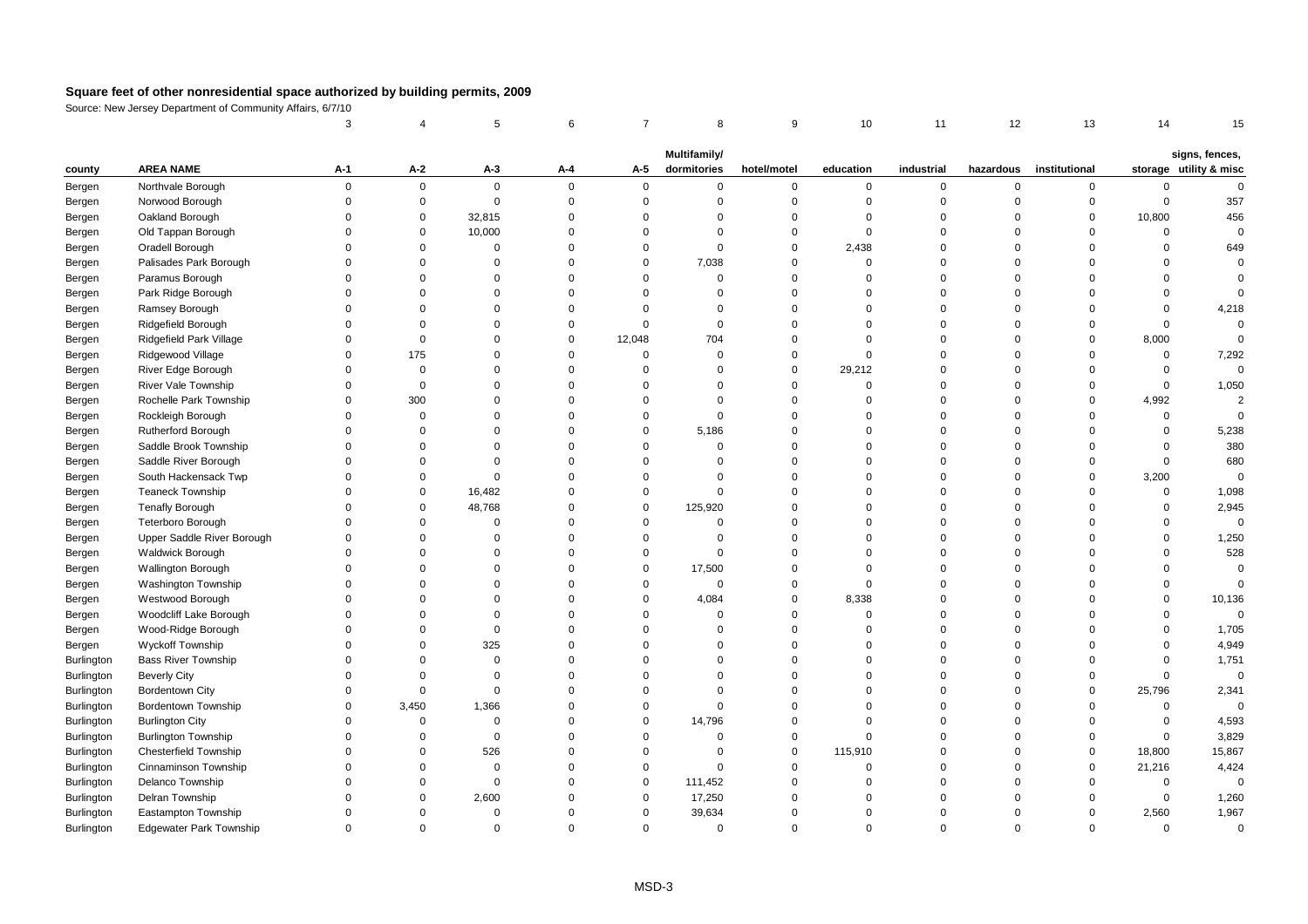|                   |                            | 3           |             | 5           | 6           | $\overline{7}$ | 8            | 9           | 10          | 11          | 12             | 13            | 14          | 15                                       |
|-------------------|----------------------------|-------------|-------------|-------------|-------------|----------------|--------------|-------------|-------------|-------------|----------------|---------------|-------------|------------------------------------------|
|                   |                            |             |             |             |             |                | Multifamily/ |             |             |             |                |               |             |                                          |
| county            | <b>AREA NAME</b>           | A-1         | A-2         | A-3         | A-4         | A-5            | dormitories  | hotel/motel | education   | industrial  | hazardous      | institutional |             | signs, fences,<br>storage utility & misc |
| <b>Burlington</b> | Evesham Township           | $\mathbf 0$ | $\mathbf 0$ | $\mathbf 0$ | 47,685      | $\mathbf 0$    | 170,205      | $\mathbf 0$ | 0           | 0           | $\overline{0}$ | 0             | 0           | 12,299                                   |
| <b>Burlington</b> | Fieldsboro Borough         | $\mathbf 0$ | 1,500       | $\mathbf 0$ | $\mathbf 0$ | $\mathbf 0$    | $\mathbf 0$  | $\mathbf 0$ | $\mathbf 0$ | $\mathbf 0$ | $\overline{0}$ | $\mathsf 0$   | $\mathsf 0$ | $\mathsf 0$                              |
| <b>Burlington</b> | <b>Florence Township</b>   | $\Omega$    | 0           | $\Omega$    | $\Omega$    | $\Omega$       | $\Omega$     | $\mathbf 0$ | $\Omega$    | $\mathbf 0$ | $\Omega$       | $\mathbf 0$   | 2,697       | 6,497                                    |
| <b>Burlington</b> | <b>Hainesport Township</b> | $\Omega$    | 2,634       | $\Omega$    | $\Omega$    | $\Omega$       | $\Omega$     | $\mathbf 0$ | $\Omega$    | $\mathbf 0$ | $\Omega$       | $\Omega$      | 23,952      | 2,480                                    |
| Burlington        | Lumberton Township         | $\Omega$    | $\mathbf 0$ | $\Omega$    | $\Omega$    | $\Omega$       | $\Omega$     | $\mathbf 0$ | $\mathbf 0$ | 4,760       | $\Omega$       | $\mathbf 0$   | 37,171      | 5,317                                    |
| Burlington        | <b>Mansfield Township</b>  | $\Omega$    | $\mathbf 0$ | $\Omega$    | $\Omega$    | $\Omega$       | $\Omega$     | $\mathbf 0$ | $\mathbf 0$ | $\Omega$    | $\Omega$       | $\Omega$      | 0           | 113,645                                  |
| Burlington        | Maple Shade Borough        | $\Omega$    | $\mathbf 0$ | $\Omega$    | $\Omega$    | $\Omega$       | $\Omega$     | $\mathbf 0$ | 810         | $\mathbf 0$ | $\Omega$       | $\Omega$      | $\mathsf 0$ | $\mathbf 0$                              |
| Burlington        | Medford Township           | $\Omega$    | 7,337       | $\Omega$    | $\Omega$    | $\mathbf 0$    | 75,772       | $\mathbf 0$ | $\Omega$    | $\Omega$    | $\Omega$       | 8,240         | 8,000       | 3,968                                    |
| Burlington        | Medford Lakes Borough      | $\Omega$    | 0           | $\Omega$    | $\Omega$    | $\Omega$       | $\Omega$     | $\mathbf 0$ | $\Omega$    | $\Omega$    | $\Omega$       | $\Omega$      | $\Omega$    | $\Omega$                                 |
| Burlington        | Moorestown Township        | $\Omega$    | $\mathbf 0$ | $\Omega$    | 39,000      | $\mathbf 0$    | $\Omega$     | $\mathbf 0$ | $\Omega$    | $\Omega$    | $\Omega$       | $\Omega$      | $\Omega$    | 4,924                                    |
| <b>Burlington</b> | Mount Holly Township       | $\Omega$    | $\Omega$    | $\Omega$    | $\Omega$    | $\mathbf 0$    | 2,960        | $\mathbf 0$ | $\Omega$    | $\mathbf 0$ | $\Omega$       | $\Omega$      | $\mathbf 0$ | $\Omega$                                 |
| Burlington        | Mount Laurel Township      | $\mathbf 0$ | $\mathbf 0$ | 12,856      | $\Omega$    | $\mathbf 0$    | 67,632       | 76,858      | $\Omega$    | $\Omega$    | $\Omega$       | $\Omega$      | $\mathbf 0$ | 826                                      |
| <b>Burlington</b> | New Hanover Township       | $\Omega$    | $\Omega$    | $\Omega$    | $\Omega$    | $\Omega$       | $\Omega$     | $\mathbf 0$ | $\Omega$    | $\Omega$    | $\Omega$       | $\Omega$      | $\Omega$    | 938                                      |
| <b>Burlington</b> | North Hanover Township     | $\Omega$    | $\Omega$    | $\Omega$    | $\Omega$    | $\Omega$       | $\Omega$     | $\mathbf 0$ | $\Omega$    | $\Omega$    | $\Omega$       | $\Omega$      | $\Omega$    | 34,308                                   |
| Burlington        | Palmyra Borough            | $\Omega$    | $\mathbf 0$ | 17,850      | $\Omega$    | $\Omega$       | $\Omega$     | $\mathbf 0$ | 57,962      | $\Omega$    | $\Omega$       | $\Omega$      | $\mathbf 0$ | $\Omega$                                 |
| Burlington        | Pemberton Borough          | $\Omega$    | $\Omega$    | $\mathbf 0$ | $\Omega$    | $\Omega$       | $\Omega$     | $\mathbf 0$ | $\Omega$    | $\Omega$    | $\Omega$       | $\Omega$      | 312         | $\Omega$                                 |
| Burlington        | Pemberton Township         | $\Omega$    | $\Omega$    | 96          | $\Omega$    | $\Omega$       | $\Omega$     | $\mathbf 0$ | $\Omega$    | $\Omega$    | $\Omega$       | $\Omega$      | 20,480      | 8,095                                    |
| Burlington        | <b>Riverside Township</b>  | $\Omega$    | $\Omega$    | $\mathbf 0$ | $\Omega$    | $\Omega$       | 1,096        | $\mathbf 0$ | $\Omega$    | $\Omega$    | $\Omega$       | $\mathbf 0$   | $\mathsf 0$ | $\Omega$                                 |
| Burlington        | Riverton Borough           | $\Omega$    | $\Omega$    | $\Omega$    | $\Omega$    | $\Omega$       | $\mathbf 0$  | $\mathbf 0$ | $\Omega$    | $\Omega$    | $\Omega$       | $\mathbf 0$   | $\mathsf 0$ | 144                                      |
| Burlington        | Shamong Township           | $\Omega$    | $\Omega$    | $\Omega$    | $\Omega$    | $\Omega$       | $\Omega$     | $\Omega$    | $\Omega$    | $\Omega$    | $\Omega$       | $\Omega$      | 4,200       | 27,536                                   |
| <b>Burlington</b> | Southampton Township       | $\Omega$    | $\Omega$    | $\Omega$    | $\Omega$    | $\Omega$       | $\Omega$     | $\mathbf 0$ | $\Omega$    | $\Omega$    | $\Omega$       | $\Omega$      | 0           | 8,035                                    |
| Burlington        | Springfield Township       | $\Omega$    | $\Omega$    | $\Omega$    | $\Omega$    | $\Omega$       | $\Omega$     | $\mathbf 0$ | $\mathbf 0$ | $\Omega$    | $\Omega$       | $\mathbf 0$   | 416         | 8,412                                    |
| Burlington        | <b>Tabernacle Township</b> | $\Omega$    | $\Omega$    | $\Omega$    | $\Omega$    | $\Omega$       | $\Omega$     | $\mathbf 0$ | 160         | $\Omega$    | $\Omega$       | $\Omega$      | 2,400       | 21,116                                   |
| Burlington        | <b>Washington Township</b> | $\Omega$    | $\mathbf 0$ | $\Omega$    | $\Omega$    | $\Omega$       | 0            | $\Omega$    | $\mathbf 0$ | $\Omega$    | $\Omega$       | $\mathbf 0$   | 13,551      | 5,220                                    |
| Burlington        | <b>Westampton Township</b> | $\Omega$    | 6,765       | $\Omega$    | $\Omega$    | $\Omega$       | $\Omega$     | 69,120      | $\mathbf 0$ | $\Omega$    | $\Omega$       | $\Omega$      | 1,848       | 7,617                                    |
| <b>Burlington</b> | Willingboro Township       | $\Omega$    | $\mathbf 0$ | $\Omega$    | $\Omega$    | $\Omega$       | $\Omega$     | $\mathbf 0$ | 120         | $\Omega$    | $\Omega$       | $\Omega$      | $\mathbf 0$ | $\Omega$                                 |
| Burlington        | <b>Woodland Township</b>   | $\Omega$    | $\Omega$    | $\Omega$    | $\Omega$    | $\Omega$       | $\Omega$     | $\mathbf 0$ | $\Omega$    | $\Omega$    | $\Omega$       | $\Omega$      | $\mathsf 0$ | 5,904                                    |
| Burlington        | Wrightstown Borough        | $\Omega$    | $\Omega$    | $\Omega$    | $\Omega$    | $\Omega$       | $\Omega$     | $\mathbf 0$ | $\Omega$    | $\Omega$    | $\Omega$       | $\Omega$      | $\mathbf 0$ | $\Omega$                                 |
| Camden            | Audubon Borough            | $\Omega$    | $\Omega$    | $\Omega$    | $\Omega$    | $\Omega$       | 0            | $\Omega$    | $\Omega$    | $\Omega$    | $\Omega$       | $\Omega$      | $\Omega$    | 8,240                                    |
| Camden            | Audubon Park Borough       | $\Omega$    | $\Omega$    | $\Omega$    | $\Omega$    | $\Omega$       | $\Omega$     | $\Omega$    | $\Omega$    | $\Omega$    | $\Omega$       | $\Omega$      | $\Omega$    | $\overline{1}$                           |
| Camden            | Barrington Borough         | $\Omega$    | $\Omega$    | $\mathbf 0$ | $\Omega$    | $\Omega$       | $\Omega$     | $\mathbf 0$ | $\Omega$    | $\Omega$    | $\Omega$       | $\Omega$      | $\Omega$    | $\Omega$                                 |
| Camden            | Bellmawr Borough           | $\Omega$    | $\Omega$    | $\Omega$    | $\Omega$    | $\Omega$       | $\Omega$     | $\mathbf 0$ | $\Omega$    | $\mathbf 0$ | $\Omega$       | $\Omega$      | $\mathbf 0$ | $\mathbf 0$                              |
| Camden            | Berlin Borough             | $\Omega$    | $\Omega$    | $\Omega$    | $\Omega$    | $\Omega$       | $\Omega$     | $\mathbf 0$ | $\Omega$    | $\mathbf 0$ | $\Omega$       | $\Omega$      | $\Omega$    | 1,776                                    |
| Camden            | Berlin Township            | $\Omega$    | $\Omega$    | $\Omega$    | $\Omega$    | $\Omega$       | 0            | $\Omega$    | $\Omega$    | $\mathbf 0$ | $\Omega$       | $\Omega$      | $\Omega$    | 192                                      |
| Camden            | Brooklawn Borough          | $\Omega$    | $\Omega$    | $\Omega$    | $\Omega$    | $\Omega$       | $\Omega$     | $\mathbf 0$ | $\Omega$    | $\Omega$    | $\Omega$       | $\Omega$      | $\Omega$    | $\mathbf 0$                              |
| Camden            | Camden City                | $\Omega$    | $\mathbf 0$ | $\Omega$    | $\Omega$    | $\Omega$       | 127,661      | 4,566       | 30,860      | 14,303      | $\Omega$       | $\Omega$      | $\Omega$    | 3,800                                    |
| Camden            | Cherry Hill Township       | $\Omega$    | 4,967       | 8,800       | $\Omega$    | $\Omega$       | $\Omega$     | $\mathbf 0$ | $\Omega$    | $\mathbf 0$ | $\Omega$       | $\Omega$      | $\Omega$    | 2,244                                    |
| Camden            | <b>Chesilhurst Borough</b> | $\Omega$    | 0           | $\Omega$    | $\Omega$    | $\Omega$       | $\Omega$     | $\mathbf 0$ | $\Omega$    | 0           | $\Omega$       | $\Omega$      | $\mathbf 0$ | 2,737                                    |
| Camden            | Clementon Borough          | $\Omega$    | $\mathbf 0$ | $\mathbf 0$ | $\Omega$    | $\Omega$       | $\Omega$     | $\Omega$    | $\Omega$    | 0           | $\Omega$       | $\Omega$      | $\Omega$    | 784                                      |
| Camden            | Collingswood Borough       | $\Omega$    | $\Omega$    | $\Omega$    | $\Omega$    | $\Omega$       | $\Omega$     | $\Omega$    | $\Omega$    | $\Omega$    | $\Omega$       |               | $\Omega$    | $\Omega$                                 |
| Camden            | Gibbsboro Borough          | $\Omega$    | 0           | 1,800       | $\Omega$    | $\Omega$       | $\Omega$     | $\Omega$    | $\Omega$    | $\Omega$    | $\Omega$       |               | $\Omega$    | $\Omega$                                 |
| Camden            | <b>Gloucester City</b>     | $\Omega$    | $\mathbf 0$ | $\Omega$    | $\Omega$    | $\Omega$       | $\Omega$     | $\Omega$    | $\Omega$    | $\Omega$    | $\Omega$       | $\Omega$      | $\mathbf 0$ | 2,184                                    |
| Camden            | Gloucester Township        | $\Omega$    | 3.068       | $\Omega$    | $\Omega$    | 1,452          | 31.845       | $\Omega$    | $\Omega$    | $\Omega$    | $\Omega$       | $\Omega$      | 784         | 3,582                                    |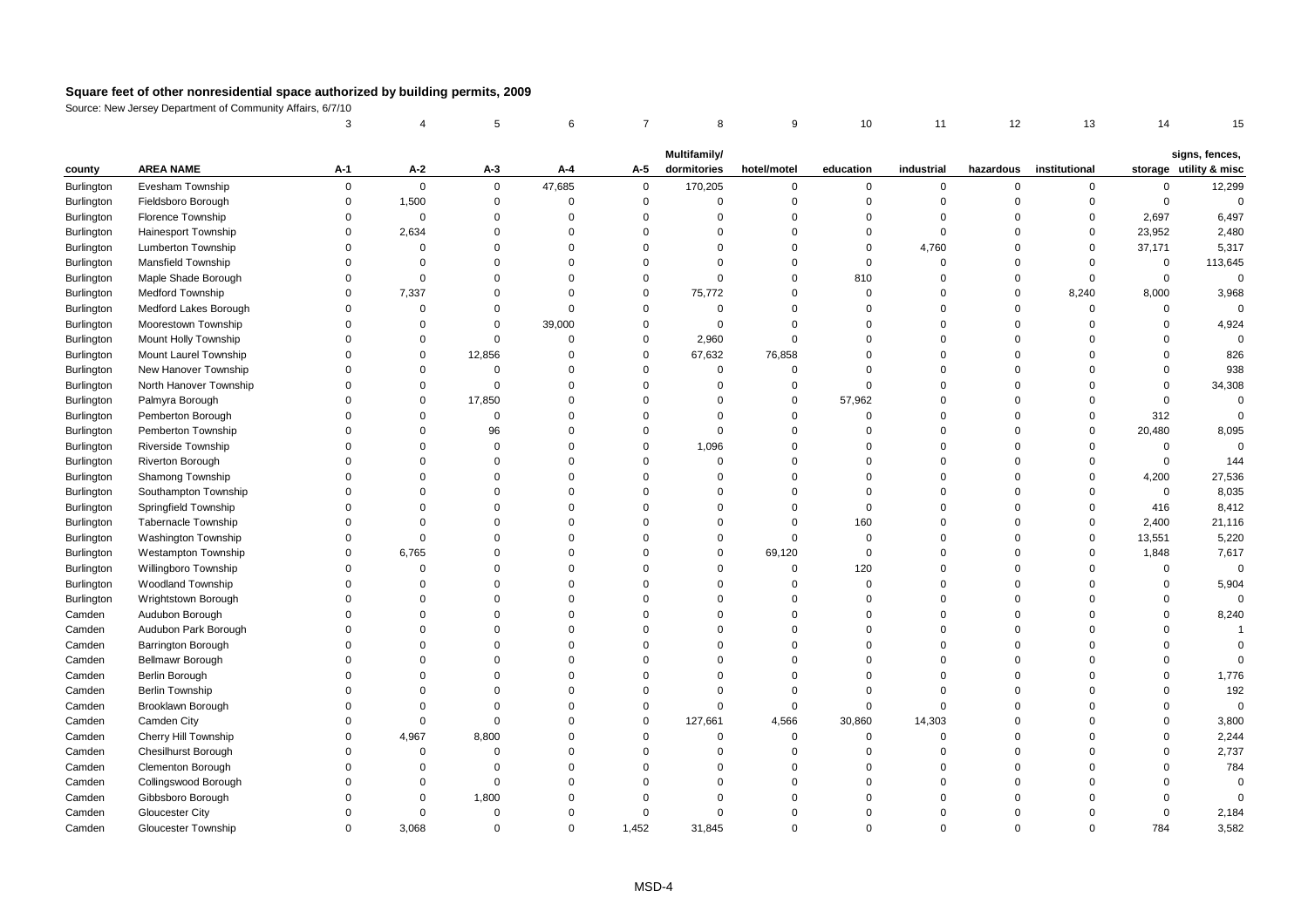|                          |                            | 3                    |                      | 5                       | 6                    | $\overline{7}$       | 8                       | 9                    | 10                   | 11                   | 12                   | 13                      | 14                 | 15                     |
|--------------------------|----------------------------|----------------------|----------------------|-------------------------|----------------------|----------------------|-------------------------|----------------------|----------------------|----------------------|----------------------|-------------------------|--------------------|------------------------|
|                          |                            |                      |                      |                         |                      |                      | Multifamily/            |                      |                      |                      |                      |                         |                    | signs, fences,         |
| county                   | <b>AREA NAME</b>           | A-1                  | A-2                  | $A-3$                   | A-4                  | A-5                  | dormitories             | hotel/motel          | education            | industrial           | hazardous            | institutional           |                    | storage utility & misc |
| Camden                   | Haddon Township            | $\mathbf 0$          | $\mathbf 0$          | 9,260                   | $\Omega$             | $\mathbf 0$          | 0                       | $\mathbf 0$          | $\mathbf 0$          | 0                    | $\mathbf 0$          | $\mathbf 0$             | 360                | 1,140                  |
| Camden                   | <b>Haddonfield Borough</b> | $\mathbf 0$          | $\mathbf 0$          | $\overline{0}$          | $\Omega$             | $\mathbf 0$          | $\mathbf 0$             | $\overline{0}$       | $\mathsf 0$          | $\mathbf 0$          | $\Omega$             | $\mathsf 0$             | 4,576              | 280                    |
| Camden                   | Haddon Heights Borough     | $\mathbf 0$          | $\mathbf 0$          | $\overline{0}$          | $\overline{0}$       | $\Omega$             | $\mathbf 0$             | $\overline{0}$       | 552                  | $\mathbf 0$          | $\Omega$             | $\mathbf 0$             | $\Omega$           | 856                    |
| Camden                   | Hi-nella Borough           | $\Omega$             | $\Omega$             | $\Omega$                | $\Omega$             | $\Omega$             | $\Omega$                | $\Omega$             | $\Omega$             | $\Omega$             | $\Omega$             | $\Omega$                | 30,153             | 180                    |
| Camden                   | Laurel Springs Borough     | $\Omega$             | $\Omega$             | $\Omega$                | $\Omega$             | $\Omega$             | $\mathbf 0$             | $\Omega$             | $\Omega$             | $\Omega$             | $\Omega$             | $\Omega$                | $\Omega$           | $\Omega$               |
| Camden                   | Lawnside Borough           | $\Omega$             | $\Omega$             | $\Omega$                | $\Omega$             | $\Omega$             | $\Omega$                | $\Omega$             | $\Omega$             | $\Omega$             | $\Omega$             | $\Omega$                | $\Omega$           | $\Omega$               |
| Camden                   | Lindenwold Borough         | $\mathbf 0$          | $\Omega$             | 893                     | $\Omega$             | $\Omega$             | $\Omega$                | $\Omega$             | $\Omega$             | $\mathbf 0$          | $\Omega$             | $\Omega$                | $\Omega$           | 2,058                  |
| Camden                   | Magnolia Borough           | $\Omega$             | $\Omega$             | $\Omega$                | $\Omega$             | $\Omega$             | $\Omega$                | $\Omega$             | $\Omega$             | $\Omega$             | $\Omega$             | $\Omega$                | $\Omega$           | $\Omega$               |
| Camden                   | Merchantville Borough      | $\Omega$             | $\Omega$             | $\Omega$                | $\Omega$             | $\Omega$             | $\Omega$                | $\Omega$             | $\Omega$             | $\Omega$             | O                    | O                       | $\Omega$           |                        |
| Camden                   | Mount Ephraim Borough      | $\Omega$             | $\Omega$             | $\Omega$                | $\mathbf 0$          | $\Omega$             | $\Omega$                | $\Omega$             | $\Omega$             | $\Omega$             | $\Omega$             | $\Omega$                | $\Omega$           | $\Omega$               |
| Camden                   | Oaklyn Borough             | $\Omega$             | $\Omega$             | $\Omega$                | $\mathsf 0$          | 1,700                | $\Omega$                | $\Omega$             | $\Omega$             | $\Omega$             | $\Omega$             | $\Omega$                | $\Omega$           | $\Omega$               |
| Camden                   | Pennsauken Township        | $\Omega$             | $\Omega$             | $\Omega$                | $\Omega$             | $\Omega$             | $\Omega$                | $\overline{0}$       | $\Omega$             | $\Omega$             | $\Omega$             | $\Omega$                | 4,400              | 1,228                  |
| Camden                   | Pine Hill Borough          | $\Omega$             | $\Omega$             | $\Omega$                | $\Omega$             | $\Omega$             | $\Omega$                | $\Omega$             | 560                  | $\Omega$             | $\Omega$             | $\Omega$                | $\Omega$           | 1,478                  |
| Camden                   | Pine Valley Borough        | $\Omega$             | $\Omega$             | $\Omega$                | $\Omega$             | $\Omega$             | $\Omega$                | $\Omega$             | $\Omega$             | $\Omega$             | 0                    | $\Omega$                | $\Omega$           | $\mathbf 0$            |
| Camden                   | Runnemede Borough          | $\Omega$             | 3,090                | 880                     | $\Omega$             | $\Omega$             | $\Omega$                | $\Omega$             | $\Omega$             | $\Omega$             | $\Omega$             | $\Omega$                | $\Omega$           |                        |
| Camden                   | Somerdale Borough          | $\Omega$             | 364                  | 4,128                   | $\Omega$             | $\Omega$             | $\Omega$                | $\Omega$             | $\Omega$             | $\Omega$             | $\Omega$             | $\Omega$                | 1,528              |                        |
| Camden                   | Stratford Borough          | $\Omega$             | $\mathbf 0$          | $\mathbf 0$             | $\Omega$             | $\Omega$             | $\Omega$                | $\overline{0}$       | $\Omega$             | $\Omega$             | $\Omega$             | $\Omega$                | $\Omega$           | $\Omega$               |
| Camden                   | <b>Tavistock Borough</b>   | $\mathbf 0$          | $\mathbf 0$          | $\Omega$                | $\Omega$             | $\Omega$             | $\mathbf 0$             | $\Omega$             | $\Omega$             | $\mathbf 0$          | $\Omega$             | $\Omega$                | $\Omega$           |                        |
| Camden                   | Voorhees Township          | $\Omega$             | $\Omega$             | $\Omega$                | $\Omega$             | $\Omega$             | 196,202                 | $\Omega$             | $\Omega$             | $\Omega$             | $\Omega$             | $\Omega$                | $\Omega$           | 1,144                  |
| Camden                   | Waterford Township         | $\Omega$             | $\Omega$             | $\Omega$                | $\Omega$             | $\Omega$             | $\mathbf 0$             | $\Omega$             | $\Omega$             | $\mathbf 0$          | $\Omega$             | O                       | $\Omega$           | 2,112                  |
| Camden                   | Winslow Township           | $\Omega$             | 2,000                | 3,525                   | $\Omega$             | $\Omega$             | 187                     | $\overline{0}$       | $\Omega$             | 938                  | $\Omega$             | $\Omega$                | $\mathbf 0$        | 42,537                 |
| Camden                   | Woodlynne Borough          | $\Omega$             | $\mathbf 0$          | $\mathsf 0$             | $\Omega$             | $\Omega$             | $\mathbf 0$             | $\overline{0}$       | $\Omega$             | $\mathsf 0$          | $\Omega$             | $\Omega$                | $\mathbf 0$        | $\mathsf 0$            |
| Cape May                 | Avalon Borough             | $\Omega$             | $\Omega$             | $\Omega$                | $\Omega$             | $\Omega$             | $\mathbf 0$             | $\Omega$             | $\Omega$             | $\Omega$             | $\Omega$             | $\Omega$                | $\Omega$           | 454                    |
| Cape May                 | Cape May City              | $\Omega$             | $\Omega$             | $\Omega$                | $\Omega$             | $\Omega$             | $\mathbf 0$             | 465                  | $\Omega$             | $\Omega$             | $\Omega$             | $\Omega$                | $\Omega$           | 1,110                  |
| Cape May                 | Cape May Point Borough     | $\Omega$             | $\Omega$             | $\Omega$                | $\Omega$             | $\Omega$             | $\Omega$                | $\Omega$             | $\Omega$             | $\Omega$             | $\Omega$             | O                       | $\Omega$           | $\Omega$               |
| Cape May                 | Dennis Township            | $\Omega$             | $\mathbf 0$          | 3,060                   | $\Omega$             | $\Omega$             | $\mathbf 0$             | $\overline{0}$       | $\mathbf 0$          | 6,000                | $\Omega$             | $\Omega$                | 6,000              | 11,734                 |
| Cape May                 | Lower Township             | $\Omega$             | 56                   | 1,904                   | $\Omega$             | $\mathbf 0$          | 95,901                  | $\Omega$             | $\mathbf 0$          | $\mathsf 0$          | $\Omega$             | $\Omega$                | $\mathbf 0$        | 11,273                 |
| Cape May                 | Middle Township            | $\Omega$             | $\mathbf 0$          | 936                     | $\Omega$             | $\Omega$             | $\mathbf 0$             | $\overline{0}$       | $\mathbf 0$          | 5,000                | $\Omega$             | $\Omega$                | 1,120              | 10,406                 |
| Cape May                 | North Wildwood City        | $\Omega$             | $\Omega$             | $\mathbf 0$             | $\Omega$             | $\Omega$             | 550                     | $\Omega$             | $\Omega$             | $\mathbf 0$          | $\Omega$             | $\Omega$                | $\mathbf 0$        | 280                    |
| Cape May                 | Ocean City                 | $\Omega$             | $\Omega$             | $\Omega$                | $\Omega$             | $\Omega$             | $\Omega$                | $\Omega$             | $\Omega$             | $\Omega$             | $\Omega$             | $\Omega$                | $\Omega$           | 4,443                  |
| Cape May                 | Sea Isle City              | $\Omega$             | $\Omega$             | $\Omega$                | $\Omega$             | $\Omega$             | $\Omega$                | $\Omega$             | $\Omega$             | $\Omega$             | $\Omega$             | $\Omega$                | $\Omega$           | 15,270                 |
| Cape May                 | Stone Harbor Borough       | $\Omega$             | $\Omega$             | $\Omega$                | $\Omega$             | $\Omega$             | $\mathbf 0$             | $\Omega$             | $\Omega$             | $\Omega$             | $\Omega$             | $\Omega$                | $\Omega$           | 260                    |
| Cape May                 | <b>Upper Township</b>      | $\Omega$             | $\Omega$             | 0                       | $\Omega$             | $\Omega$             | 0                       | $\Omega$             | $\Omega$             | $\Omega$             | $\Omega$             | $\Omega$                | $\mathbf 0$        | 13,123                 |
| Cape May                 | West Cape May Borough      | $\mathbf 0$          | $\Omega$             | 0                       | $\Omega$             | $\Omega$             | $\mathbf 0$             | $\Omega$             | $\Omega$             | $\mathbf 0$          | $\Omega$             | $\Omega$                | $\Omega$           | 1,857                  |
| Cape May                 | West Wildwood Borough      | $\Omega$             | $\Omega$             | $\Omega$                | $\Omega$             | $\Omega$             | $\mathbf 0$             | $\Omega$             | $\Omega$             | $\Omega$             | $\Omega$             | $\Omega$                | $\Omega$           | $\Omega$               |
| Cape May                 | <b>Wildwood City</b>       | $\Omega$             | $\Omega$             | $\Omega$                | $\Omega$             | $\Omega$             | 203                     | $\Omega$             | $\Omega$             | $\Omega$             | O                    | $\Omega$                | $\Omega$           | 615                    |
| Cape May                 | Wildwood Crest Borough     | $\Omega$             | $\Omega$             | $\mathbf 0$             | $\Omega$             | $\Omega$             | 61,056                  | $\Omega$             | $\Omega$             | $\Omega$             | $\Omega$             | $\Omega$                | $\Omega$           | 600                    |
| Cape May                 | Woodbine Borough           | $\mathbf 0$          | $\mathbf 0$          | 7,221                   | $\Omega$             | $\Omega$             | $\mathbf 0$             | $\Omega$             | $\Omega$             | $\mathbf 0$          | $\Omega$             | $\Omega$                | 1,200              | 1,298                  |
| Cumberland               | <b>Bridgeton City</b>      | $\Omega$<br>$\Omega$ | $\Omega$             | $\Omega$                | $\Omega$<br>$\Omega$ | $\Omega$             | $\mathbf 0$<br>$\Omega$ | $\Omega$<br>$\Omega$ | $\Omega$<br>$\Omega$ | $\Omega$<br>$\Omega$ | $\Omega$             | $\mathbf 0$<br>$\Omega$ | 14,740<br>$\Omega$ | $\mathbf 0$            |
| Cumberland               | <b>Commercial Township</b> |                      | $\Omega$             | $\overline{0}$          | $\Omega$             | $\Omega$             |                         |                      | $\Omega$             |                      | $\Omega$             | $\Omega$                |                    | 2,796                  |
| Cumberland               | Deerfield Township         | $\Omega$<br>$\Omega$ | $\Omega$<br>$\Omega$ | 2,228                   | $\Omega$             | $\Omega$<br>$\Omega$ | $\Omega$<br>$\Omega$    | $\Omega$<br>$\Omega$ | $\Omega$             | $\Omega$<br>$\Omega$ | $\Omega$<br>$\Omega$ | $\Omega$                | 4,800              | 8,136                  |
| Cumberland<br>Cumberland | Downe Township             | $\Omega$             | $\Omega$             | $\mathbf 0$<br>$\Omega$ | 5.520                | $\Omega$             | $\Omega$                | $\Omega$             | 5,600                | $\Omega$             | $\Omega$             | $\Omega$                | 2,956<br>$\Omega$  | 3,192<br>8,256         |
|                          | <b>Fairfield Township</b>  |                      |                      |                         |                      |                      |                         |                      |                      |                      |                      |                         |                    |                        |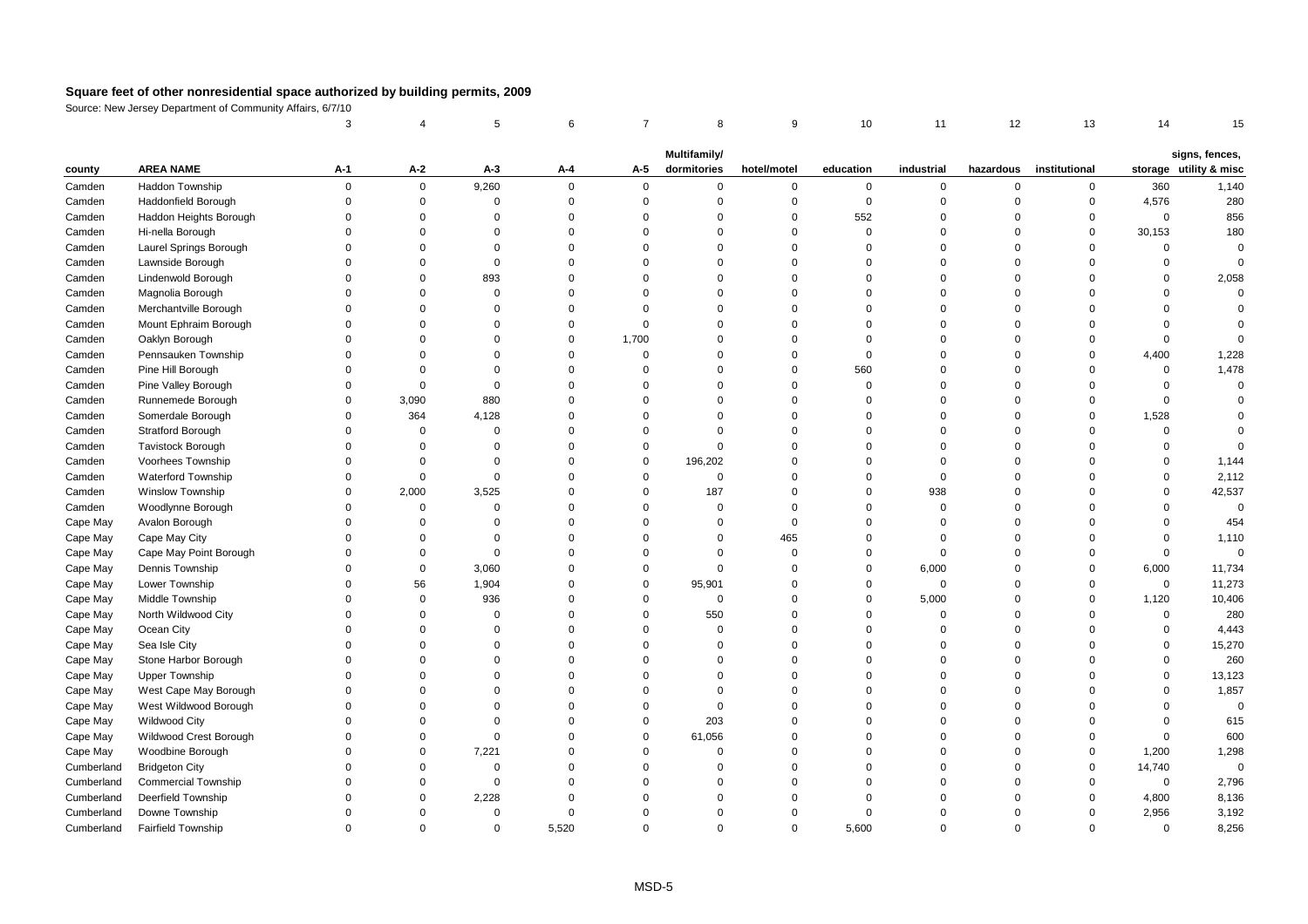|            |                                 | 3        |             | 5           | 6        | $\overline{7}$ | 8                           | 9           | 10          | 11          | 12             | 13            | 14          | 15                                       |
|------------|---------------------------------|----------|-------------|-------------|----------|----------------|-----------------------------|-------------|-------------|-------------|----------------|---------------|-------------|------------------------------------------|
|            |                                 |          |             |             |          |                |                             |             |             |             |                |               |             |                                          |
| county     | <b>AREA NAME</b>                | A-1      | A-2         | $A-3$       | A-4      | A-5            | Multifamily/<br>dormitories | hotel/motel | education   | industrial  | hazardous      | institutional |             | signs, fences,<br>storage utility & misc |
| Cumberland | <b>Greenwich Township</b>       | $\Omega$ | $\mathbf 0$ | $\mathbf 0$ | $\Omega$ | $\mathbf 0$    | 0                           | $\mathbf 0$ | 0           | 0           | $\mathbf 0$    | 0             | $\mathbf 0$ | 1,239                                    |
| Cumberland | Hopewell Township               | $\Omega$ | $\mathsf 0$ | $\Omega$    | $\Omega$ | $\mathsf 0$    | $\mathbf 0$                 | $\mathbf 0$ | $\mathbf 0$ | $\mathbf 0$ | $\Omega$       | $\mathbf 0$   | $\mathbf 0$ | 9,389                                    |
| Cumberland | Lawrence Township               | $\Omega$ | $\Omega$    | $\Omega$    | $\Omega$ | $\Omega$       | $\Omega$                    | $\mathbf 0$ | $\Omega$    | $\mathbf 0$ | $\Omega$       | $\Omega$      | $\Omega$    | $\Omega$                                 |
| Cumberland | <b>Maurice River Township</b>   | $\Omega$ | $\Omega$    | $\Omega$    | 1,222    | $\Omega$       | $\Omega$                    | $\mathbf 0$ | $\Omega$    | $\mathbf 0$ | $\Omega$       | $\Omega$      | $\mathbf 0$ | 4,799                                    |
| Cumberland | Millville City                  | $\Omega$ | 0           | 31,316      | $\Omega$ | $\mathbf 0$    | 12,800                      | $\mathbf 0$ | $\mathbf 0$ | 1,245       | $\Omega$       | $\Omega$      | 24,000      | 25,428                                   |
| Cumberland | Shiloh Borough                  | $\Omega$ | $\Omega$    | $\mathbf 0$ | $\Omega$ | $\Omega$       | $\mathbf 0$                 | $\mathbf 0$ | $\Omega$    | $\mathbf 0$ | $\Omega$       | $\Omega$      | $\mathsf 0$ | $\mathbf 0$                              |
| Cumberland | <b>Stow Creek Township</b>      | $\Omega$ | $\Omega$    | $\Omega$    | $\Omega$ | $\Omega$       | $\Omega$                    | $\mathbf 0$ | $\Omega$    | $\Omega$    | $\Omega$       | $\Omega$      | $\mathbf 0$ | 6,736                                    |
| Cumberland | <b>Upper Deerfield Township</b> | $\Omega$ | $\Omega$    | $\Omega$    | $\Omega$ | $\Omega$       | $\Omega$                    | $\mathbf 0$ | 2,462       | $\Omega$    | $\Omega$       | $\Omega$      | $\mathbf 0$ | 17,550                                   |
| Cumberland | Vineland City                   | 2,135    | 2,157       | 64          | $\Omega$ | $\Omega$       | $\Omega$                    | 96,031      | $\mathbf 0$ | 18,098      | $\overline{0}$ | 6,302         | 32,235      | 51,036                                   |
| Essex      | <b>Belleville Town</b>          | $\Omega$ | 768         | $\Omega$    | $\Omega$ | $\Omega$       | $\Omega$                    | $\mathbf 0$ | $\Omega$    | $\mathbf 0$ | $\Omega$       | $\Omega$      | 0           | $\mathsf 0$                              |
| Essex      | <b>Bloomfield Township</b>      | $\Omega$ | $\mathbf 0$ | $\Omega$    | $\Omega$ | $\mathbf 0$    | 50,000                      | $\mathbf 0$ | $\Omega$    | $\mathbf 0$ | $\Omega$       | $\Omega$      | $\mathbf 0$ | 300                                      |
| Essex      | <b>Caldwell Township</b>        | $\Omega$ | $\Omega$    | $\Omega$    | $\Omega$ | $\Omega$       | $\mathbf 0$                 | $\mathbf 0$ | $\Omega$    | $\Omega$    | $\Omega$       | $\Omega$      | $\Omega$    | 0                                        |
| Essex      | Cedar Grove Township            | $\Omega$ | $\Omega$    | $\Omega$    | $\Omega$ | $\Omega$       | $\Omega$                    | 544         | $\Omega$    | $\Omega$    | $\Omega$       | $\Omega$      | $\Omega$    | 280                                      |
| Essex      | East Orange City                | $\Omega$ | $\Omega$    | $\Omega$    | $\Omega$ | $\Omega$       | $\Omega$                    | $\Omega$    | $\Omega$    | $\Omega$    | $\Omega$       | $\Omega$      | $\Omega$    | $\Omega$                                 |
| Essex      | <b>Essex Fells Township</b>     | $\Omega$ | $\Omega$    | $\Omega$    | $\Omega$ | $\Omega$       | $\Omega$                    | $\mathbf 0$ | $\Omega$    | $\Omega$    | $\Omega$       | $\Omega$      | $\Omega$    | $\mathbf 0$                              |
| Essex      | <b>Fairfield Township</b>       | $\Omega$ | $\Omega$    | $\Omega$    | $\Omega$ | $\Omega$       | $\Omega$                    | $\mathbf 0$ | $\Omega$    | $\Omega$    | $\Omega$       | $\Omega$      | $\mathbf 0$ | 960                                      |
| Essex      | Glen Ridge Borough              | $\Omega$ | $\Omega$    | $\Omega$    | $\Omega$ | $\Omega$       | $\Omega$                    | $\mathbf 0$ | $\Omega$    | $\Omega$    | $\Omega$       | $\Omega$      | $\Omega$    | $\mathbf 0$                              |
| Essex      | <b>Irvington Township</b>       | $\Omega$ | $\Omega$    | $\Omega$    | $\Omega$ | $\Omega$       | $\Omega$                    | $\mathbf 0$ | $\Omega$    | $\Omega$    | $\Omega$       | $\Omega$      | $\Omega$    | $\Omega$                                 |
| Essex      | Livingston Township             | $\Omega$ | $\Omega$    | 6,493       | $\Omega$ | $\Omega$       | $\Omega$                    | $\Omega$    | $\Omega$    | $\Omega$    | $\Omega$       | $\Omega$      | $\Omega$    | 1,378                                    |
| Essex      | Maplewood Township              | $\Omega$ | $\Omega$    | $\Omega$    | $\Omega$ | $\Omega$       | $\Omega$                    | $\Omega$    | $\Omega$    | $\Omega$    | $\Omega$       | $\Omega$      | $\Omega$    | 2,336                                    |
| Essex      | Millburn Township               | $\Omega$ | $\Omega$    | $\Omega$    | $\Omega$ | $\Omega$       | $\Omega$                    | $\mathbf 0$ | $\Omega$    | $\Omega$    | $\Omega$       | $\Omega$      | $\Omega$    | $\Omega$                                 |
| Essex      | Montclair Township              | $\Omega$ | 4,270       | $\Omega$    | $\Omega$ | $\Omega$       | 5,914                       | $\mathbf 0$ | $\mathbf 0$ | $\Omega$    | $\Omega$       | $\Omega$      | $\mathsf 0$ | 5,084                                    |
| Essex      | <b>Newark City</b>              | $\Omega$ | 9,000       | 7,703       | $\Omega$ | 0              | 470,787                     | $\mathbf 0$ | 38,601      | 54,310      | $\Omega$       | 0             | 23,512      | 907                                      |
| Essex      | North Caldwell Borough          | $\Omega$ | $\mathsf 0$ | 1,041       | $\Omega$ | $\mathbf 0$    | $\mathbf 0$                 | $\mathbf 0$ | $\mathbf 0$ | $\mathbf 0$ | $\Omega$       | $\Omega$      | $\mathsf 0$ | $\Omega$                                 |
| Essex      | Nutley Township                 | $\Omega$ | $\mathbf 0$ | $\Omega$    | $\Omega$ | $\mathbf 0$    | 112,568                     | $\mathbf 0$ | -1          | $\Omega$    | $\Omega$       | $\Omega$      | $\mathbf 0$ | 1,654                                    |
| Essex      | City of Orange Township         | $\Omega$ | $\Omega$    | $\mathbf 0$ | 27,310   | $\Omega$       | $\Omega$                    | $\mathbf 0$ | $\mathbf 0$ | 29,200      | $\Omega$       | $\Omega$      | $\mathbf 0$ | 840                                      |
| Essex      | Roseland Borough                | $\Omega$ | $\mathbf 0$ | 52,222      | $\Omega$ | $\Omega$       | $\Omega$                    | $\mathbf 0$ | $\Omega$    | $\Omega$    | $\Omega$       | $\mathbf 0$   | 4,700       | 360                                      |
| Essex      | South Orange Village            | $\Omega$ | 0           | 5,494       | $\Omega$ | $\Omega$       | $\Omega$                    | $\Omega$    | $\Omega$    | $\Omega$    | $\Omega$       | $\Omega$      | $\Omega$    | $\Omega$                                 |
| Essex      | Verona Township                 | $\Omega$ | $\Omega$    | $\mathbf 0$ | $\Omega$ | $\Omega$       | 0                           | $\Omega$    | $\mathbf 0$ | $\Omega$    | $\Omega$       | $\Omega$      | $\Omega$    | 4,257                                    |
| Essex      | West Caldwell Township          | $\Omega$ | $\Omega$    | $\Omega$    | $\Omega$ | $\Omega$       | $\Omega$                    | $\mathbf 0$ | 400         | $\Omega$    | $\Omega$       | n             | $\Omega$    | 3,174                                    |
| Essex      | West Orange Township            | $\Omega$ | $\mathbf 0$ | 3,111       | $\Omega$ | 720            | $\mathbf 0$                 | $\mathbf 0$ | $\mathbf 0$ | 0           | $\Omega$       | $\Omega$      | $\mathsf 0$ | 388                                      |
| Gloucester | Clayton Borough                 | $\Omega$ | $\Omega$    | $\mathbf 0$ | $\Omega$ | $\mathbf 0$    | $\Omega$                    | $\mathbf 0$ | $\mathbf 0$ | $\Omega$    | $\Omega$       | $\Omega$      | 960         | 912                                      |
| Gloucester | <b>Deptford Township</b>        | $\Omega$ | $\Omega$    | 20,766      | $\Omega$ | $\mathbf 0$    | 137,092                     | $\mathbf 0$ | 38,267      | $\Omega$    | $\Omega$       | $\Omega$      | $\mathsf 0$ | 5,580                                    |
| Gloucester | East Greenwich Township         | $\Omega$ | $\mathbf 0$ | $\mathbf 0$ | $\Omega$ | $\Omega$       | $\Omega$                    | $\mathbf 0$ | $\Omega$    | $\Omega$    | $\Omega$       | $\mathbf 0$   | 22,800      | 17,638                                   |
| Gloucester | Elk Township                    | $\Omega$ | $\mathbf 0$ | $\Omega$    | $\Omega$ | $\Omega$       | $\Omega$                    | $\mathbf 0$ | $\Omega$    | $\Omega$    | $\Omega$       | $\Omega$      | $\mathsf 0$ | 54,518                                   |
| Gloucester | Franklin Township               | $\Omega$ | 0           | 1,742       | $\Omega$ | $\mathbf 0$    | $\Omega$                    | $\mathbf 0$ | $\Omega$    | $\Omega$    | $\Omega$       | $\Omega$      | 6,570       | 1,212                                    |
| Gloucester | Glassboro Borough               | $\Omega$ | 54          | 19,096      | $\Omega$ | $\mathbf{0}$   | 113,346                     | $\mathbf 0$ | $\Omega$    | $\mathbf 0$ | $\Omega$       | $\Omega$      | 0           | 2,735                                    |
| Gloucester | <b>Greenwich Township</b>       | $\Omega$ | $\mathbf 0$ | $\mathbf 0$ | $\Omega$ | $\mathbf 0$    | $\mathbf 0$                 | $\mathbf 0$ | $\Omega$    | $\mathbf 0$ | $\Omega$       | $\Omega$      | $\mathsf 0$ | 720                                      |
| Gloucester | Harrison Township               | $\Omega$ | $\Omega$    | $\Omega$    | $\Omega$ | 5,400          | $\Omega$                    | $\Omega$    | $\Omega$    | $\Omega$    | $\Omega$       | $\Omega$      | 21,980      | 5,561                                    |
| Gloucester | Logan Township                  | $\Omega$ | $\Omega$    | $\Omega$    | 425      | $\Omega$       | $\Omega$                    | $\mathbf 0$ | $\Omega$    | $\Omega$    | $\Omega$       | $\Omega$      | 14,146      | 2,800                                    |
| Gloucester | Mantua Township                 | $\Omega$ | $\Omega$    | 2,800       | $\Omega$ | $\Omega$       | 4,942                       | $\mathbf 0$ | $\Omega$    | $\Omega$    | $\Omega$       | $\Omega$      | 0           | $\Omega$                                 |
| Gloucester | Monroe Township                 | $\Omega$ | $\Omega$    | $\mathbf 0$ | $\Omega$ | $\Omega$       | $\Omega$                    | $\mathbf 0$ | $\Omega$    | $\Omega$    | $\Omega$       | $\Omega$      | 692         | 8,712                                    |
| Gloucester | National Park Borough           | $\Omega$ | $\Omega$    | $\Omega$    | $\Omega$ | $\Omega$       | $\Omega$                    | $\Omega$    | $\Omega$    | $\Omega$    | $\Omega$       | $\Omega$      | $\Omega$    | 512                                      |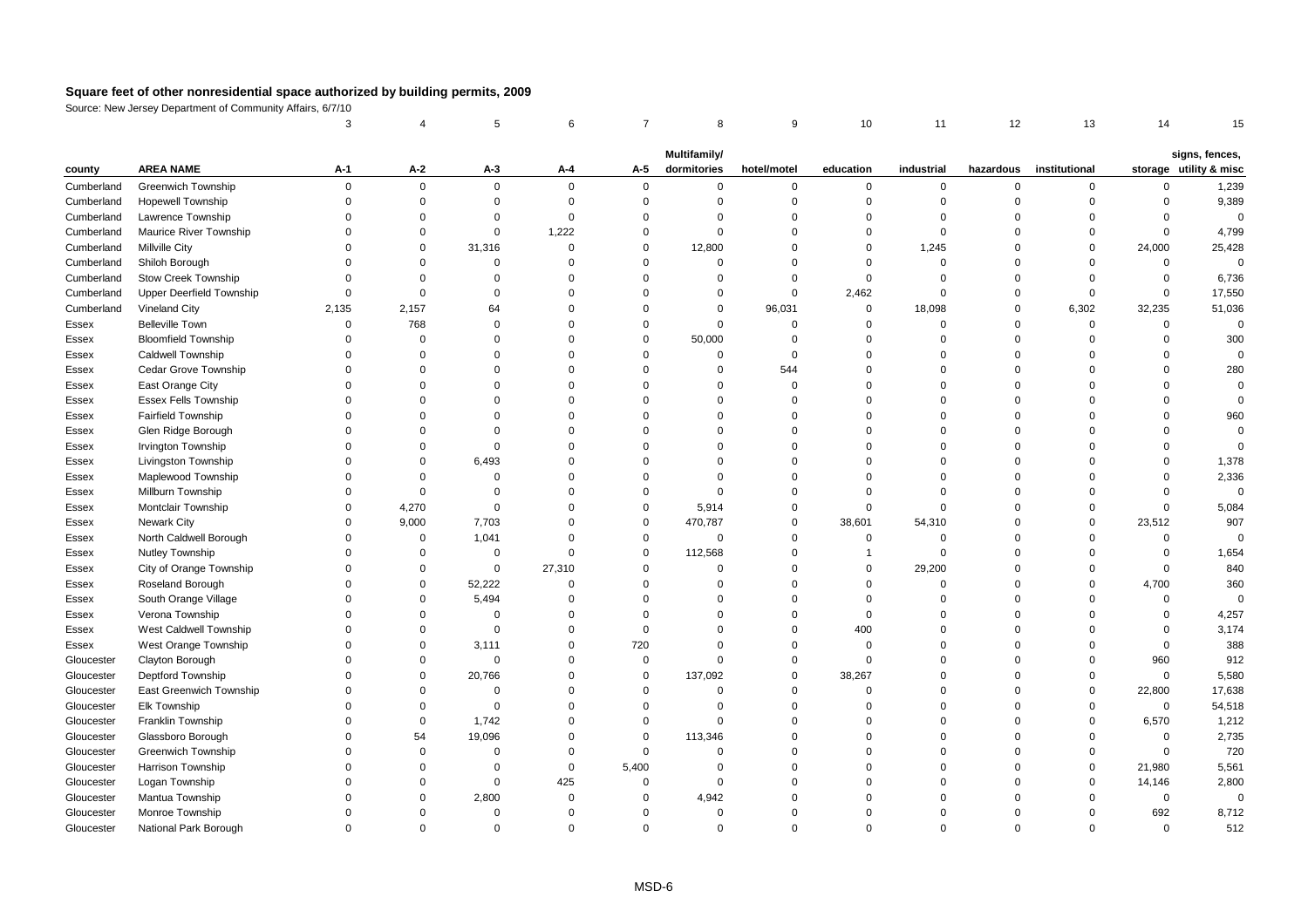|            |                            | 3           |             | 5           | 6           | $\overline{7}$ | 8                           | 9           | 10          | 11          | 12             | 13            | 14          | 15                                       |
|------------|----------------------------|-------------|-------------|-------------|-------------|----------------|-----------------------------|-------------|-------------|-------------|----------------|---------------|-------------|------------------------------------------|
|            |                            |             |             |             |             |                |                             |             |             |             |                |               |             |                                          |
| county     | <b>AREA NAME</b>           | A-1         | A-2         | $A-3$       | A-4         | A-5            | Multifamily/<br>dormitories | hotel/motel | education   | industrial  | hazardous      | institutional |             | signs, fences,<br>storage utility & misc |
| Gloucester | Newfield Borough           | $\mathsf 0$ | $\mathbf 0$ | $\mathbf 0$ | $\Omega$    | $\mathbf{0}$   | 0                           | $\mathbf 0$ | 0           | 0           | $\mathsf 0$    | $\mathbf 0$   | 0           | $\mathbf{0}$                             |
| Gloucester | Paulsboro Borough          | $\mathbf 0$ | $\mathbf 0$ | $\mathbf 0$ | $\Omega$    | $\mathsf 0$    | $\mathbf 0$                 | $\mathbf 0$ | $\mathbf 0$ | $\mathbf 0$ | $\overline{0}$ | $\mathbf 0$   | $\mathsf 0$ | 5,836                                    |
| Gloucester | Pitman Borough             | $\mathbf 0$ | $\Omega$    | $\mathbf 0$ | $\mathbf 0$ | $\mathbf 0$    | $\mathbf 0$                 | $\mathbf 0$ | $\mathbf 0$ | $\mathbf 0$ | $\overline{0}$ | $\mathbf 0$   | $\mathsf 0$ | $\mathbf 0$                              |
| Gloucester | South Harrison Township    | $\Omega$    | $\Omega$    | $\Omega$    | $\Omega$    | $\Omega$       | 2,316                       | $\mathbf 0$ | $\Omega$    | $\Omega$    | $\Omega$       | $\Omega$      | 5,700       | 2,524                                    |
| Gloucester | Swedesborough Borough      | $\Omega$    | $\Omega$    | $\Omega$    | $\Omega$    | $\Omega$       | $\Omega$                    | $\mathbf 0$ | $\Omega$    | $\mathbf 0$ | $\Omega$       | $\Omega$      | $\mathbf 0$ | $\mathbf 0$                              |
| Gloucester | <b>Washington Township</b> | 4,806       | $\Omega$    | $\mathbf 0$ | $\Omega$    | $\Omega$       | $\Omega$                    | $\mathbf 0$ | $\Omega$    | 0           | $\overline{0}$ | 55,375        | $\mathbf 0$ | 8,860                                    |
| Gloucester | Wenonah Borough            | $\mathsf 0$ | $\Omega$    | $\Omega$    | $\Omega$    | $\Omega$       | $\Omega$                    | $\mathbf 0$ | $\Omega$    | $\Omega$    | $\Omega$       | $\Omega$      | $\Omega$    | 1,584                                    |
| Gloucester | West Deptford Township     | $\Omega$    | $\Omega$    | $\Omega$    | $\Omega$    | $\Omega$       | $\Omega$                    | $\mathbf 0$ | $\Omega$    | $\Omega$    | $\Omega$       | $\Omega$      | $\Omega$    | 9,534                                    |
| Gloucester | Westville Borough          | $\Omega$    | $\Omega$    | $\Omega$    | $\Omega$    | $\Omega$       | 0                           | $\Omega$    | $\Omega$    | $\Omega$    | $\Omega$       | $\Omega$      | $\Omega$    | 800                                      |
| Gloucester | <b>Woodbury City</b>       | $\Omega$    | 0           | 182,028     | $\Omega$    | $\Omega$       | $\Omega$                    | $\mathbf 0$ | $\Omega$    | $\Omega$    | $\Omega$       | $\Omega$      | $\Omega$    | 400                                      |
| Gloucester | Woodbury Heights Borough   | $\Omega$    | $\mathbf 0$ | $\mathbf 0$ | $\Omega$    | $\Omega$       | $\Omega$                    | $\mathbf 0$ | $\Omega$    | $\Omega$    | $\Omega$       | $\Omega$      | $\Omega$    | $\Omega$                                 |
| Gloucester | <b>Woolwich Township</b>   | $\Omega$    | $\mathbf 0$ | 1,750       | $\Omega$    | $\mathbf 0$    | 98,411                      | $\mathbf 0$ | $\Omega$    | $\mathbf 0$ | $\Omega$       | $\Omega$      | $\Omega$    | 11,723                                   |
| Hudson     | <b>Bayonne City</b>        | $\Omega$    | 4,380       | $\Omega$    | $\Omega$    | $\mathbf 0$    | 10,772                      | $\mathbf 0$ | $\Omega$    | $\mathbf 0$ | $\Omega$       | $\Omega$      | $\Omega$    | $\Omega$                                 |
| Hudson     | East Newark Borough        | $\Omega$    | $\mathsf 0$ | $\mathbf 0$ | $\Omega$    | $\mathbf 0$    | $\mathbf 0$                 | $\Omega$    | $\Omega$    | $\Omega$    | $\Omega$       | $\Omega$      | $\Omega$    |                                          |
| Hudson     | Guttenberg Town            | $\Omega$    | $\Omega$    | $\Omega$    | $\Omega$    | $\mathbf 0$    | 50,068                      | $\Omega$    | $\Omega$    | $\Omega$    | $\Omega$       | $\Omega$      | $\Omega$    |                                          |
| Hudson     | Harrison Town              | $\Omega$    | $\mathbf 0$ | $\Omega$    | $\Omega$    | $\mathbf 0$    | 6,881                       | $\mathbf 0$ | $\Omega$    | $\mathbf 0$ | $\Omega$       | $\Omega$      | 491,020     |                                          |
| Hudson     | Hoboken City               | $\Omega$    | 1,917       | $\Omega$    | $\Omega$    | $\mathbf 0$    | 279,820                     | $\mathbf 0$ | $\Omega$    | $\mathbf 0$ | $\Omega$       | 0             | 0           | $\Omega$                                 |
| Hudson     | Jersey City                | $\Omega$    | $\mathbf 0$ | $\Omega$    | 31,646      | $\mathbf 0$    | 1,835,831                   | $\mathbf 0$ | $\Omega$    | $\mathbf 0$ | $\Omega$       | $\mathbf 0$   | $\mathsf 0$ | 2,591                                    |
| Hudson     | Kearny Town                | $\Omega$    | $\Omega$    | $\Omega$    | $\Omega$    | $\mathbf 0$    | $\Omega$                    | $\Omega$    | $\Omega$    | $\Omega$    | $\Omega$       | $\mathbf 0$   | 12,000      | 970                                      |
| Hudson     | North Bergen Township      | $\Omega$    | $\Omega$    | $\Omega$    | $\Omega$    | $\Omega$       | $\Omega$                    | $\mathbf 0$ | $\Omega$    | $\Omega$    | $\Omega$       | $\mathbf 0$   | 1,829       | $\Omega$                                 |
| Hudson     | Secaucus Town              | $\Omega$    | $\Omega$    | $\Omega$    | $\Omega$    | $\mathbf 0$    | $\Omega$                    | $\mathbf 0$ | $\Omega$    | $\Omega$    | $\Omega$       | $\Omega$      | 0           | 724                                      |
| Hudson     | <b>Union City</b>          | $\Omega$    | $\Omega$    | $\Omega$    | $\Omega$    | $\mathbf 0$    | 151,217                     | 2,775       | $\Omega$    | $\mathbf 0$ | $\Omega$       | $\Omega$      | $\mathsf 0$ | $\mathbf 0$                              |
| Hudson     | Weehawken Township         | $\Omega$    | $\Omega$    | $\mathbf 0$ | $\Omega$    | $\mathbf 0$    | 55,758                      | $\mathbf 0$ | $\Omega$    | $\Omega$    | $\Omega$       | $\Omega$      | $\mathsf 0$ | $\Omega$                                 |
| Hudson     | West New York Town         | $\Omega$    | $\Omega$    | 280         | $\Omega$    | $\mathbf 0$    | 120,190                     | $\mathbf 0$ | 480         | $\mathbf 0$ | $\Omega$       | $\Omega$      | $\mathsf 0$ | $\Omega$                                 |
| Hunterdon  | Alexandria Township        | $\Omega$    | $\Omega$    | $\mathbf 0$ | $\Omega$    | $\mathbf 0$    | 2,902                       | $\Omega$    | $\Omega$    | $\mathbf 0$ | $\Omega$       | $\mathbf 0$   | 12,432      | 44,902                                   |
| Hunterdon  | Bethlehem Township         | $\Omega$    | $\mathbf 1$ | 4,801       | $\Omega$    | $\mathbf 0$    | $\mathbf 0$                 | $\mathbf 0$ | $\mathbf 0$ | $\mathbf 0$ | $\Omega$       | $\mathbf 0$   | 180         | 5,316                                    |
| Hunterdon  | <b>Bloomsbury Borough</b>  | $\Omega$    | $\Omega$    | $\Omega$    | $\Omega$    | $\Omega$       | $\Omega$                    | $\mathbf 0$ | $\Omega$    | 400         | $\Omega$       | $\Omega$      | 1,280       | -1                                       |
| Hunterdon  | Califon Borough            | $\Omega$    | $\Omega$    | $\Omega$    | $\Omega$    | $\Omega$       | $\Omega$                    | $\mathbf 0$ | $\Omega$    | $\mathbf 0$ | $\Omega$       | $\Omega$      | $\mathsf 0$ | $\Omega$                                 |
| Hunterdon  | Clinton Town               | $\Omega$    | $\Omega$    | $\Omega$    | $\Omega$    | $\Omega$       | $\Omega$                    | $\mathbf 0$ | $\Omega$    | $\mathbf 0$ | $\Omega$       | $\Omega$      | $\mathsf 0$ | 1,204                                    |
| Hunterdon  | Clinton Township           | $\Omega$    | $\Omega$    | $\mathbf 0$ | $\Omega$    | $\Omega$       | $\Omega$                    | $\mathbf 0$ | $\Omega$    | 504         | $\Omega$       | $\mathbf 0$   | 3,600       | 5,051                                    |
| Hunterdon  | Delaware Township          | $\Omega$    | $\Omega$    | $\Omega$    | $\Omega$    | $\Omega$       | $\Omega$                    | $\mathbf 0$ | $\Omega$    | $\Omega$    | $\Omega$       | $\Omega$      | $\mathbf 0$ | 5,090                                    |
| Hunterdon  | East Amwell Township       | $\Omega$    | $\Omega$    | $\Omega$    | $\Omega$    | $\Omega$       | $\Omega$                    | $\mathbf 0$ | $\Omega$    | $\mathbf 0$ | $\Omega$       | $\Omega$      | $\mathbf 0$ | 22,399                                   |
| Hunterdon  | Flemington Borough         | $\Omega$    | $\Omega$    | $\Omega$    | $\Omega$    | $\Omega$       | $\Omega$                    | $\mathbf 0$ | $\Omega$    | $\mathbf 0$ | $\Omega$       | $\mathbf 0$   | $\mathsf 0$ | 1,111                                    |
| Hunterdon  | Franklin Township          | $\Omega$    | $\Omega$    | $\Omega$    | $\Omega$    | $\Omega$       | $\Omega$                    | $\mathbf 0$ | $\Omega$    | $\Omega$    | $\Omega$       | $\mathbf 0$   | 11,360      | 28,600                                   |
| Hunterdon  | Frenchtown Borough         | $\Omega$    | $\Omega$    | $\Omega$    | $\Omega$    | $\Omega$       | Δ                           | $\mathbf 0$ | $\Omega$    | $\Omega$    | $\Omega$       | $\Omega$      | $\mathsf 0$ | 2,667                                    |
| Hunterdon  | Glen Gardner Borough       | $\Omega$    | $\Omega$    | $\Omega$    | $\Omega$    | $\Omega$       | 0                           | $\mathbf 0$ | $\Omega$    | $\Omega$    | $\Omega$       | $\mathbf 0$   | 4,992       | 3,392                                    |
| Hunterdon  | Hampton Borough            | $\Omega$    | $\Omega$    | $\Omega$    | $\Omega$    | $\Omega$       | $\Omega$                    | $\mathbf 0$ | $\Omega$    | $\mathbf 0$ | $\Omega$       | $\Omega$      | $\mathsf 0$ | $\overline{2}$                           |
| Hunterdon  | High Bridge Borough        | $\Omega$    | $\Omega$    | $\mathbf 0$ | $\Omega$    | $\Omega$       | $\Omega$                    | $\mathbf 0$ | $\Omega$    | $\mathbf 0$ | $\Omega$       | $\mathbf 0$   | 1,196       | 1,674                                    |
| Hunterdon  | <b>Holland Township</b>    | $\Omega$    | $\Omega$    | $\Omega$    | $\Omega$    | $\Omega$       | $\Omega$                    | $\mathbf 0$ |             | $\Omega$    | $\Omega$       | $\Omega$      | 6,601       | 14,571                                   |
| Hunterdon  | Kingwood Township          | $\Omega$    | $\Omega$    | $\Omega$    | $\Omega$    | $\Omega$       | $\Omega$                    | $\mathbf 0$ | $\Omega$    | $\mathbf 0$ | $\Omega$       | $\Omega$      | 7,200       | 13,594                                   |
| Hunterdon  | Lambertville City          | $\Omega$    | $\Omega$    | $\Omega$    | $\Omega$    | $\Omega$       | $\Omega$                    | $\Omega$    | $\Omega$    | $\Omega$    | $\Omega$       | $\Omega$      | $\mathbf 0$ | 222                                      |
| Hunterdon  | Lebanon Borough            | $\Omega$    | $\Omega$    | $\Omega$    | $\Omega$    | $\Omega$       | 350,325                     | $\Omega$    | $\Omega$    | $\Omega$    | $\Omega$       | $\Omega$      | $\Omega$    | $\Omega$                                 |
| Hunterdon  | Lebanon Township           | $\Omega$    | $\Omega$    | 7,984       | $\Omega$    | $\Omega$       | $\mathbf 0$                 | $\Omega$    | $\Omega$    | $\Omega$    | $\Omega$       | $\Omega$      | $\Omega$    | 20,348                                   |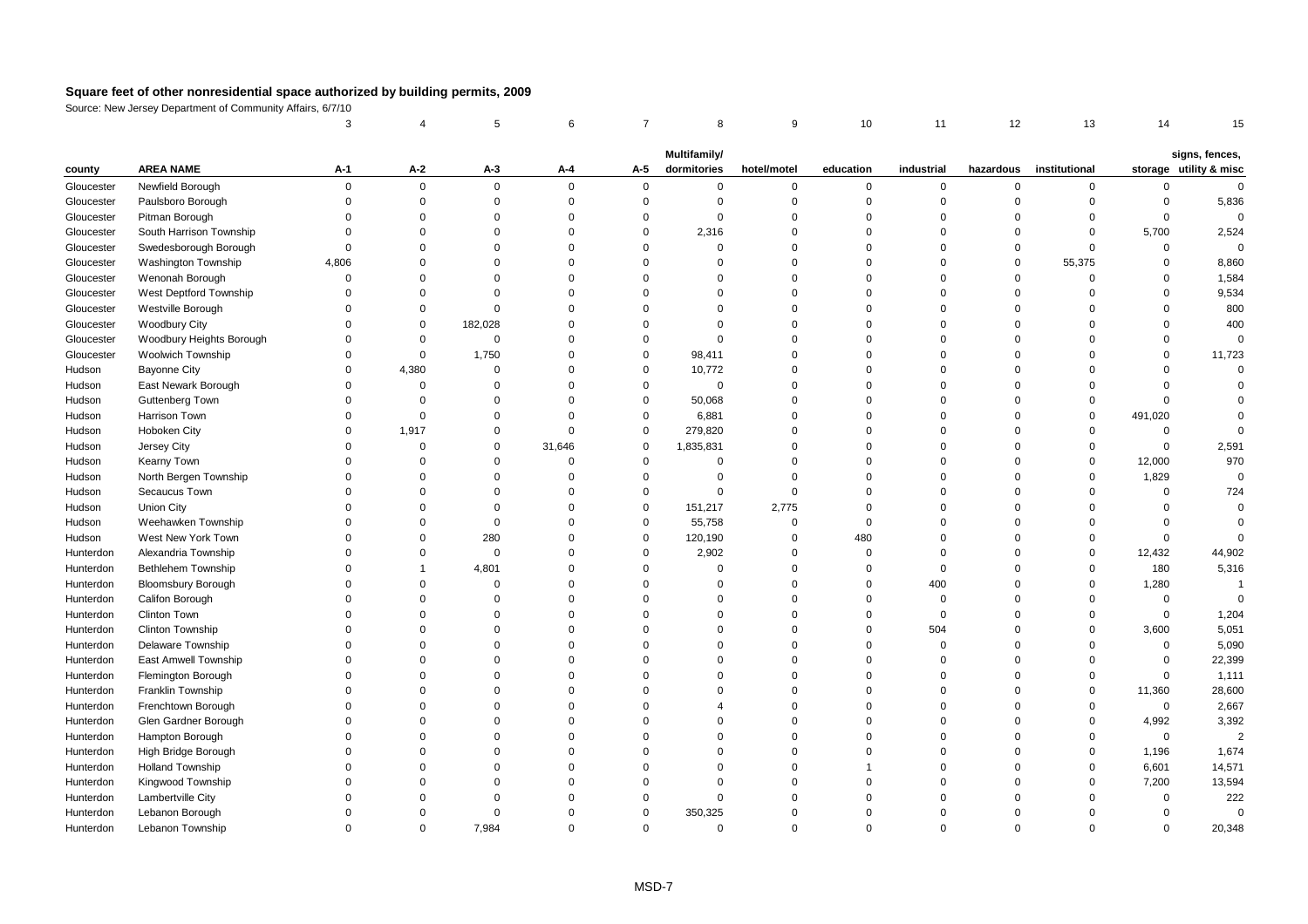|           |                          | 3           |             | 5              | 6           | $\overline{7}$ | 8                           | 9              | 10          | 11          | 12          | 13            | 14             | 15                                       |
|-----------|--------------------------|-------------|-------------|----------------|-------------|----------------|-----------------------------|----------------|-------------|-------------|-------------|---------------|----------------|------------------------------------------|
|           |                          |             |             |                |             |                |                             |                |             |             |             |               |                |                                          |
| county    | <b>AREA NAME</b>         | A-1         | A-2         | A-3            | A-4         | A-5            | Multifamily/<br>dormitories | hotel/motel    | education   | industrial  | hazardous   | institutional |                | signs, fences,<br>storage utility & misc |
| Hunterdon | Milford Borough          | $\mathbf 0$ | $\mathbf 0$ | $\mathbf 0$    | $\Omega$    | $\mathbf 0$    | $\mathbf 0$                 | $\mathbf 0$    | $\mathbf 0$ | 2,670       | $\mathbf 0$ | $\mathbf 0$   | $\mathbf 0$    | 634                                      |
| Hunterdon | Raritan Township         | $\Omega$    | $\mathbf 0$ | $\mathbf 0$    | $\mathbf 0$ | $\mathsf 0$    | 7,410                       | $\mathsf 0$    | 5,400       | 23,174      | 3,137       | 2,000         | 44,085         | 17,902                                   |
| Hunterdon | Readington Township      | $\Omega$    | $\Omega$    | $\Omega$       | $\mathbf 0$ | $\Omega$       | $\mathbf 0$                 | $\Omega$       | $\mathbf 0$ | $\Omega$    | $\mathbf 0$ | $\Omega$      | 481            | 24,204                                   |
| Hunterdon | Stockton Borough         | $\Omega$    | $\Omega$    | $\Omega$       | $\Omega$    | $\Omega$       | $\mathbf 0$                 | $\Omega$       | $\Omega$    | $\Omega$    | $\Omega$    | $\Omega$      | $\mathbf 0$    | $\Omega$                                 |
| Hunterdon | Tewksbury Township       | $\Omega$    | $\Omega$    | $\Omega$       | $\mathbf 0$ | $\Omega$       | $\mathbf 0$                 | $\Omega$       | 0           | $\Omega$    | $\Omega$    | $\mathbf 0$   | 3,200          | 33,707                                   |
| Hunterdon | Union Township           | $\Omega$    | $\Omega$    | $\Omega$       | $\Omega$    | $\Omega$       | $\mathbf 0$                 | $\Omega$       | $\Omega$    | $\mathbf 0$ | $\Omega$    | $\Omega$      | $\mathsf 0$    | 585                                      |
| Hunterdon | West Amwell Township     | $\Omega$    | $\Omega$    | $\Omega$       | $\Omega$    | $\Omega$       | $\Omega$                    | $\Omega$       | $\Omega$    | $\Omega$    | $\Omega$    | $\Omega$      | 2,376          | 3,987                                    |
| Mercer    | East Windsor Township    | $\Omega$    | $\mathbf 0$ | $\Omega$       | $\Omega$    | $\Omega$       | $\mathbf 0$                 | $\Omega$       | $\Omega$    | $\Omega$    | $\Omega$    | $\Omega$      | $\Omega$       | 225                                      |
| Mercer    | Ewing Township           | $\Omega$    | 2,395       | $\Omega$       | $\Omega$    | $\Omega$       | $\mathbf 0$                 | 77,397         | $\Omega$    | $\Omega$    | $\Omega$    | $\Omega$      | 7,256          | 6,582                                    |
| Mercer    | Hamilton Township        | $\Omega$    | $\mathbf 0$ | $\Omega$       | $\Omega$    | $\Omega$       | 23,737                      | $\mathsf 0$    | 10,000      | $\Omega$    | $\Omega$    | $\mathsf 0$   | 23,233         | 640                                      |
| Mercer    | Hightstown Borough       | $\Omega$    | $\mathbf 0$ | $\mathbf 0$    | $\Omega$    | $\Omega$       | $\mathbf 0$                 | $\mathbf 0$    | 35,850      | $\Omega$    | $\Omega$    | $\Omega$      | $\Omega$       | $\Omega$                                 |
| Mercer    | Hopewell Borough         | $\Omega$    | $\Omega$    | $\Omega$       | $\Omega$    | $\Omega$       | 0                           | $\overline{0}$ | $\mathbf 0$ | $\Omega$    | $\Omega$    | $\Omega$      | $\Omega$       | $\overline{1}$                           |
| Mercer    | <b>Hopewell Township</b> | $\Omega$    | $\Omega$    | $\Omega$       | $\Omega$    | $\Omega$       | $\mathbf 0$                 | $\Omega$       | $\Omega$    | $\Omega$    | $\Omega$    | $\Omega$      | 12,328         | 28,150                                   |
| Mercer    | Lawrence Township        | $\Omega$    | $\Omega$    | $\Omega$       | $\Omega$    | $\Omega$       | 20,194                      | $\Omega$       | $\Omega$    | $\Omega$    | $\Omega$    | $\Omega$      | $\Omega$       | 10,478                                   |
| Mercer    | Pennington Borough       | $\Omega$    | $\mathbf 0$ | 1,740          | $\Omega$    | $\Omega$       | $\mathbf 0$                 | $\mathbf 0$    | $\Omega$    | $\Omega$    | $\Omega$    | $\Omega$      | 192            | 4,567                                    |
| Mercer    | Princeton Borough        | $\Omega$    | $\mathbf 0$ | 4,702          | $\mathbf 0$ | $\mathbf 0$    | 33,204                      | $\mathsf 0$    | $\mathbf 0$ | $\mathbf 0$ | $\mathbf 0$ | $\mathbf 0$   | $\mathbf 0$    | $\Omega$                                 |
| Mercer    | Princeton Township       | $\mathbf 0$ | $\mathbf 0$ | $\overline{0}$ | $\Omega$    | $\Omega$       | 0                           | $\overline{0}$ | 160         | $\mathbf 0$ | $\Omega$    | 11,656        | $\mathbf 0$    | 11,476                                   |
| Mercer    | <b>Trenton City</b>      | $\Omega$    | $\Omega$    | $\Omega$       | $\Omega$    | $\Omega$       | $\mathbf 0$                 | $\Omega$       | $\Omega$    | $\Omega$    | $\Omega$    | $\Omega$      | $\Omega$       |                                          |
| Mercer    | Robbinsville Township    | $\Omega$    | $\Omega$    | $\Omega$       | $\Omega$    | $\Omega$       | $\mathbf 0$                 | $\Omega$       | $\Omega$    | $\mathbf 0$ | $\Omega$    | $\mathbf 0$   | $\mathbf 0$    | 6,092                                    |
| Mercer    | West Windsor Township    | $\Omega$    | 40,796      | $\Omega$       | $\Omega$    | $\mathbf 0$    | 167,207                     | $\mathbf 0$    | $\Omega$    | 377         | $\Omega$    | 10,000        | 8,038          | 6,647                                    |
| Middlesex | Carteret Borough         | $\Omega$    | $\mathbf 0$ | 127,310        | $\Omega$    | $\Omega$       | 30,592                      | $\Omega$       | $\Omega$    | $\mathbf 0$ | $\Omega$    | $\mathbf 0$   | $\Omega$       | $\Omega$                                 |
| Middlesex | Cranbury Township        | $\Omega$    | $\Omega$    | $\mathbf 0$    | $\Omega$    | $\Omega$       | $\mathbf 0$                 | $\Omega$       | $\Omega$    | $\Omega$    | $\Omega$    | $\mathbf 0$   | $\Omega$       | 4,477                                    |
| Middlesex | Dunellen Borough         | $\mathbf 0$ | $\mathbf 0$ | $\Omega$       | $\mathbf 0$ | $\Omega$       | $\mathbf 0$                 | $\overline{0}$ | $\Omega$    | $\mathbf 0$ | $\Omega$    | $\Omega$      | $\Omega$       | $\Omega$                                 |
| Middlesex | East Brunswick Township  | 5,108       | $\mathbf 0$ | 19,096         | $\Omega$    | $\Omega$       | 0                           | $\overline{0}$ | $\Omega$    | $\Omega$    | $\Omega$    | $\mathbf 0$   | $\Omega$       | 2,180                                    |
| Middlesex | Edison Township          | $\Omega$    | $\Omega$    | $\Omega$       | $\Omega$    | $\Omega$       | $\Omega$                    | $\mathbf 0$    | 19,984      | $\Omega$    | $\Omega$    | $\Omega$      | 19,523         | 2,570                                    |
| Middlesex | Helmetta Borough         | $\Omega$    | $\Omega$    | $\Omega$       | $\mathbf 0$ | $\Omega$       | $\Omega$                    | $\overline{0}$ | $\Omega$    | $\Omega$    | $\Omega$    | $\mathbf 0$   | $\mathbf 0$    | $\Omega$                                 |
| Middlesex | Highland Park Borough    | $\Omega$    | $\Omega$    | $\Omega$       | $\Omega$    | $\Omega$       | $\Omega$                    | $\Omega$       | $\Omega$    | $\Omega$    | $\Omega$    | $\mathbf 0$   | 2,332          | 15,802                                   |
| Middlesex | Jamesburg Borough        | $\Omega$    | $\Omega$    | $\Omega$       | $\Omega$    | $\Omega$       | $\Omega$                    | $\Omega$       | $\Omega$    | $\Omega$    | $\Omega$    | $\Omega$      | $\overline{2}$ | $\boldsymbol{\Lambda}$                   |
| Middlesex | Old Bridge Township      | $\Omega$    | $\Omega$    | $\Omega$       | $\Omega$    | 30,635         | $\Omega$                    | $\Omega$       | $\Omega$    | $\Omega$    | $\Omega$    | 25,710        | $\Omega$       | 5,290                                    |
| Middlesex | Metuchen Borough         | $\Omega$    | $\Omega$    | $\Omega$       | $\Omega$    | $\Omega$       | $\Omega$                    | $\Omega$       | $\Omega$    | $\Omega$    | $\Omega$    | $\Omega$      | $\Omega$       | 1,363                                    |
| Middlesex | Middlesex Borough        | $\Omega$    | $\mathbf 0$ | $\mathbf 0$    | $\mathbf 0$ | $\Omega$       | $\mathbf 0$                 | $\overline{0}$ | $\Omega$    | $\Omega$    | $\Omega$    | $\mathbf 0$   | $\Omega$       | $\mathbf 0$                              |
| Middlesex | Milltown Borough         | $\Omega$    | $\Omega$    | $\Omega$       | $\Omega$    | $\Omega$       | $\Omega$                    | $\Omega$       | $\Omega$    | $\Omega$    | $\Omega$    | $\mathbf 0$   | $\Omega$       | $\Omega$                                 |
| Middlesex | Monroe Township          | $\Omega$    | $\mathbf 0$ | 79,529         | $\mathbf 0$ | $\Omega$       | 1,260                       | $\overline{0}$ | 9,240       | $\Omega$    | $\Omega$    | $\mathbf 0$   | 16,890         | 7,567                                    |
| Middlesex | New Brunswick City       | $\Omega$    | $\mathbf 0$ | 18,417         | $\Omega$    | $\mathbf 0$    | 132,386                     | $\Omega$       | $\Omega$    | $\Omega$    | $\Omega$    | 330           | $\mathbf 0$    | $\mathbf 0$                              |
| Middlesex | North Brunswick Township | $\mathbf 0$ | 13,778      | 5,600          | $\Omega$    | $\mathbf 0$    | $\mathbf 0$                 | 61,816         | $\Omega$    | $\Omega$    | $\Omega$    | $\Omega$      | $\Omega$       | 6,240                                    |
| Middlesex | Perth Amboy City         | $\Omega$    | $\mathbf 0$ | $\Omega$       | $\Omega$    | $\Omega$       | 157,587                     | $\overline{0}$ | $\Omega$    | $\Omega$    | $\Omega$    | $\mathbf 0$   | 7,050          | 1,000                                    |
| Middlesex | Piscataway Township      | $\Omega$    | 7,539       | $\Omega$       | $\Omega$    | $\mathbf 0$    | 100,728                     | $\Omega$       | $\Omega$    | $\Omega$    | $\mathbf 0$ | $\mathbf 0$   | 35,109         | 756                                      |
| Middlesex | Plainsboro Township      | $\mathbf 0$ | $\mathbf 0$ | 0              | $\Omega$    | $\mathbf 0$    | $\mathbf 0$                 | $\overline{0}$ | $\mathbf 0$ | $\mathbf 0$ | $\mathbf 0$ | 644,940       | $\Omega$       | $\Omega$                                 |
| Middlesex | Sayreville Borough       | $\Omega$    | $\Omega$    | $\Omega$       | $\Omega$    | $\Omega$       | $\mathbf 0$                 | $\Omega$       | 375         | $\Omega$    | $\Omega$    | $\mathbf 0$   | 301,469        | $\Omega$                                 |
| Middlesex | South Amboy City         | $\Omega$    | $\Omega$    | $\Omega$       | $\Omega$    | $\Omega$       | 13,000                      | $\mathbf 0$    | $\Omega$    | $\Omega$    | $\Omega$    | $\mathbf 0$   | $\Omega$       | 873                                      |
| Middlesex | South Brunswick Township | $\Omega$    | 1,122       | 13,300         | $\Omega$    | $\Omega$       | 0                           | $\overline{0}$ | 2,325       | $\Omega$    | $\Omega$    | $\Omega$      | 288,508        | 5,920                                    |
| Middlesex | South Plainfield Borough | $\Omega$    | $\mathbf 0$ | $\mathbf 0$    | $\Omega$    | $\Omega$       | 22,137                      | $\Omega$       | $\mathbf 0$ | $\Omega$    | $\Omega$    | $\Omega$      | $\Omega$       | 2,022                                    |
| Middlesex | South River Borough      | $\Omega$    | $\Omega$    | $\Omega$       | $\Omega$    | $\Omega$       | $\Omega$                    | $\Omega$       | $\Omega$    | $\Omega$    | $\Omega$    | $\Omega$      | $\Omega$       | $\Omega$                                 |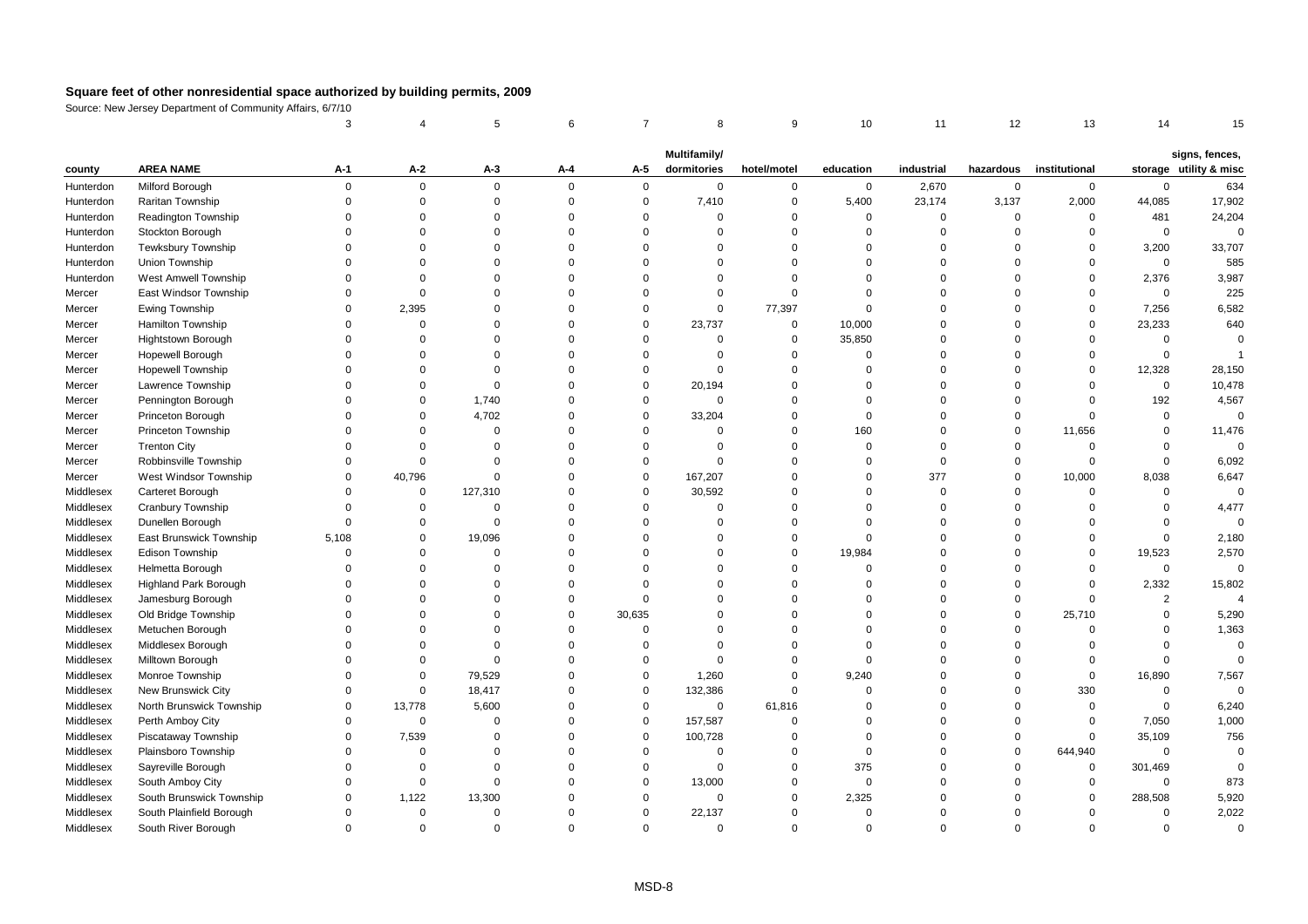|           |                              | 3           |             | 5              | 6           | $\overline{7}$ | 8            | 9              | 10          | 11          | 12          | 13            | 14          | 15                                       |
|-----------|------------------------------|-------------|-------------|----------------|-------------|----------------|--------------|----------------|-------------|-------------|-------------|---------------|-------------|------------------------------------------|
|           |                              |             |             |                |             |                | Multifamily/ |                |             |             |             |               |             |                                          |
| county    | <b>AREA NAME</b>             | A-1         | A-2         | $A-3$          | A-4         | A-5            | dormitories  | hotel/motel    | education   | industrial  | hazardous   | institutional |             | signs, fences,<br>storage utility & misc |
| Middlesex | Spotswood Borough            | $\mathbf 0$ | $\mathbf 0$ | $\mathbf 0$    | $\Omega$    | $\mathbf 0$    | 0            | $\mathbf 0$    | $\mathbf 0$ | 0           | 0           | $\mathbf 0$   | $\mathbf 0$ | 1,466                                    |
| Middlesex | Woodbridge Township          | $\mathbf 0$ | $\mathbf 0$ | 8,618          | $\Omega$    | $\mathbf 0$    | $\mathbf 0$  | $\overline{0}$ | $\mathsf 0$ | $\mathbf 0$ | $\Omega$    | $\mathsf 0$   | 409,056     | 4,959                                    |
| Monmouth  | Allenhurst Borough           | $\Omega$    | $\Omega$    | $\Omega$       | $\Omega$    | $\Omega$       | 1            | $\Omega$       | $\Omega$    | $\Omega$    | $\Omega$    | $\Omega$      | $\Omega$    | 624                                      |
| Monmouth  | Allentown Borough            | $\Omega$    | $\Omega$    | $\Omega$       | $\Omega$    | $\Omega$       | $\mathbf 0$  | $\Omega$       | $\Omega$    | $\Omega$    | $\Omega$    | $\Omega$      | $\Omega$    | $\Omega$                                 |
| Monmouth  | <b>Asbury Park City</b>      | $\Omega$    | $\Omega$    | $\Omega$       | $\Omega$    | $\Omega$       | 18,326       | $\overline{0}$ | 13,530      | $\Omega$    | $\Omega$    | $\Omega$      | $\Omega$    | $\Omega$                                 |
| Monmouth  | Atlantic Highlands Borough   | $\Omega$    | $\Omega$    | 0              | $\Omega$    | $\Omega$       | $\mathbf 0$  | 2,337          | $\Omega$    | $\mathbf 0$ | $\Omega$    | $\Omega$      | $\Omega$    | $\Omega$                                 |
| Monmouth  | Avon-by-the-Sea Borough      | $\Omega$    | $\Omega$    | $\Omega$       | $\Omega$    | $\Omega$       | $\mathbf 0$  | $\overline{0}$ | $\Omega$    | $\Omega$    | $\Omega$    | $\Omega$      | $\Omega$    | 312                                      |
| Monmouth  | Belmar Borough               | $\Omega$    | $\Omega$    | 862            | $\Omega$    | $\Omega$       | $\Omega$     | $\Omega$       | $\Omega$    | $\Omega$    | $\Omega$    | $\Omega$      | $\Omega$    | 1,180                                    |
| Monmouth  | <b>Bradley Beach Borough</b> | $\Omega$    | $\Omega$    | $\overline{0}$ | $\Omega$    | $\Omega$       | $\Omega$     | $\Omega$       | $\Omega$    | $\Omega$    | $\Omega$    | $\Omega$      | $\Omega$    | 396                                      |
| Monmouth  | <b>Brielle Borough</b>       | $\Omega$    | $\Omega$    | $\Omega$       | $\Omega$    | $\Omega$       | 0            | $\Omega$       | $\Omega$    | $\Omega$    | $\Omega$    | $\Omega$      | $\Omega$    | 1,457                                    |
| Monmouth  | <b>Colts Neck Township</b>   | $\Omega$    | $\Omega$    | $\Omega$       | $\Omega$    | $\Omega$       | $\mathbf 0$  | $\Omega$       | $\Omega$    | $\Omega$    | $\Omega$    | $\Omega$      | 1,631       | 9,958                                    |
| Monmouth  | Deal Borough                 | $\Omega$    | $\Omega$    | 0              | $\Omega$    | $\Omega$       | $\Omega$     | $\Omega$       | $\Omega$    | $\Omega$    | $\Omega$    | $\mathbf 0$   | $\mathbf 0$ | $\mathbf 0$                              |
| Monmouth  | Eatontown Borough            | $\Omega$    | $\Omega$    | $\Omega$       | $\Omega$    | $\Omega$       | $\mathbf 0$  | $\Omega$       | $\Omega$    | $\Omega$    | $\Omega$    | $\mathbf 0$   | 3,360       | 406                                      |
| Monmouth  | Englishtown Borough          | $\Omega$    | $\Omega$    | $\Omega$       | $\Omega$    | $\Omega$       | 22,410       | $\Omega$       | $\Omega$    | $\Omega$    | $\Omega$    | $\Omega$      | $\Omega$    | $\Omega$                                 |
| Monmouth  | Fair Haven Borough           | $\Omega$    | $\Omega$    | $\Omega$       | $\Omega$    | $\Omega$       | 0            | $\Omega$       | $\Omega$    | $\Omega$    | $\Omega$    | $\Omega$      | $\Omega$    | $\Omega$                                 |
| Monmouth  | Farmingdale Borough          | $\mathbf 0$ | $\Omega$    | $\mathsf 0$    | $\Omega$    | $\Omega$       | $\mathbf 0$  | $\overline{0}$ | $\mathbf 0$ | $\mathbf 0$ | $\Omega$    | $\Omega$      | $\Omega$    | 1,008                                    |
| Monmouth  | Freehold Borough             | $\mathbf 0$ | $\mathbf 0$ | 2,170          | $\Omega$    | $\Omega$       | 0            | $\overline{0}$ | 2,908       | $\mathbf 0$ | $\Omega$    | $\Omega$      | $\Omega$    | 2,090                                    |
| Monmouth  | Freehold Township            | $\Omega$    | 3,885       | $\overline{0}$ | $\Omega$    | $\Omega$       | $\Omega$     | $\Omega$       | $\Omega$    | $\Omega$    | $\Omega$    | $\Omega$      | 1,480       | 1,200                                    |
| Monmouth  | <b>Highlands Borough</b>     | $\Omega$    | 0           | $\Omega$       | $\Omega$    | $\Omega$       | $\Omega$     | $\Omega$       | $\Omega$    | $\Omega$    | $\Omega$    | $\Omega$      | $\mathbf 0$ | $\mathbf 0$                              |
| Monmouth  | <b>Holmdel Township</b>      | $\Omega$    | $\mathbf 0$ | 37,066         | $\Omega$    | $\Omega$       | $\Omega$     | $\Omega$       | $\Omega$    | $\Omega$    | $\Omega$    | $\Omega$      | $\Omega$    | 1,412                                    |
| Monmouth  | Howell Township              | $\Omega$    | 2,935       | 83,105         | $\Omega$    | $\Omega$       | $\mathbf 0$  | 6,142          | $\Omega$    | $\Omega$    | $\Omega$    | $\Omega$      | 69,343      | 25,676                                   |
| Monmouth  | Interlaken Borough           | $\Omega$    | $\mathbf 0$ | $\mathbf 0$    | $\Omega$    | $\Omega$       | $\Omega$     | $\overline{0}$ | $\Omega$    | $\Omega$    | $\Omega$    | $\Omega$      | $\mathbf 0$ | $\mathbf 0$                              |
| Monmouth  | Keansburg Borough            | $\mathbf 0$ | $\Omega$    | 0              | $\Omega$    | $\Omega$       | $\mathbf 0$  | $\Omega$       | $\Omega$    | $\mathbf 0$ | $\Omega$    | 0             | $\Omega$    | 1,498                                    |
| Monmouth  | Keyport Borough              | $\Omega$    | $\mathbf 0$ | $\overline{0}$ | $\Omega$    | $\Omega$       | 76           | $\overline{0}$ | $\Omega$    | $\Omega$    | $\Omega$    | $\Omega$      | $\Omega$    | $\mathbf 0$                              |
| Monmouth  | Little Silver Borough        | $\Omega$    | $\Omega$    | $\Omega$       | $\Omega$    | $\Omega$       | $\mathbf 0$  | $\Omega$       | $\Omega$    | $\Omega$    | $\Omega$    | $\Omega$      | $\Omega$    | 112                                      |
| Monmouth  | Loch Arbour Village          | $\Omega$    | 0           | $\Omega$       | $\Omega$    | $\Omega$       | $\mathbf 0$  | $\Omega$       | $\Omega$    | $\Omega$    | $\Omega$    | $\mathbf 0$   | $\Omega$    | $\Omega$                                 |
| Monmouth  | Long Branch City             | $\Omega$    | 1,453       | 15,145         | $\Omega$    | $\Omega$       | 67,775       | $\Omega$       | $\Omega$    | $\Omega$    | $\Omega$    | 37,206        | $\Omega$    | 10,618                                   |
| Monmouth  | Manalapan Township           | $\Omega$    | 0           | $\mathbf 0$    | $\Omega$    | $\Omega$       | 0            | $\Omega$       | $\Omega$    | $\Omega$    | $\Omega$    | $\Omega$      | 11,655      | 975                                      |
| Monmouth  | Manasquan Borough            | $\Omega$    | $\Omega$    | $\mathbf 0$    | $\Omega$    | $\Omega$       | $\Omega$     | $\Omega$       | $\Omega$    | $\Omega$    | $\Omega$    | $\mathbf 0$   | $\mathbf 0$ | 586                                      |
| Monmouth  | Marlboro Township            | $\Omega$    | 0           | 104,887        | 35,625      | $\mathbf 0$    | 15,192       | $\Omega$       | $\mathbf 0$ | 108,000     | $\Omega$    | $\mathbf 0$   | 2,160       | 20,341                                   |
| Monmouth  | Matawan Borough              | $\Omega$    | 40          | $\mathsf 0$    | $\mathsf 0$ | $\mathbf 0$    | 1,420        | $\overline{0}$ | $\mathbf 0$ | $\mathbf 0$ | $\mathbf 0$ | 10,050        | $\mathbf 0$ | $\Omega$                                 |
| Monmouth  | Aberdeen Township            | $\Omega$    | 2,100       | $\mathbf 0$    | $\Omega$    | $\mathbf 0$    | $\mathbf 0$  | $\mathbf 0$    | $\Omega$    | $\Omega$    | $\Omega$    | $\mathbf{0}$  | 28,746      | 2,664                                    |
| Monmouth  | Middletown Township          | $\mathbf 0$ | 63,205      | 3,039          | 54,015      | $\mathbf 0$    | 22,950       | $\overline{0}$ | 10,983      | $\mathbf 0$ | $\Omega$    | 2,262         | $\Omega$    | 2,936                                    |
| Monmouth  | Millstone Township           | $\Omega$    | $\mathbf 0$ | $\overline{0}$ | $\Omega$    | $\Omega$       | $\mathbf 0$  | $\overline{0}$ | $\Omega$    | $\Omega$    | $\Omega$    | $\mathsf 0$   | 75,000      | 9,834                                    |
| Monmouth  | Monmouth Beach Borough       | $\Omega$    | $\Omega$    | 0              | $\Omega$    | $\Omega$       | $\Omega$     | $\overline{0}$ | $\Omega$    | $\Omega$    | $\Omega$    | $\mathbf 0$   | $\Omega$    | $\Omega$                                 |
| Monmouth  | Neptune Township             | $\Omega$    | $\Omega$    | $\Omega$       | $\Omega$    | $\Omega$       | 142          | $\Omega$       | $\Omega$    | $\Omega$    | $\Omega$    | $\Omega$      | 3,888       | 600                                      |
| Monmouth  | Neptune City Borough         | $\Omega$    | $\Omega$    | $\Omega$       | $\Omega$    | $\Omega$       | $\mathbf 0$  | $\Omega$       | $\Omega$    | $\Omega$    | $\Omega$    | $\mathbf 0$   | $\Omega$    | $\mathbf 0$                              |
| Monmouth  | <b>Tinton Falls Borough</b>  | $\mathbf 0$ | $\Omega$    | $\mathbf 0$    | $\Omega$    | $\mathbf 0$    | 87,956       | $\overline{0}$ | $\Omega$    | $\mathbf 0$ | $\Omega$    | $\mathsf 0$   | 76,840      | 1,845                                    |
| Monmouth  | Ocean Township               | $\Omega$    | $\Omega$    | 36,344         | $\Omega$    | $\Omega$       | $\mathbf 0$  | $\Omega$       | $\Omega$    | $\Omega$    | $\Omega$    | 6,032         | $\Omega$    | 1,879                                    |
| Monmouth  | Oceanport Borough            | $\Omega$    | $\Omega$    | $\Omega$       | $\Omega$    | $\Omega$       | $\mathbf 0$  | 5,523          | $\Omega$    | $\Omega$    | $\Omega$    | $\Omega$      | $\Omega$    | 112                                      |
| Monmouth  | <b>Hazlet Township</b>       | $\Omega$    | $\mathbf 0$ | 1,498          | $\Omega$    | $\Omega$       | $\mathbf 0$  | $\Omega$       | $\Omega$    | $\Omega$    | $\Omega$    | $\Omega$      | $\Omega$    | $\mathbf 0$                              |
| Monmouth  | Red Bank Borough             | $\Omega$    | $\Omega$    | 2,005          | 25,203      | $\Omega$       | 80,145       | $\Omega$       | $\Omega$    | $\Omega$    | $\Omega$    | $\Omega$      | 4,600       | 765                                      |
| Monmouth  | Roosevelt Borough            | $\Omega$    | $\Omega$    | $\Omega$       | $\Omega$    | $\Omega$       | $\Omega$     | $\Omega$       | $\Omega$    | $\Omega$    | $\Omega$    | $\Omega$      | 448         | 345                                      |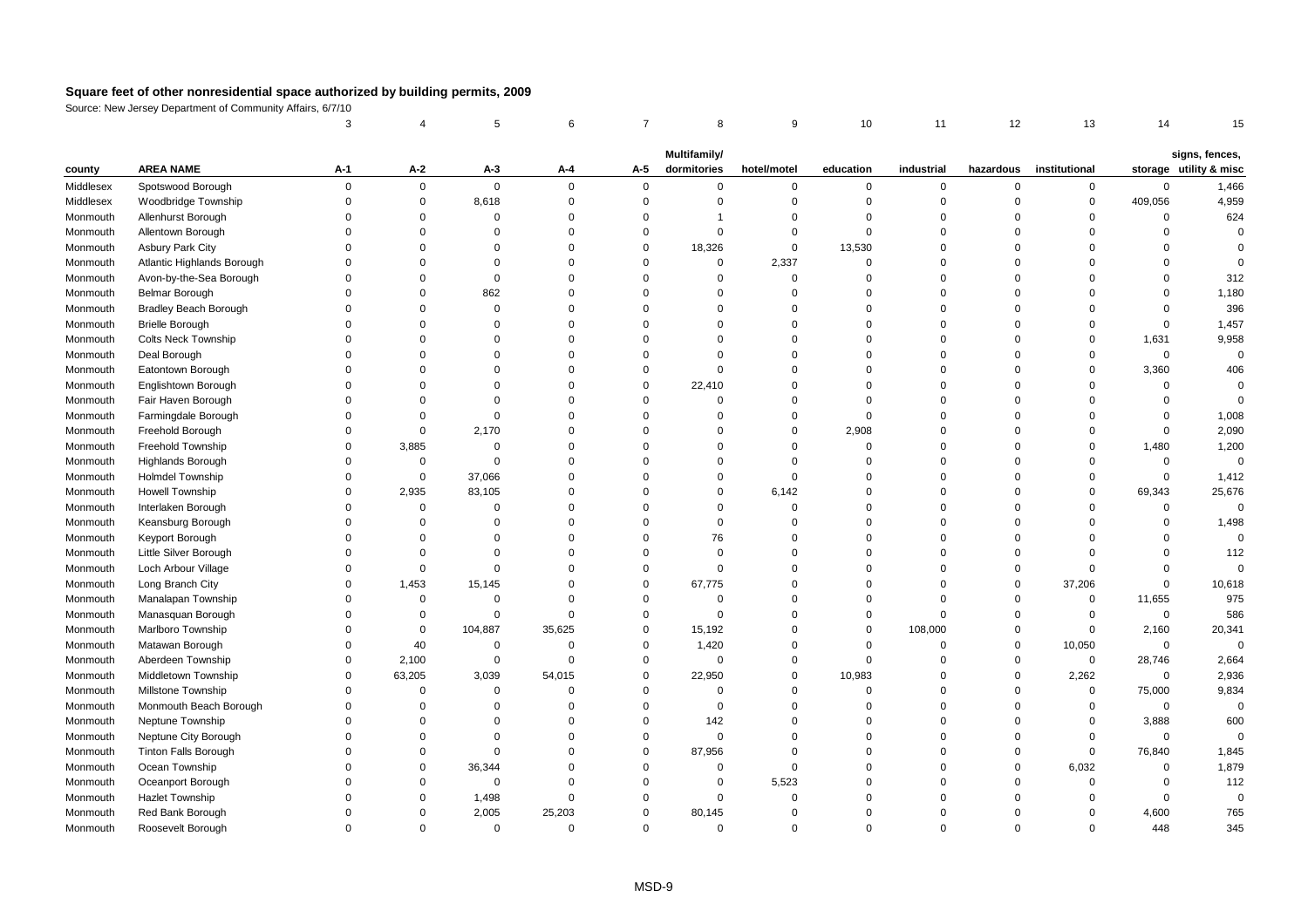|          |                           | 3              |                | 5              | 6           | $\overline{7}$ | 8                           | 9           | 10          | 11          | 12             | 13            | 14           | 15                                       |
|----------|---------------------------|----------------|----------------|----------------|-------------|----------------|-----------------------------|-------------|-------------|-------------|----------------|---------------|--------------|------------------------------------------|
|          |                           |                |                |                |             |                |                             |             |             |             |                |               |              |                                          |
| county   | <b>AREA NAME</b>          | A-1            | A-2            | $A-3$          | A-4         | A-5            | Multifamily/<br>dormitories | hotel/motel | education   | industrial  | hazardous      | institutional |              | signs, fences,<br>storage utility & misc |
| Monmouth | Rumson Borough            | $\overline{0}$ | $\mathbf 0$    | $\mathbf 0$    | $\Omega$    | $\mathbf 0$    | 0                           | $\mathbf 0$ | $\mathbf 0$ | 0           | $\mathsf 0$    | $\mathbf 0$   | 0            | $\Omega$                                 |
| Monmouth | Sea Bright Borough        | $\Omega$       | $\mathbf 0$    | $\mathbf 0$    | $\Omega$    | $\mathsf 0$    | $\mathbf 0$                 | $\mathbf 0$ | $\mathbf 0$ | $\mathbf 0$ | $\overline{0}$ | $\mathbf 0$   | $\mathbf 0$  | $\mathsf 0$                              |
| Monmouth | Sea Girt Borough          | $\Omega$       | $\Omega$       | $\Omega$       | $\Omega$    | $\Omega$       | $\Omega$                    | $\mathbf 0$ | $\Omega$    | $\mathbf 0$ | $\Omega$       | $\Omega$      | $\Omega$     | 1,070                                    |
| Monmouth | Shrewsbury Borough        | $\Omega$       | $\mathbf 0$    | $\Omega$       | $\Omega$    | $\Omega$       | $\Omega$                    | $\Omega$    | $\Omega$    | $\mathbf 0$ | $\Omega$       | $\Omega$      | $\Omega$     | $\mathbf 0$                              |
| Monmouth | Shrewsbury Township       | $\Omega$       | $\mathbf 0$    | 1,271          | $\Omega$    | $\Omega$       | 1                           | $\mathbf 0$ | $\Omega$    | $\mathbf 0$ | $\mathbf 0$    | $\Omega$      | $\Omega$     | $\mathbf 0$                              |
| Monmouth | Lake Como Borough         | $\Omega$       | $\Omega$       | $\Omega$       | $\Omega$    | $\Omega$       | $\Omega$                    | $\Omega$    | $\Omega$    | $\mathbf 0$ | $\Omega$       | $\Omega$      | $\Omega$     | $\Omega$                                 |
| Monmouth | Spring Lake Borough       | $\Omega$       | $\Omega$       | $\Omega$       | $\Omega$    | $\Omega$       | $\Omega$                    | $\Omega$    | $\Omega$    | $\mathbf 0$ | $\Omega$       | $\Omega$      | $\Omega$     | 2,664                                    |
| Monmouth | Spring Lake Heights Boro  | $\Omega$       | $\Omega$       | $\Omega$       | $\Omega$    | $\Omega$       | $\Omega$                    | $\mathbf 0$ | $\Omega$    | $\mathbf 0$ | $\Omega$       | $\Omega$      | $\Omega$     | 370                                      |
| Monmouth | Union Beach Borough       | $\Omega$       | $\Omega$       | $\Omega$       | $\Omega$    | $\Omega$       | $\Omega$                    | $\Omega$    | $\Omega$    | $\Omega$    | $\Omega$       | $\Omega$      | $\Omega$     | 593                                      |
| Monmouth | Upper Freehold Township   | $\Omega$       | $\Omega$       | $\mathbf 0$    | $\Omega$    | 1              | $\Omega$                    | $\mathbf 0$ | $\Omega$    | $\mathbf 0$ | $\mathbf 0$    | $\Omega$      | $\mathbf{1}$ | 10,262                                   |
| Monmouth | Wall Township             | $\Omega$       | $\Omega$       | 720            | $\Omega$    | $\mathbf 0$    | $\mathbf{1}$                | $\mathbf 0$ | $\Omega$    | $\mathbf 0$ | $\Omega$       | $\mathbf 0$   | 12,839       | 15,463                                   |
| Monmouth | West Long Branch Borough  | $\Omega$       | $\Omega$       | $\overline{0}$ | $\Omega$    | $\mathbf 0$    | 85,997                      | $\mathbf 0$ | $\Omega$    | $\mathbf 0$ | $\overline{1}$ | $\mathbf 0$   | 392          | 1,946                                    |
| Morris   | <b>Boonton Town</b>       | $\Omega$       | $\Omega$       | 518            | $\Omega$    | $\Omega$       | $\Omega$                    | $\mathbf 0$ | $\Omega$    | $\mathbf 0$ | $\Omega$       | $\Omega$      | $\mathbf 0$  | 2,150                                    |
| Morris   | <b>Boonton Township</b>   | $\Omega$       | $\Omega$       | $\Omega$       | $\Omega$    | $\Omega$       | $\Omega$                    | $\mathbf 0$ | $\Omega$    | $\mathbf 0$ | $\Omega$       | $\Omega$      | $\Omega$     | 365                                      |
| Morris   | <b>Butler Borough</b>     | $\Omega$       | $\Omega$       | $\Omega$       | $\Omega$    | $\Omega$       | $\Omega$                    | $\mathbf 0$ | 2,700       | $\mathbf 0$ | $\mathbf 0$    | $\Omega$      | $\Omega$     | $\mathsf 0$                              |
| Morris   | Chatham Borough           | $\Omega$       | $\Omega$       | $\Omega$       | $\Omega$    | $\Omega$       | $\Omega$                    | $\mathbf 0$ | $\Omega$    | $\mathbf 0$ | $\Omega$       | $\Omega$      | $\Omega$     | $\Omega$                                 |
| Morris   | Chatham Township          | $\Omega$       | $\Omega$       | $\Omega$       | $\Omega$    | $\mathbf 0$    | 17,100                      | $\mathbf 0$ | $\Omega$    | $\mathbf 0$ | $\Omega$       | $\Omega$      | $\Omega$     | 529                                      |
| Morris   | Chester Borough           | $\Omega$       | $\Omega$       | $\Omega$       | $\Omega$    | $\Omega$       | $\Omega$                    | $\mathbf 0$ | $\Omega$    | $\mathbf 0$ | $\Omega$       | $\Omega$      | $\mathsf 0$  | $\mathbf 0$                              |
| Morris   | <b>Chester Township</b>   | $\Omega$       | $\Omega$       | $\Omega$       | $\Omega$    | $\Omega$       | $\Omega$                    | $\mathbf 0$ | $\Omega$    | $\Omega$    | $\Omega$       | $\Omega$      | 605          | 3,773                                    |
| Morris   | Denville Township         | $\Omega$       | $\Omega$       | $\Omega$       | $\Omega$    | $\Omega$       | $\Omega$                    | $\Omega$    | $\Omega$    | $\Omega$    | $\Omega$       | $\Omega$      | $\mathbf 0$  | 4,844                                    |
| Morris   | Dover Town                | $\Omega$       | $\Omega$       | $\Omega$       | $\Omega$    | $\Omega$       | $\Omega$                    | $\mathbf 0$ | $\Omega$    | $\mathbf 0$ | $\Omega$       | $\Omega$      | $\Omega$     | $\Omega$                                 |
| Morris   | East Hanover Township     | $\Omega$       | $\Omega$       | $\Omega$       | 1,070       | $\Omega$       | $\Omega$                    | $\mathbf 0$ | $\Omega$    | $\mathbf 0$ | $\overline{0}$ | $\Omega$      | $\mathbf 0$  | $\Omega$                                 |
| Morris   | Florham Park Borough      | $\Omega$       | $\Omega$       | $\Omega$       | $\Omega$    | $\Omega$       | $\Omega$                    | $\mathbf 0$ | 19,930      | $\mathbf 0$ | $\Omega$       | $\Omega$      | $\mathbf 0$  | $\Omega$                                 |
| Morris   | Hanover Township          | $\Omega$       | $\Omega$       | 40,130         | $\Omega$    | $\Omega$       | 32,600                      | $\mathbf 0$ | $\Omega$    | $\mathbf 0$ | $\Omega$       | $\Omega$      | 98           | 345                                      |
| Morris   | Harding Township          | $\Omega$       | $\mathbf 0$    | $\overline{0}$ | $\Omega$    | $\Omega$       | $\Omega$                    | $\mathbf 0$ | $\Omega$    | $\mathbf 0$ | $\mathbf 0$    | $\Omega$      | $\mathsf 0$  | 2,797                                    |
| Morris   | Jefferson Township        | $\Omega$       | 4,269          | 10,807         | $\Omega$    | $\Omega$       | $\Omega$                    | $\mathbf 0$ | $\Omega$    | $\mathbf 0$ | $\Omega$       | $\Omega$      | $\mathbf 0$  | 21,001                                   |
| Morris   | Kinnelon Borough          | $\Omega$       | $\mathbf 0$    | $\mathbf 0$    | $\Omega$    | $\Omega$       | $\Omega$                    | $\mathbf 0$ | $\Omega$    | $\mathbf 0$ | $\Omega$       | $\Omega$      | $\Omega$     | $\mathbf 0$                              |
| Morris   | Lincoln Park Borough      | $\Omega$       | $\Omega$       | $\Omega$       | $\Omega$    | $\Omega$       | $\Omega$                    | $\mathbf 0$ | $\Omega$    | $\mathbf 0$ | $\Omega$       | $\Omega$      | $\Omega$     | 880                                      |
| Morris   | Madison Borough           | $\Omega$       | $\mathbf 0$    | 322            | $\Omega$    | $\Omega$       | $\Omega$                    | $\mathbf 0$ | $\Omega$    | $\Omega$    | $\Omega$       | $\Omega$      | $\Omega$     | 8,060                                    |
| Morris   | Mendham Borough           | $\Omega$       | $\Omega$       | $\mathbf 0$    | $\Omega$    | $\Omega$       | $\Omega$                    | $\Omega$    | $\Omega$    | $\Omega$    | $\Omega$       | $\Omega$      | $\Omega$     | 420                                      |
| Morris   | Mendham Township          | $\Omega$       | $\Omega$       | $\mathbf 0$    | $\Omega$    | $\Omega$       | $\Omega$                    | $\mathbf 0$ | $\Omega$    | $\mathbf 0$ | $\mathbf 0$    | $\Omega$      | $\Omega$     | $\mathbf{0}$                             |
| Morris   | Mine Hill Township        | $\Omega$       | $\Omega$       | $\Omega$       | $\mathbf 0$ | $\Omega$       | $\Omega$                    | $\mathbf 0$ | $\Omega$    | $\mathbf 0$ | $\Omega$       | $\mathbf 0$   | $\mathsf 0$  | $\mathbf 0$                              |
| Morris   | Montville Township        | $\Omega$       | $\Omega$       | $\Omega$       | $\Omega$    | $\Omega$       | $\Omega$                    | $\mathbf 0$ | $\Omega$    | $\mathbf 0$ | $\Omega$       | $\Omega$      | $\mathbf 0$  | 22,902                                   |
| Morris   | Morris Township           | $\Omega$       | $\Omega$       | $\Omega$       | $\Omega$    | $\Omega$       | $\Omega$                    | $\mathbf 0$ | 6,536       | $\Omega$    | $\Omega$       | $\mathbf 0$   | 1,892        | $\mathbf 0$                              |
| Morris   | Morris Plains Borough     | $\Omega$       | $\Omega$       | $\Omega$       | $\Omega$    | $\Omega$       | $\Omega$                    | $\mathbf 0$ | $\Omega$    | $\mathbf 0$ | $\Omega$       | $\mathbf 0$   | $\mathbf 0$  | $\Omega$                                 |
| Morris   | Morristown Town           | $\Omega$       | 112,783        | $\Omega$       | $\Omega$    | $\Omega$       | 21,960                      | $\mathbf 0$ | $\Omega$    | $\mathbf 0$ | $\Omega$       | $\Omega$      | 198,345      | $\Omega$                                 |
| Morris   | Mountain Lakes Borough    | $\Omega$       | $\mathbf 0$    | $\Omega$       | $\Omega$    | $\Omega$       | $\Omega$                    | $\Omega$    | $\Omega$    | $\Omega$    | $\Omega$       | $\Omega$      | 0            | $\Omega$                                 |
| Morris   | Mount Arlington Borough   | $\mathbf 0$    | 2,700          | 0              | $\Omega$    | $\Omega$       | $\Omega$                    | $\mathbf 0$ | $\Omega$    | $\mathbf 0$ | $\Omega$       | $\Omega$      | $\mathbf 0$  | 140                                      |
| Morris   | Mount Olive Township      | $\Omega$       | $\mathbf 0$    | $\Omega$       | $\Omega$    | $\Omega$       | $\Omega$                    | $\mathbf 0$ | $\Omega$    | $\mathbf 0$ | $\Omega$       | $\Omega$      | $\mathbf 0$  | 6,368                                    |
| Morris   | Netcong Borough           | $\Omega$       | $\Omega$       | $\Omega$       | $\Omega$    | $\Omega$       | $\Omega$                    | $\Omega$    | $\Omega$    | $\Omega$    | $\Omega$       | $\Omega$      | $\Omega$     | 900                                      |
| Morris   | Parsippany-Troy Hills Twp | $\Omega$       | $\Omega$       | 0              | $\Omega$    | $\Omega$       | $\Omega$                    | $\Omega$    | $\Omega$    | $\mathbf 0$ | $\Omega$       | $\Omega$      | $\mathbf 0$  | 2,735                                    |
| Morris   | Long Hill Township        | $\Omega$       | $\Omega$       | $\Omega$       | $\Omega$    | $\Omega$       | $\Omega$                    | $\Omega$    | $\Omega$    | $\mathbf 0$ | $\Omega$       | $\Omega$      | $\Omega$     | 400                                      |
| Morris   | Pequannock Township       | $\Omega$       | $\overline{1}$ | $\Omega$       | $\Omega$    | $\Omega$       | $\Omega$                    | $\Omega$    |             | $\Omega$    | $\Omega$       | $\Omega$      | $\Omega$     | 3,619                                    |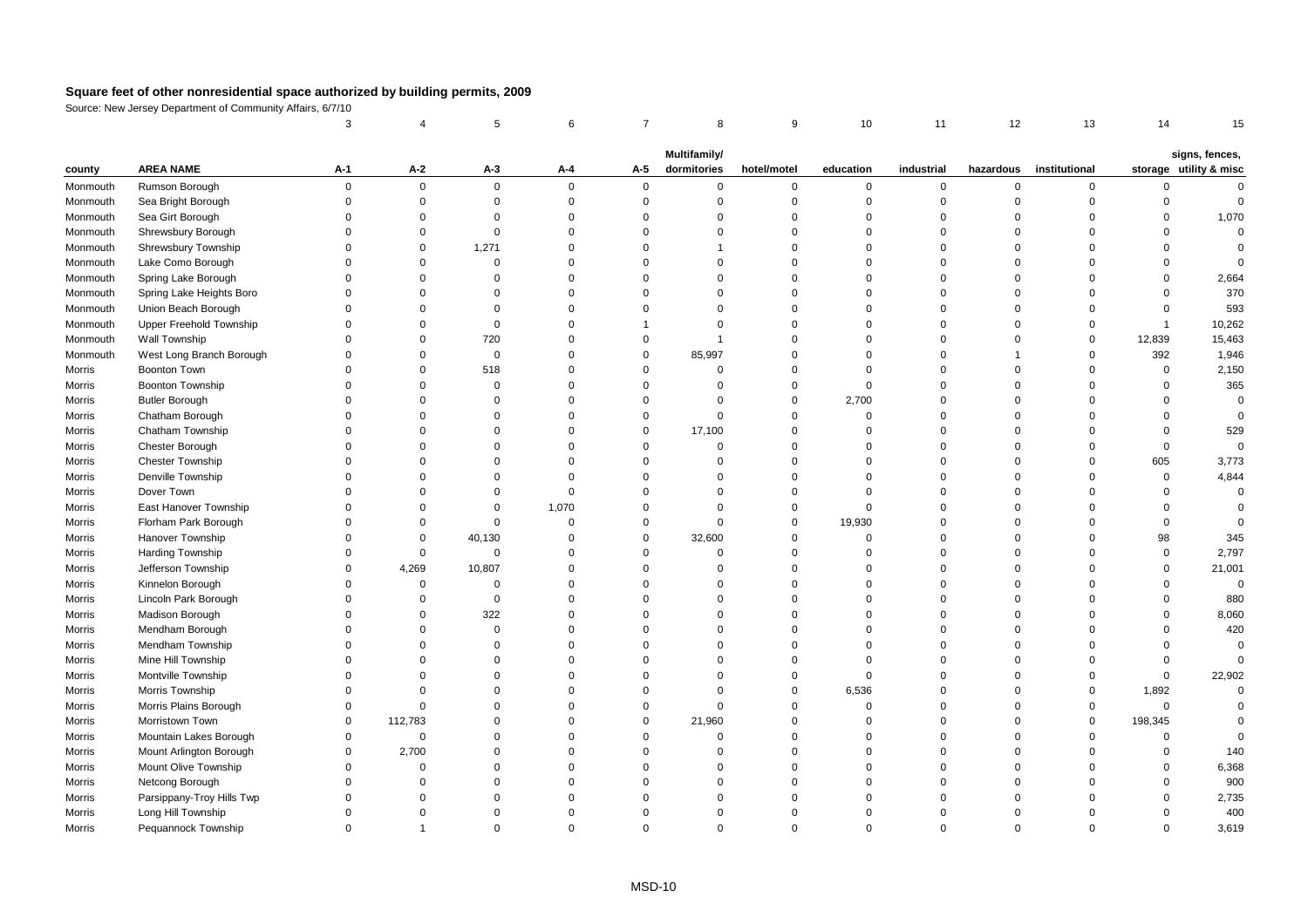|         |                             | 3           |             | 5              | 6           | $\overline{7}$ | 8                           | 9              | 10          | 11          | 12          | 13            | 14          | 15                                       |
|---------|-----------------------------|-------------|-------------|----------------|-------------|----------------|-----------------------------|----------------|-------------|-------------|-------------|---------------|-------------|------------------------------------------|
|         |                             |             |             |                |             |                |                             |                |             |             |             |               |             |                                          |
| county  | <b>AREA NAME</b>            | A-1         | $A-2$       | A-3            | A-4         | A-5            | Multifamily/<br>dormitories | hotel/motel    | education   | industrial  | hazardous   | institutional |             | signs, fences,<br>storage utility & misc |
| Morris  | Randolph Township           | $\mathbf 0$ | 4,996       | $\mathbf 0$    | $\mathsf 0$ | $\mathbf 0$    | $\mathbf 0$                 | $\mathsf 0$    | 0           | 0           | $\mathbf 0$ | $\mathbf 0$   | $\mathbf 0$ | 1,632                                    |
| Morris  | Riverdale Borough           | $\Omega$    | $\mathbf 0$ | $\mathsf 0$    | $\mathsf 0$ | $\mathsf 0$    | 274,730                     | $\mathbf 0$    | $\mathbf 0$ | $\mathsf 0$ | $\mathbf 0$ | $\mathbf 0$   | $\mathbf 0$ | $\mathsf 0$                              |
| Morris  | Rockaway Borough            | $\Omega$    | $\Omega$    | $\mathbf 0$    | 22,000      | $\Omega$       | $\Omega$                    | $\Omega$       | $\Omega$    | $\Omega$    | $\Omega$    | $\Omega$      | $\Omega$    | 1,749                                    |
| Morris  | Rockaway Township           | $\Omega$    | $\Omega$    | $\Omega$       | $\Omega$    | $\Omega$       | $\Omega$                    | $\Omega$       | $\Omega$    | $\Omega$    | $\Omega$    | $\Omega$      | $\Omega$    | 11,195                                   |
| Morris  | Roxbury Township            | $\Omega$    | $\Omega$    | $\mathbf 0$    | $\Omega$    | $\Omega$       | $\Omega$                    | $\Omega$       | $\Omega$    | $\Omega$    | $\Omega$    | $\Omega$      | $\Omega$    | $\Omega$                                 |
| Morris  | Victory Gardens Borough     | $\Omega$    | $\Omega$    | 0              | $\mathsf 0$ | $\Omega$       | 0                           | $\overline{0}$ | $\Omega$    | $\mathbf 0$ | $\Omega$    | $\mathbf 0$   | $\mathbf 0$ | $\Omega$                                 |
| Morris  | <b>Washington Township</b>  | $\Omega$    | $\Omega$    | $\Omega$       | $\mathbf 0$ | $\Omega$       | $\Omega$                    | $\Omega$       | $\Omega$    | $\mathbf 0$ | $\Omega$    | $\mathbf 0$   | 2,638       | 192                                      |
| Morris  | Wharton Borough             | $\Omega$    | $\Omega$    | $\Omega$       | $\mathbf 0$ | $\Omega$       | $\Omega$                    | $\Omega$       | $\mathbf 0$ | 4,069       | $\Omega$    | $\mathbf 0$   | $\mathbf 0$ | 600                                      |
| Ocean   | Barnegat Light Borough      | $\Omega$    | $\Omega$    | $\Omega$       | $\Omega$    | $\Omega$       | $\Omega$                    | $\Omega$       | $\Omega$    | $\mathbf 0$ | $\Omega$    | $\Omega$      | $\Omega$    | 193                                      |
| Ocean   | Bay Head Borough            | $\Omega$    | $\Omega$    | $\Omega$       | $\Omega$    | $\Omega$       | $\Omega$                    | $\Omega$       | $\Omega$    | $\Omega$    | $\Omega$    | $\Omega$      | $\Omega$    | $\mathbf 0$                              |
| Ocean   | Beach Haven Borough         | $\Omega$    | $\Omega$    | $\mathbf 0$    | $\mathbf 0$ | $\Omega$       | $\Omega$                    | $\Omega$       | $\Omega$    | $\Omega$    | $\Omega$    | $\mathbf 0$   | $\Omega$    | 456                                      |
| Ocean   | Beachwood Borough           | $\Omega$    | $\Omega$    | $\mathbf 0$    | 522         | $\Omega$       | $\mathbf 0$                 | $\Omega$       | $\Omega$    | $\Omega$    | $\mathbf 0$ | $\mathbf 0$   | $\Omega$    | 6,678                                    |
| Ocean   | <b>Berkeley Township</b>    | $\Omega$    | $\mathbf 0$ | $\mathbf 0$    | $\mathsf 0$ | $\Omega$       | $\Omega$                    | $\Omega$       | $\Omega$    | $\mathbf 0$ | $\mathbf 0$ | 1,200         | $\mathbf 0$ | 5,214                                    |
| Ocean   | <b>Brick Township</b>       | $\Omega$    | $\mathbf 0$ | 404            | $\Omega$    | $\Omega$       | $\Omega$                    | $\Omega$       | $\Omega$    | $\Omega$    | $\Omega$    | $\mathbf 0$   | 6,420       | 2,040                                    |
| Ocean   | Toms River Township         | 10,200      | 1,900       | 20,624         | $\mathbf 0$ | $\Omega$       | $\Omega$                    | $\Omega$       | $\Omega$    | $\Omega$    | $\Omega$    | 14,074        | 32,538      | 9,489                                    |
| Ocean   | Eagleswood Township         | $\Omega$    | $\mathsf 0$ | $\mathsf 0$    | $\mathbf 0$ | $\Omega$       | $\Omega$                    | $\Omega$       | $\Omega$    | $\Omega$    | $\mathbf 0$ | $\mathbf 0$   | $\mathbf 0$ | 2,340                                    |
| Ocean   | Harvey Cedars Borough       | $\Omega$    | $\mathbf 0$ | 0              | $\mathsf 0$ | $\Omega$       | $\Omega$                    | $\Omega$       | $\mathbf 0$ | $\Omega$    | $\Omega$    | $\mathbf 0$   | $\mathbf 0$ | $\overline{2}$                           |
| Ocean   | Island Heights Borough      | $\Omega$    | $\Omega$    | $\Omega$       | $\mathbf 0$ | $\Omega$       | $\Omega$                    | $\Omega$       | $\Omega$    | $\mathbf 0$ | $\Omega$    | $\Omega$      | $\mathbf 0$ | 1,266                                    |
| Ocean   | Jackson Township            | $\Omega$    | $\mathbf 0$ | $\Omega$       | $\mathbf 0$ | 1,825          | $\Omega$                    | $\Omega$       | $\mathbf 0$ | 7,320       | $\Omega$    | $\mathbf 0$   | $\mathbf 0$ | 13,644                                   |
| Ocean   | Lacey Township              | $\Omega$    | 5,359       | $\mathbf 0$    | $\Omega$    | $\mathsf 0$    | $\mathbf 0$                 | $\mathbf 0$    | $\Omega$    | $\mathbf 0$ | $\Omega$    | $\mathbf 0$   | 5,040       | 6,467                                    |
| Ocean   | Lakehurst Borough           | $\Omega$    | $\mathsf 0$ | $\Omega$       | $\mathbf 0$ | $\mathbf 0$    | $\Omega$                    | $\mathbf 0$    | $\Omega$    | $\Omega$    | $\Omega$    | $\mathbf 0$   | $\mathbf 0$ | $\Omega$                                 |
| Ocean   | Lakewood Township           | $\Omega$    | $\mathbf 0$ | 47,946         | $\mathbf 0$ | $\mathbf 0$    | 144,406                     | $\mathbf 0$    | 517,974     | $\Omega$    | $\Omega$    | $\mathbf 0$   | 53,842      | 1,343                                    |
| Ocean   | Lavallette Borough          | $\Omega$    | 1,575       | $\overline{0}$ | $\mathbf 0$ | $\mathbf 0$    | 144                         | $\overline{0}$ | $\Omega$    | $\Omega$    | $\Omega$    | $\Omega$      | $\mathbf 0$ | 176                                      |
| Ocean   | Little Egg Harbor Township  | $\Omega$    | $\mathbf 0$ | $\mathbf 0$    | $\mathbf 0$ | $\Omega$       | 0                           | $\overline{0}$ | $\mathbf 0$ | $\mathbf 0$ | $\Omega$    | $\Omega$      | $\mathbf 0$ | $\mathbf 0$                              |
| Ocean   | Long Beach Township         | $\Omega$    | $\Omega$    | $\Omega$       | $\Omega$    | $\Omega$       | $\Omega$                    | $\Omega$       | $\Omega$    | $\Omega$    | $\Omega$    | $\Omega$      | $\Omega$    | 958                                      |
| Ocean   | Manchester Township         | $\Omega$    | 7,769       | $\Omega$       | $\mathbf 0$ | $\Omega$       | $\Omega$                    | $\Omega$       | $\Omega$    | 29,251      | $\Omega$    | $\Omega$      | $\mathbf 0$ | 212                                      |
| Ocean   | Mantoloking Borough         | $\Omega$    | $\mathbf 0$ | $\mathbf 0$    | $\mathbf 0$ | $\Omega$       | $\mathbf 0$                 | $\mathbf 0$    | $\mathbf 0$ | $\mathsf 0$ | $\Omega$    | $\Omega$      | $\mathbf 0$ | $\mathbf 0$                              |
| Ocean   | Ocean Township              | $\Omega$    | $\Omega$    | $\Omega$       | $\Omega$    | $\Omega$       | $\Omega$                    | $\Omega$       | $\Omega$    | $\Omega$    | $\Omega$    | $\Omega$      | $\Omega$    | 3,168                                    |
| Ocean   | Ocean Gate Borough          | $\Omega$    | $\Omega$    | $\Omega$       | $\mathbf 0$ | $\Omega$       | $\Omega$                    | $\Omega$       | $\Omega$    | $\Omega$    | $\Omega$    | $\Omega$      | $\Omega$    | 832                                      |
| Ocean   | Pine Beach Borough          | $\Omega$    | $\Omega$    | $\Omega$       | $\mathbf 0$ | $\Omega$       | $\Omega$                    | $\mathbf 0$    | $\mathbf 0$ | $\Omega$    | $\Omega$    | $\Omega$      | $\mathbf 0$ | $\mathbf 0$                              |
| Ocean   | <b>Plumsted Township</b>    | $\Omega$    | $\mathbf 0$ | $\mathsf 0$    | $\mathbf 0$ | $\Omega$       | $\Omega$                    | $\overline{0}$ | 700         | $\Omega$    | $\Omega$    | $\Omega$      | 1,296       | 23,900                                   |
| Ocean   | Point Pleasant Borough      | $\Omega$    | 7,738       | 6,319          | $\Omega$    | $\Omega$       | $\Omega$                    | $\Omega$       | $\Omega$    | $\Omega$    | $\Omega$    | $\Omega$      | $\mathbf 0$ | 1,409                                    |
| Ocean   | Point Pleasant Beach Boro   | $\Omega$    | $\mathbf 0$ | $\mathbf 0$    | $\mathbf 0$ | $\Omega$       | $\Omega$                    | $\Omega$       | $\Omega$    | $\Omega$    | $\Omega$    | $\Omega$      | $\mathbf 0$ | 3,421                                    |
| Ocean   | Seaside Heights Borough     | $\Omega$    | $\mathbf 0$ | $\mathbf 0$    | $\mathbf 0$ | $\Omega$       | $\Omega$                    | $\Omega$       | $\Omega$    | $\Omega$    | $\Omega$    | $\Omega$      | $\mathbf 0$ | $\mathbf 0$                              |
| Ocean   | Seaside Park Borough        | $\Omega$    | $\mathbf 0$ | $\mathbf 0$    | $\mathbf 0$ | $\Omega$       | $\Omega$                    | $\Omega$       | $\mathbf 0$ | $\Omega$    | $\Omega$    | $\Omega$      | $\mathbf 0$ | $\Omega$                                 |
| Ocean   | Ship Bottom Borough         | $\Omega$    | $\Omega$    | $\Omega$       | $\Omega$    | $\Omega$       | $\Omega$                    | $\Omega$       | $\Omega$    | $\Omega$    | $\Omega$    | $\Omega$      | 4,601       |                                          |
| Ocean   | South Toms River Borough    | $\Omega$    | $\mathbf 0$ | $\Omega$       | $\mathbf 0$ | $\Omega$       | $\Omega$                    | $\Omega$       | $\Omega$    | $\Omega$    | 10,003      | $\Omega$      | $\mathbf 0$ | 527                                      |
| Ocean   | Stafford Township           | $\Omega$    | 3,179       | $\mathbf{1}$   | $\mathbf 0$ | $\Omega$       | $\Omega$                    | $\Omega$       | $\Omega$    | $\Omega$    | $\mathbf 0$ |               | $\mathbf 0$ | 14,005                                   |
| Ocean   | Surf City Borough           | $\Omega$    | $\mathbf 0$ | $\mathbf 0$    | $\Omega$    | $\Omega$       | $\Omega$                    | $\Omega$       | $\Omega$    | $\Omega$    | $\Omega$    | $\Omega$      | $\mathbf 0$ | 196                                      |
| Ocean   | <b>Tuckerton Borough</b>    | $\Omega$    | $\Omega$    | $\Omega$       | $\mathbf 0$ | $\Omega$       | $\mathbf 0$                 | $\Omega$       | $\Omega$    | $\Omega$    | $\Omega$    | $\Omega$      | $\mathbf 0$ | 11,492                                   |
| Ocean   | <b>Barnegat Township</b>    | $\Omega$    | 1,755       | $\Omega$       | $\Omega$    | $\Omega$       | 32,038                      | $\Omega$       | $\Omega$    | $\Omega$    | $\Omega$    | $\Omega$      | $\mathbf 0$ | 2,047                                    |
| Passaic | <b>Bloomingdale Borough</b> | $\Omega$    | $\mathbf 0$ | $\Omega$       | $\Omega$    | $\Omega$       | $\mathbf 0$                 | $\Omega$       | $\Omega$    | $\Omega$    | $\Omega$    | $\Omega$      | 6,000       | $\Omega$                                 |
| Passaic | <b>Clifton City</b>         | $\Omega$    | $\Omega$    | $\Omega$       | $\Omega$    | $\Omega$       | $\Omega$                    | $\Omega$       | $\Omega$    | $\Omega$    | $\Omega$    | $\Omega$      | 9.960       | $\Omega$                                 |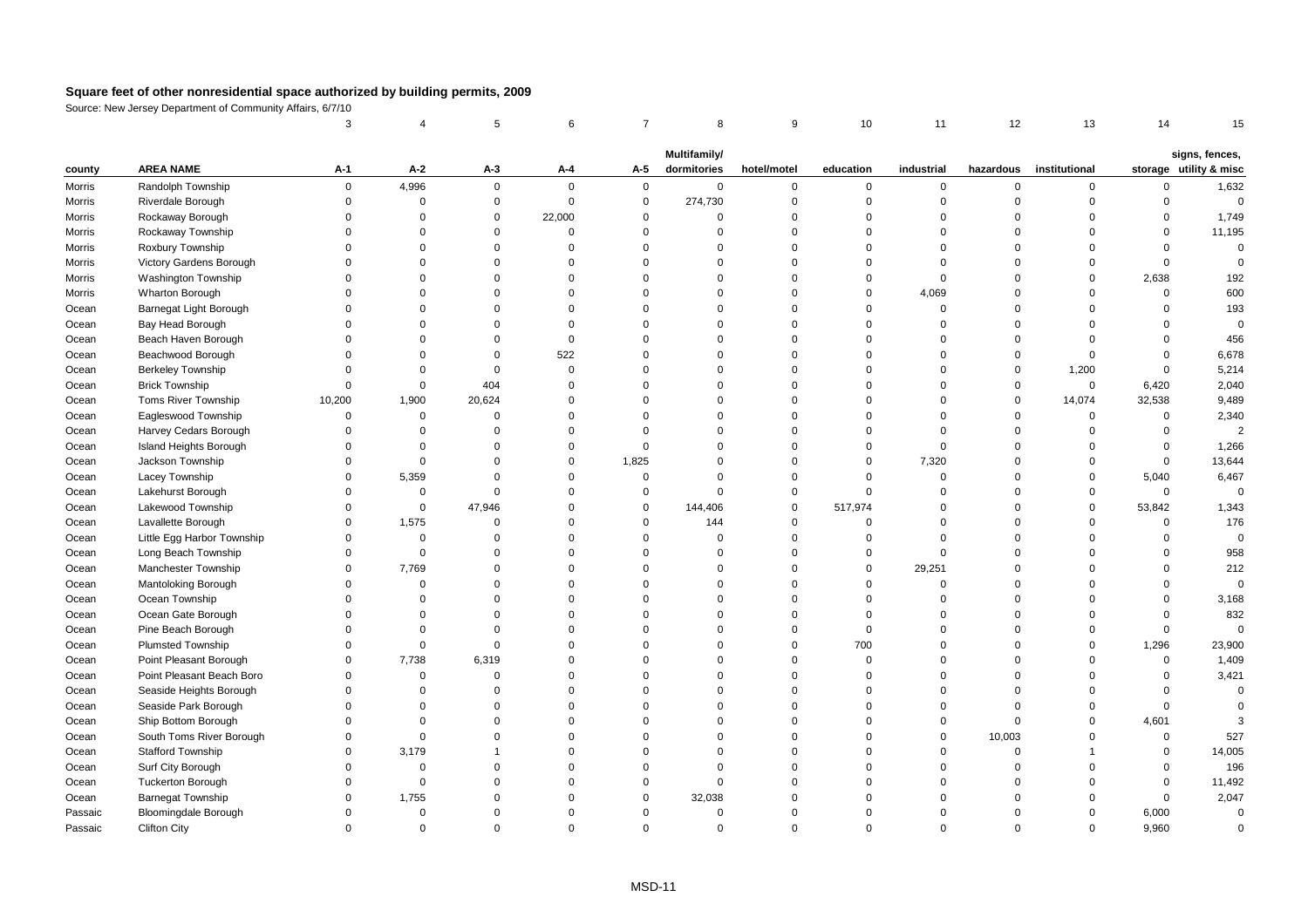|          |                              | 3           |             | 5           | 6           | $\overline{7}$ | 8                           | 9           | 10          | 11          | 12             | 13            | 14          | 15                                       |
|----------|------------------------------|-------------|-------------|-------------|-------------|----------------|-----------------------------|-------------|-------------|-------------|----------------|---------------|-------------|------------------------------------------|
|          |                              |             |             |             |             |                |                             |             |             |             |                |               |             |                                          |
| county   | <b>AREA NAME</b>             | A-1         | A-2         | $A-3$       | A-4         | A-5            | Multifamily/<br>dormitories | hotel/motel | education   | industrial  | hazardous      | institutional |             | signs, fences,<br>storage utility & misc |
| Passaic  | Haledon Borough              | $\mathsf 0$ | $\mathbf 0$ | $\mathbf 0$ | $\Omega$    | $\mathbf 0$    | $\mathbf 0$                 | $\mathbf 0$ | $\mathsf 0$ | 0           | $\mathbf 0$    | $\mathbf 0$   | $\mathsf 0$ | $\Omega$                                 |
| Passaic  | Hawthorne Borough            | $\mathbf 0$ | $\mathbf 0$ | $\mathbf 0$ | $\mathbf 0$ | $\mathbf 0$    | $\mathbf 0$                 | $\mathbf 0$ | $\mathbf 0$ | $\mathbf 0$ | $\overline{0}$ | $\mathbf 0$   | $\mathsf 0$ | 554                                      |
| Passaic  | <b>Little Falls Township</b> | $\Omega$    | 3,885       | 800         | $\Omega$    | $\Omega$       | $\Omega$                    | $\mathbf 0$ | $\Omega$    | $\mathbf 0$ | $\Omega$       | $\mathbf 0$   | 400         | $\Omega$                                 |
| Passaic  | North Haledon Borough        | $\Omega$    | 0           | $\mathbf 0$ | $\Omega$    | $\Omega$       | $\Omega$                    | $\mathbf 0$ | $\Omega$    | $\Omega$    | $\Omega$       | $\Omega$      | $\mathsf 0$ | 350                                      |
| Passaic  | Passaic City                 | $\Omega$    | $\mathbf 0$ | 8,565       | $\Omega$    | $\mathbf 0$    | 6,752                       | $\mathbf 0$ | $\mathbf 0$ | $\mathbf 0$ | $\Omega$       | $\mathbf 0$   | 17,569      | $\mathbf 0$                              |
| Passaic  | Paterson City                | $\Omega$    | 4,609       | 2,609       | $\Omega$    | $\mathbf 0$    | 54,296                      | $\mathbf 0$ | 144         | $\Omega$    | $\mathbf 0$    | 148,340       | 52,373      | 1,989                                    |
| Passaic  | Pompton Lakes Borough        | $\Omega$    | $\mathbf 0$ | $\Omega$    | $\Omega$    | $\Omega$       | $\mathbf 0$                 | $\mathbf 0$ | $\mathbf 0$ | $\Omega$    | $\overline{0}$ | $\mathbf 0$   | 0           | $\mathbf 0$                              |
| Passaic  | Prospect Park Borough        | $\Omega$    | $\Omega$    | $\Omega$    | $\Omega$    | $\Omega$       | $\Omega$                    | $\mathbf 0$ | $\mathbf 0$ | $\Omega$    | $\mathbf 0$    | $\Omega$      | $\mathbf 0$ | $\Omega$                                 |
| Passaic  | Ringwood Borough             | $\Omega$    | $\Omega$    | $\Omega$    | $\Omega$    | $\Omega$       | $\Omega$                    | $\mathbf 0$ | 1,500       | $\Omega$    | $\Omega$       | $\Omega$      | $\Omega$    | 721                                      |
| Passaic  | Totowa Borough               | $\Omega$    | $\Omega$    | 1,632       | $\Omega$    | $\Omega$       | $\Omega$                    | $\mathbf 0$ | $\Omega$    | $\Omega$    | $\Omega$       | $\Omega$      | $\Omega$    | $\mathbf 0$                              |
| Passaic  | Wanaque Borough              | $\Omega$    | $\Omega$    | $\mathbf 0$ | $\Omega$    | $\Omega$       | $\Omega$                    | $\mathbf 0$ | $\Omega$    | $\Omega$    | $\Omega$       | $\Omega$      | $\Omega$    | 728                                      |
| Passaic  | Wayne Township               | $\Omega$    | $\Omega$    | $\Omega$    | $\Omega$    | $\Omega$       | $\Omega$                    | $\mathbf 0$ | $\Omega$    | $\Omega$    | $\Omega$       | $\Omega$      | $\Omega$    | 457                                      |
| Passaic  | West Milford Township        | $\Omega$    | $\Omega$    | $\Omega$    | 288         | $\Omega$       | $\Omega$                    | $\mathbf 0$ | $\Omega$    | $\Omega$    | $\Omega$       | $\Omega$      | $\Omega$    | 8,982                                    |
| Passaic  | Woodland Park Borough        | $\Omega$    | $\Omega$    | $\Omega$    | $\Omega$    | $\mathbf 0$    | 88,760                      | $\mathbf 0$ | $\Omega$    | $\Omega$    | $\Omega$       | $\Omega$      | $\Omega$    | $\mathbf 0$                              |
| Salem    | Alloway Township             | $\Omega$    | $\Omega$    | $\Omega$    | $\Omega$    | 768            | $\Omega$                    | $\mathbf 0$ | $\Omega$    | $\Omega$    | $\Omega$       | $\Omega$      | $\Omega$    | 11,676                                   |
| Salem    | Elmer Borough                | $\Omega$    | $\Omega$    | $\Omega$    | $\Omega$    | $\mathbf 0$    | $\Omega$                    | $\mathbf 0$ | $\Omega$    | $\Omega$    | $\Omega$       | $\Omega$      | $\Omega$    | 3,464                                    |
| Salem    | Elsinboro Township           | $\Omega$    | $\Omega$    | $\Omega$    | $\Omega$    | $\Omega$       | $\Omega$                    | $\mathbf 0$ | $\Omega$    | $\Omega$    | $\Omega$       | $\Omega$      | $\Omega$    | 3,890                                    |
| Salem    | Lower Alloways Creek Twp     | $\Omega$    | $\Omega$    | $\Omega$    | $\Omega$    | $\Omega$       | $\Omega$                    | $\mathbf 0$ | $\Omega$    | $\mathbf 0$ | $\Omega$       | $\Omega$      | $\mathsf 0$ | 15,569                                   |
| Salem    | Mannington Township          | $\Omega$    | $\Omega$    | $\Omega$    | $\Omega$    | $\Omega$       | $\Omega$                    | $\mathbf 0$ | $\Omega$    | $\Omega$    | $\Omega$       | $\Omega$      | 11,834      | 8,143                                    |
| Salem    | Oldmans Township             | $\Omega$    | $\Omega$    | $\Omega$    | $\Omega$    | $\Omega$       | $\Omega$                    | 496         | $\Omega$    | $\Omega$    | $\Omega$       | $\Omega$      | 5,100       | 2,400                                    |
| Salem    | Penns Grove Borough          | $\Omega$    | $\mathbf 0$ | $\Omega$    | $\Omega$    | $\Omega$       | $\Omega$                    | $\mathbf 0$ | $\Omega$    | $\mathbf 0$ | $\Omega$       | $\Omega$      | 0           | $\mathbf 0$                              |
| Salem    | Pennsville Township          | $\Omega$    | 1,454       | $\mathbf 0$ | $\Omega$    | $\mathbf 0$    | $\mathbf 0$                 | 50,262      | $\mathbf 0$ | 1,700       | $\Omega$       | $\Omega$      | $\mathsf 0$ | 13,623                                   |
| Salem    | Pilesgrove Township          | $\Omega$    | $\mathbf 0$ | 7,012       | $\Omega$    | $\mathbf 0$    | 82,103                      | $\mathbf 0$ | $\Omega$    | $\mathbf 0$ | $\Omega$       | $\Omega$      | $\Omega$    | 6,116                                    |
| Salem    | Pittsgrove Township          | $\Omega$    | 0           | $\mathbf 0$ | $\Omega$    | $\Omega$       | $\Omega$                    | $\Omega$    | $\Omega$    | $\Omega$    | $\Omega$       | $\Omega$      | $\Omega$    | 24,416                                   |
| Salem    | Quinton Township             | $\Omega$    | 0           | $\Omega$    | $\Omega$    | $\Omega$       | $\Omega$                    | $\mathbf 0$ | $\Omega$    | $\Omega$    | $\Omega$       | $\Omega$      | $\Omega$    | 9,996                                    |
| Salem    | Salem City                   | $\Omega$    | $\mathbf 0$ | 123,393     | $\Omega$    | $\Omega$       | 1,200                       | $\mathbf 0$ | $\Omega$    | $\Omega$    | $\Omega$       | $\Omega$      | $\mathbf 0$ | $\Omega$                                 |
| Salem    | Carneys Point Township       | $\Omega$    | $\mathbf 0$ | $\mathbf 0$ | $\Omega$    | $\mathbf 0$    | $\Omega$                    | $\mathbf 0$ | $\Omega$    | $\mathbf 0$ | $\Omega$       | $\Omega$      | 600         | 3,564                                    |
| Salem    | Upper Pittsgrove Township    | $\mathbf 0$ | 0           | $\Omega$    | $\Omega$    | $\Omega$       | $\mathbf 0$                 | $\mathbf 0$ | $\Omega$    | $\mathbf 0$ | $\overline{0}$ | 1,480         | 953         | 13,235                                   |
| Salem    | Woodstown Borough            | $\Omega$    | 1,685       | 4,220       | $\Omega$    | $\mathbf 0$    | 67,324                      | $\mathbf 0$ | $\Omega$    | $\Omega$    | $\overline{0}$ | $\mathsf 0$   | 2,000       | 4,474                                    |
| Somerset | <b>Bedminster Township</b>   | $\Omega$    | $\mathbf 0$ | $\mathbf 0$ | $\Omega$    | $\Omega$       | $\Omega$                    | $\Omega$    | $\Omega$    | $\Omega$    | $\Omega$       | $\mathbf 0$   | $\mathbf 0$ | $\Omega$                                 |
| Somerset | <b>Bernards Township</b>     | $\Omega$    | 0           | 523         | $\Omega$    | $\Omega$       | $\Omega$                    | $\mathbf 0$ | $\Omega$    | $\Omega$    | $\Omega$       | $\mathbf 0$   | 12,793      | 5,288                                    |
| Somerset | Bernardsville Borough        | $\Omega$    | $\Omega$    | $\mathbf 0$ | $\Omega$    | $\Omega$       | $\Omega$                    | $\mathbf 0$ | $\Omega$    | $\Omega$    | $\Omega$       | $\Omega$      | $\mathsf 0$ | 3,572                                    |
| Somerset | Bound Brook Borough          | $\Omega$    | $\Omega$    | $\Omega$    | $\Omega$    | $\Omega$       | $\Omega$                    | $\mathbf 0$ | $\Omega$    | $\Omega$    | $\Omega$       | $\Omega$      | $\mathsf 0$ | 672                                      |
| Somerset | <b>Branchburg Township</b>   | $\Omega$    | $\mathbf 0$ | 7,000       | $\Omega$    | $\mathbf 0$    | $\Omega$                    | 75,226      | $\Omega$    | $\Omega$    | $\Omega$       | $\mathbf 0$   | $\mathbf 0$ | 11,251                                   |
| Somerset | <b>Bridgewater Township</b>  | $\Omega$    | 7,539       | $\Omega$    | $\Omega$    | 5,700          | 8,348                       | $\mathbf 0$ | 21,500      | $\mathbf 0$ | $\mathbf 0$    | 2,297         | 204,309     | 3,253                                    |
| Somerset | Far Hills Borough            | $\Omega$    | $\mathbf 0$ | $\mathbf 0$ | $\Omega$    | $\mathbf 0$    | 965                         | $\mathbf 0$ | $\Omega$    | $\Omega$    | $\Omega$       | $\mathbf 0$   | $\mathbf 0$ | $\mathbf 0$                              |
| Somerset | Franklin Township            | $\Omega$    | 2,317       | 80,067      | $\Omega$    | $\Omega$       | $\Omega$                    | $\mathbf 0$ | $\Omega$    | $\mathbf 0$ | $\mathbf 0$    | $\mathbf 0$   | 2,385       | 17,457                                   |
| Somerset | Green Brook Township         | $\Omega$    | $\mathbf 0$ | $\mathbf 0$ | $\Omega$    | $\Omega$       | $\Omega$                    | $\mathbf 0$ | $\Omega$    | $\mathbf 0$ | $\overline{0}$ | $\mathbf 0$   | $\mathsf 0$ | $\Omega$                                 |
| Somerset | Hillsborough Township        | $\Omega$    | $\mathbf 0$ | $\mathbf 0$ | $\Omega$    | $\Omega$       | $\Omega$                    | $\mathbf 0$ | $\Omega$    | 0           | $\overline{0}$ | 107,956       | 123,894     | 3,372                                    |
| Somerset | Manville Borough             | $\Omega$    | $\Omega$    | $\Omega$    | $\Omega$    | $\Omega$       | $\Omega$                    | $\mathbf 0$ | $\Omega$    | $\Omega$    | $\mathbf 0$    | $\Omega$      | $\mathbf 0$ | $\Omega$                                 |
| Somerset | Millstone Borough            | $\Omega$    | $\Omega$    | $\Omega$    | $\Omega$    | $\Omega$       | $\Omega$                    | $\mathbf 0$ | $\Omega$    | $\Omega$    | $\Omega$       | $\Omega$      | 0           | $\Omega$                                 |
| Somerset | Montgomery Township          | $\Omega$    | $\Omega$    | $\Omega$    | $\Omega$    | $\Omega$       | $\Omega$                    | $\mathbf 0$ | $\Omega$    | $\Omega$    | $\Omega$       | $\mathbf 0$   | 2,765       | 8,883                                    |
| Somerset | North Plainfield Borough     | $\Omega$    | $\Omega$    | $\Omega$    | $\Omega$    | $\Omega$       | $\Omega$                    | $\Omega$    | $\Omega$    | $\Omega$    | $\Omega$       | $\Omega$      | $\Omega$    | $\Omega$                                 |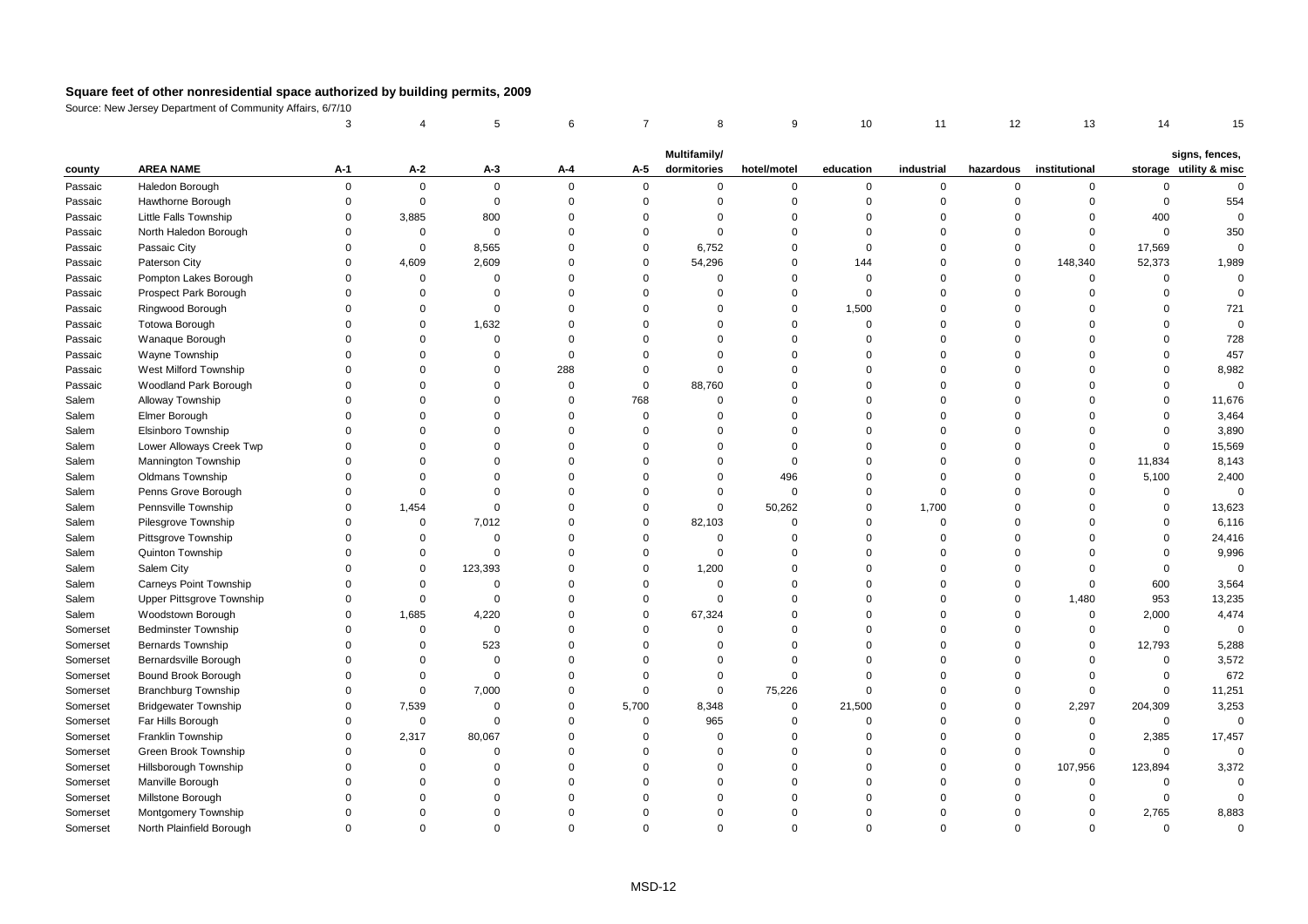|          |                            | 3                              |             | 5           | 6           | $\overline{7}$ | 8           | 9           | 10          | 11          | 12             | 13            | 14          | 15                     |
|----------|----------------------------|--------------------------------|-------------|-------------|-------------|----------------|-------------|-------------|-------------|-------------|----------------|---------------|-------------|------------------------|
|          |                            | Multifamily/<br>signs, fences, |             |             |             |                |             |             |             |             |                |               |             |                        |
| county   | <b>AREA NAME</b>           | A-1                            | A-2         | A-3         | A-4         | A-5            | dormitories | hotel/motel | education   | industrial  | hazardous      | institutional |             | storage utility & misc |
| Somerset | Peapack-Gladstone Boro     | 0                              | 224         | $\mathbf 0$ | $\Omega$    | 0              | $\mathbf 0$ | $\mathbf 0$ | 0           | $\mathbf 0$ | $\mathbf 0$    | 0             | $\mathbf 0$ | $\mathbf 0$            |
| Somerset | Raritan Borough            | $\Omega$                       | $\mathbf 0$ | $\mathbf 0$ | $\Omega$    | $\mathsf 0$    | $\mathbf 0$ | $\mathbf 0$ | $\mathbf 0$ | $\mathbf 0$ | $\mathbf 0$    | $\mathbf 0$   | $\mathsf 0$ | 2,304                  |
| Somerset | Rocky Hill Borough         | $\Omega$                       | $\Omega$    | $\Omega$    | $\Omega$    | $\Omega$       | $\Omega$    | $\Omega$    | $\Omega$    | $\Omega$    | $\Omega$       | $\Omega$      | $\Omega$    | $\Omega$               |
| Somerset | Somerville Borough         | $\Omega$                       | $\Omega$    | $\Omega$    | $\Omega$    | $\Omega$       | $\Omega$    | $\mathbf 0$ | $\Omega$    | $\Omega$    | $\Omega$       | $\Omega$      | $\mathbf 0$ | 1,920                  |
| Somerset | South Bound Brook Boro     | $\Omega$                       | $\mathbf 0$ | $\Omega$    | $\Omega$    | $\Omega$       | $\Omega$    | $\mathbf 0$ | $\Omega$    | $\mathbf 0$ | $\Omega$       | 0             | $\mathsf 0$ | $\mathbf 0$            |
| Somerset | Warren Township            | $\Omega$                       | $\Omega$    | $\Omega$    | $\Omega$    | $\Omega$       | $\Omega$    | $\mathbf 0$ | $\Omega$    | $\mathbf 0$ | $\mathbf 0$    | 3,621         | 2,050       | 18,420                 |
| Somerset | Watchung Borough           | $\Omega$                       | $\Omega$    | $\Omega$    | $\Omega$    | $\Omega$       | $\Omega$    | $\mathbf 0$ | $\Omega$    | $\Omega$    | $\Omega$       | $\mathbf 0$   | $\mathbf 0$ | 2,160                  |
| Sussex   | Andover Borough            | $\Omega$                       | $\Omega$    | $\Omega$    | 6,099       | $\Omega$       | $\Omega$    | $\mathbf 0$ | $\Omega$    | $\Omega$    | $\Omega$       | $\Omega$      | $\Omega$    | $\Omega$               |
| Sussex   | Andover Township           | $\Omega$                       | $\Omega$    | $\Omega$    | $\Omega$    | $\Omega$       | $\Omega$    | $\mathbf 0$ | $\Omega$    | $\Omega$    | $\Omega$       | $\Omega$      | $\mathbf 0$ | $\Omega$               |
| Sussex   | <b>Branchville Borough</b> | $\Omega$                       | $\Omega$    | $\Omega$    | $\Omega$    | $\Omega$       | $\Omega$    | $\mathbf 0$ | $\Omega$    | $\mathbf 0$ | $\Omega$       | $\mathbf 0$   | $\mathsf 0$ | 1,172                  |
| Sussex   | <b>Byram Township</b>      | $\Omega$                       | $\Omega$    | $\Omega$    | $\Omega$    | $\Omega$       | $\Omega$    | $\mathbf 0$ | $\Omega$    | $\Omega$    | $\Omega$       | $\Omega$      | 1,636       | 474                    |
| Sussex   | Frankford Township         | $\Omega$                       | $\Omega$    | $\Omega$    | $\Omega$    | $\Omega$       | $\Omega$    | $\mathbf 0$ | $\Omega$    | $\mathbf 0$ | $\Omega$       | $\Omega$      | 0           | 9,625                  |
| Sussex   | Franklin Borough           | $\Omega$                       | $\Omega$    | $\Omega$    | $\Omega$    | $\Omega$       | $\Omega$    | $\mathbf 0$ | $\Omega$    | $\mathbf 0$ | $\Omega$       | $\Omega$      | $\mathbf 0$ | 1,362                  |
| Sussex   | Fredon Township            | $\Omega$                       | $\Omega$    | $\Omega$    | $\Omega$    | $\Omega$       | $\Omega$    | $\mathbf 0$ | 6,270       | $\mathbf 0$ | $\Omega$       | $\Omega$      | $\Omega$    | 11,562                 |
| Sussex   | Green Township             | $\Omega$                       | $\mathbf 0$ | $\Omega$    | $\Omega$    | $\Omega$       | $\Omega$    | $\mathbf 0$ | $\mathbf 0$ | 54,000      | $\Omega$       | $\Omega$      | $\mathbf 0$ | 716                    |
| Sussex   | Hamburg Borough            | $\Omega$                       | $\Omega$    | $\Omega$    | $\Omega$    | $\Omega$       | $\Omega$    | $\mathbf 0$ | $\Omega$    | $\mathbf 0$ | $\Omega$       | $\Omega$      | $\mathbf 0$ | 120                    |
| Sussex   | Hampton Township           | $\mathbf 0$                    | $\mathsf 0$ | $\Omega$    | $\Omega$    | $\mathbf 0$    | 1,219       | $\mathbf 0$ | $\mathbf 0$ | $\mathbf 0$ | $\Omega$       | $\mathbf 0$   | 2,024       | 15,002                 |
| Sussex   | Hardyston Township         | $\Omega$                       | 227         | $\Omega$    | $\Omega$    | $\Omega$       | $\Omega$    | $\mathbf 0$ | $\mathbf 0$ | $\mathbf 0$ | $\Omega$       | $\Omega$      | $\mathbf 0$ | 3,146                  |
| Sussex   | Hopatcong Borough          | $\Omega$                       | $\mathbf 0$ | $\Omega$    | $\Omega$    | $\Omega$       | $\Omega$    | $\mathbf 0$ | 280         | $\Omega$    | $\Omega$       | $\Omega$      | $\mathsf 0$ | 5,011                  |
| Sussex   | Lafayette Township         | $\Omega$                       | $\mathbf 0$ | $\Omega$    | $\Omega$    | $\mathbf 0$    | 3,570       | $\mathbf 0$ | $\mathbf 0$ | 501         | $\mathbf 0$    | $\Omega$      | 456         | 2,876                  |
| Sussex   | Montague Township          | $\Omega$                       | $\mathbf 0$ | $\Omega$    | $\Omega$    | $\Omega$       | $\Omega$    | $\mathbf 0$ | $\Omega$    | $\mathbf 0$ | $\Omega$       | $\Omega$      | $\mathsf 0$ | 3,849                  |
| Sussex   | Newton Town                | $\Omega$                       | 2,029       | $\Omega$    | $\Omega$    | $\Omega$       | $\Omega$    | $\mathbf 0$ | $\Omega$    | $\mathbf 0$ | $\Omega$       | $\Omega$      | $\mathbf 0$ | 1,564                  |
| Sussex   | Ogdensburg Borough         | $\Omega$                       | $\mathbf 0$ | $\Omega$    | $\Omega$    | $\Omega$       | $\Omega$    | $\mathbf 0$ | $\Omega$    | $\mathbf 0$ | $\Omega$       | $\Omega$      | $\Omega$    | 0                      |
| Sussex   | Sandyston Township         | $\Omega$                       | $\Omega$    | $\Omega$    | $\Omega$    | $\Omega$       | $\Omega$    | $\mathbf 0$ | $\Omega$    | $\Omega$    | $\Omega$       | $\Omega$      | $\Omega$    | 9,556                  |
| Sussex   | Sparta Township            | $\Omega$                       | $\Omega$    | $\Omega$    | $\Omega$    | $\Omega$       | $\Omega$    | $\mathbf 0$ | $\Omega$    | $\mathbf 0$ | $\Omega$       | $\Omega$      | $\Omega$    | 3,405                  |
| Sussex   | Stanhope Borough           | $\Omega$                       | $\Omega$    | $\Omega$    | $\Omega$    | $\mathbf 0$    | 4,595       | $\mathbf 0$ | $\Omega$    | $\mathbf 0$ | $\Omega$       | $\Omega$      | $\Omega$    | $\mathbf 0$            |
| Sussex   | Stillwater Township        | $\Omega$                       | $\Omega$    | $\Omega$    | $\Omega$    | $\Omega$       | $\mathbf 0$ | $\mathbf 0$ | $\Omega$    | $\Omega$    | $\Omega$       | $\Omega$      | $\mathbf 0$ | 11,960                 |
| Sussex   | Sussex Borough             | $\Omega$                       | 0           | 2,376       | $\Omega$    | $\Omega$       | $\mathbf 0$ | $\mathbf 0$ | $\Omega$    | 0           | $\Omega$       | $\Omega$      | $\mathbf 0$ | 480                    |
| Sussex   | Vernon Township            | $\Omega$                       | $\Omega$    | 2,736       | $\Omega$    | $\Omega$       | $\Omega$    | $\mathbf 0$ | $\Omega$    | $\Omega$    | $\Omega$       | $\Omega$      | $\Omega$    | 9,551                  |
| Sussex   | <b>Walpack Township</b>    | $\Omega$                       | $\mathbf 0$ | $\Omega$    | $\Omega$    | $\mathbf{0}$   | $\Omega$    | $\mathbf 0$ | $\Omega$    | $\Omega$    | $\Omega$       | $\Omega$      | $\Omega$    | $\mathbf 0$            |
| Sussex   | Wantage Township           | $\Omega$                       | $\Omega$    | $\mathbf 0$ | $\mathbf 0$ | 360            | $\Omega$    | $\mathbf 0$ | $\Omega$    | 0           | $\overline{0}$ | $\Omega$      | $\mathbf 0$ | 41,833                 |
| Union    | Berkeley Heights Township  | $\Omega$                       | $\Omega$    | $\Omega$    | $\Omega$    | $\mathbf 0$    | $\Omega$    | $\mathbf 0$ | $\Omega$    | $\Omega$    | $\Omega$       | $\Omega$      | $\Omega$    | 1,668                  |
| Union    | <b>Clark Township</b>      | $\Omega$                       | $\Omega$    | $\Omega$    | $\Omega$    | $\Omega$       | $\Omega$    | $\mathbf 0$ | $\Omega$    | $\mathbf 0$ | $\Omega$       | $\Omega$      | $\mathbf 0$ | $\mathbf 0$            |
| Union    | Cranford Township          | $\Omega$                       | $\Omega$    | $\Omega$    | $\Omega$    | $\mathbf 0$    | $\Omega$    | $\mathbf 0$ | $\Omega$    | $\mathbf 0$ | $\Omega$       | $\mathbf 0$   | $\mathsf 0$ | $\mathbf 0$            |
| Union    | <b>Elizabeth City</b>      | $\Omega$                       | $\Omega$    | $\Omega$    | $\Omega$    | $\mathbf 0$    | 21,972      | 35,020      | $\mathbf 0$ | 2,500       | $\Omega$       | $\Omega$      | 3,765       | 2,123                  |
| Union    | Fanwood Borough            | $\Omega$                       | $\Omega$    | $\Omega$    | $\Omega$    | $\Omega$       | $\Omega$    | $\mathbf 0$ | $\Omega$    | $\Omega$    | $\Omega$       | $\Omega$      | $\mathbf 0$ | 1,200                  |
| Union    | Garwood Borough            | $\Omega$                       | $\Omega$    | $\Omega$    | $\Omega$    | $\Omega$       | $\Omega$    | $\mathbf 0$ | $\Omega$    | $\Omega$    | $\Omega$       | $\Omega$      | $\Omega$    | $\mathbf 0$            |
| Union    | Hillside Township          | $\Omega$                       | $\Omega$    | $\Omega$    | $\Omega$    | $\Omega$       | $\mathbf 0$ | $\mathbf 0$ | $\Omega$    | $\mathbf 0$ | $\Omega$       | $\Omega$      | $\mathsf 0$ |                        |
| Union    | Kenilworth Borough         | $\Omega$                       | $\Omega$    | $\Omega$    | $\Omega$    | $\Omega$       | $\Omega$    | $\mathbf 0$ | $\Omega$    | $\mathbf 0$ | $\Omega$       | $\Omega$      | $\mathbf 0$ |                        |
| Union    | <b>Linden City</b>         | $\Omega$                       | $\Omega$    | $\Omega$    | $\Omega$    | $\Omega$       | 4,188       | $\Omega$    | $\Omega$    | 14,093      | $\Omega$       | $\Omega$      | 3,404       |                        |
| Union    | Mountainside Borough       | $\Omega$                       | $\Omega$    | $\mathbf 0$ | $\Omega$    | $\Omega$       | $\Omega$    | $\mathbf 0$ | $\Omega$    | $\mathbf 0$ | $\Omega$       | $\Omega$      | 1,800       | ∩                      |
| Union    | New Providence Borough     | $\Omega$                       | $\Omega$    | $\Omega$    | $\Omega$    | $\Omega$       | $\Omega$    | $\mathbf 0$ | $\Omega$    | $\mathbf 0$ | $\Omega$       | $\mathbf 0$   | $\mathsf 0$ | 256                    |
| Union    | <b>Plainfield City</b>     | $\Omega$                       | $\Omega$    | $\Omega$    | $\Omega$    | $\Omega$       | $\Omega$    | $\Omega$    | $\Omega$    | $\Omega$    | $\Omega$       | $\Omega$      | $\Omega$    | 781                    |